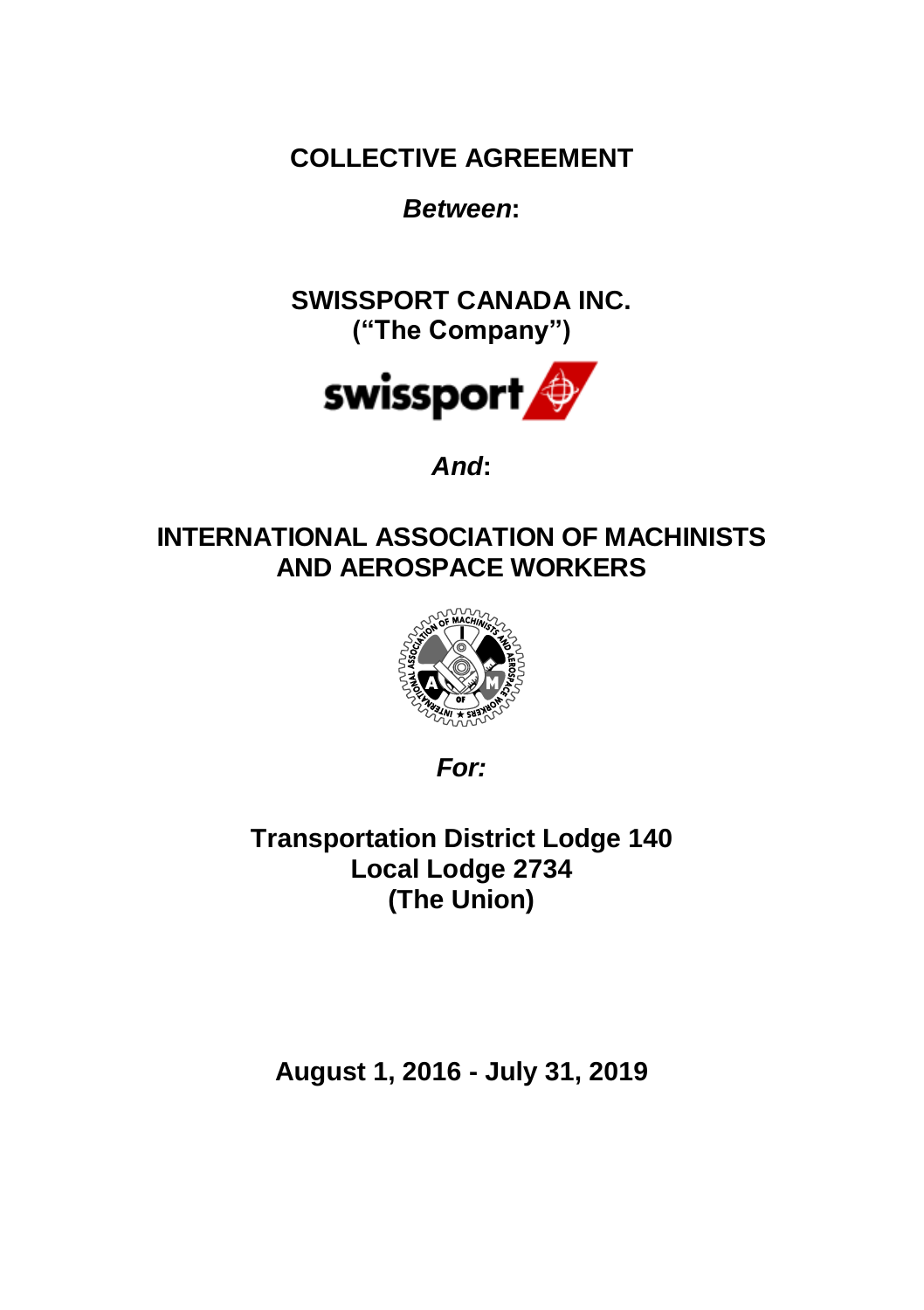# **INDEX**

| <b>ARTICLE</b> | <b>SUBJECT</b>                                          | <b>PAGE</b>    |
|----------------|---------------------------------------------------------|----------------|
|                |                                                         |                |
| 1.00           | Purpose                                                 | 3              |
| 2.00           | Recognition                                             | $\overline{3}$ |
| 3.00           | <b>Rights of Management</b>                             | 3              |
| 4.00           | Union Dues and Union Membership                         | 4              |
| 5.00           | <b>Strikes and Lockouts</b>                             | $\overline{5}$ |
| 6.00           | Discrimination                                          | 5              |
| 7.00           | Specific Performance                                    | 6              |
| 8.00           | Union Representation and Safety                         | 6              |
| 9.00           | Complaints, Grievances and Disputes                     | 8              |
| 10.00          | Arbitration                                             | 10             |
| 11.00          | Probation                                               | 13             |
| 12.00          | Seniority                                               | 14             |
| 13.00          | Layoff and Recall                                       | 17             |
| 14.00          | Leave of Absence                                        | 18             |
| 15.00          | Job Postings                                            | 19             |
| 16.00          | Posting of Notices                                      | 20             |
| 17.00          | Hours of Work and Shift Arrangements                    | 20             |
| 18.00          | Overtime and Shift Premiums                             | 26             |
| 19.00          | Statutory Holidays and Personal days                    | 29             |
| 20.00          | Jury Duty and Crown Witness                             | 32             |
| 21.00          | Annual Vacation with Pay                                | 32             |
| 22.00          | Insurance                                               | 35             |
| 23.00          | Bereavement                                             | 35             |
| 24.00          | Leave for Employees with Child Care<br>Responsibilities | 35             |
| 25.00          | <b>Classification of Employees</b>                      | 36             |
| 26.00          | Part-time / Full-time Employees                         | 37             |
| 27.00          | Harassment                                              | 37             |
| 28.00          | Renewal, Amendment and Termination                      | 38             |
| Schedule A     | Clothing                                                | 40             |
| Schedule B     | Occupational Groups                                     | 43             |
| Schedule C     | Wage Scale                                              | 49             |
| Schedule D     | <b>Benefits</b>                                         | 54             |
| <b>LOU#1</b>   | Parking                                                 | 57             |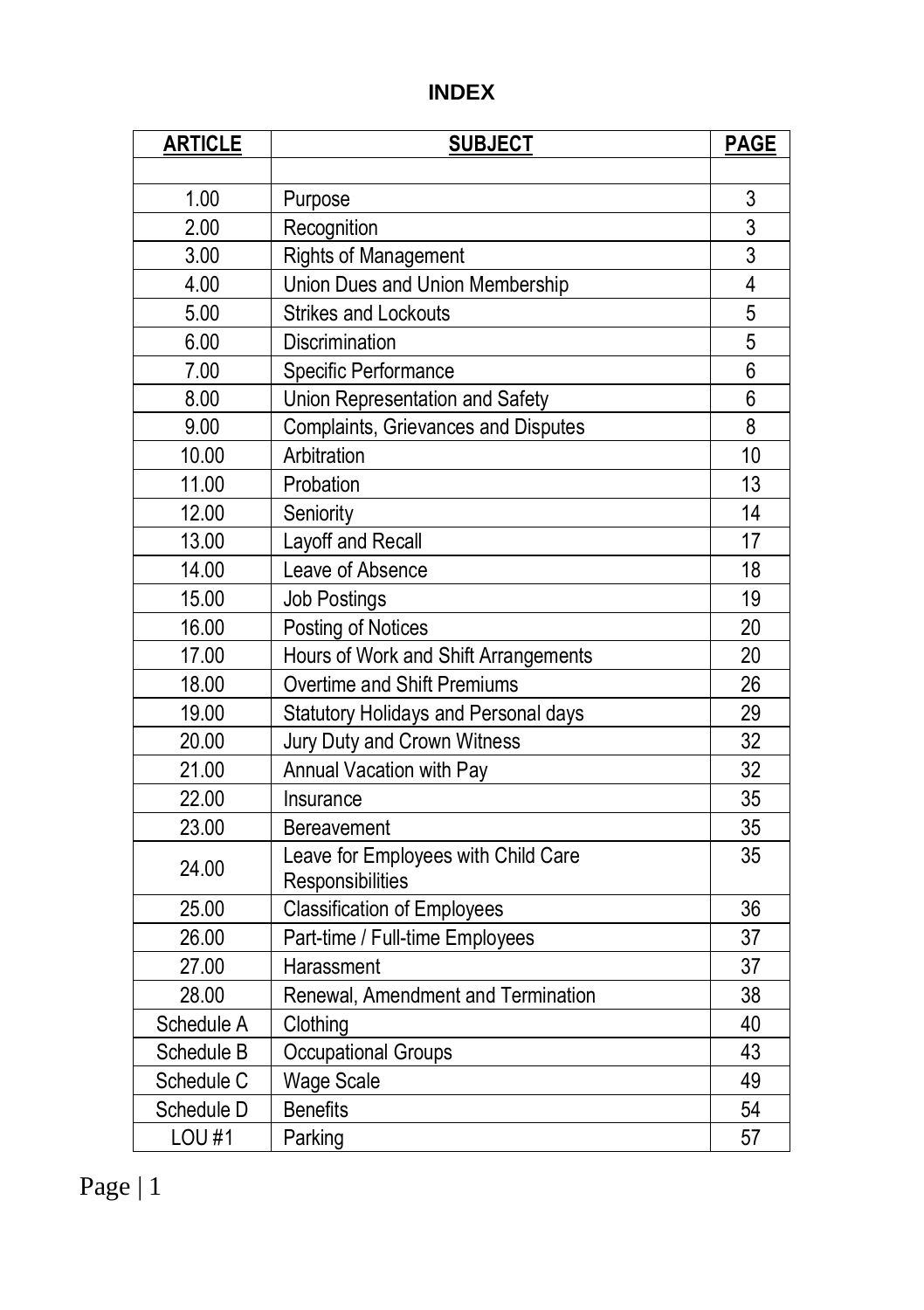| <b>LOU#2</b>  | Pay Cheque Averaging          | 58 |
|---------------|-------------------------------|----|
| LOU#3         | <b>IAM Pension</b>            | 59 |
| <b>LOU #4</b> | Union Chairman                | 61 |
| <b>LOU#5</b>  | <b>Shift Trade Procedures</b> | 62 |
| LOU#6         | Occupational Group Agreement  | 63 |
| <b>LOU#7</b>  | <b>Employment Equity</b>      | 64 |
| LOU#8         | Employee Lunch Break Trial    | 65 |
| LOU #9        | Backfilling of Full-Time      | 66 |
| Addendum 1    | Lump Sum Payment              | 67 |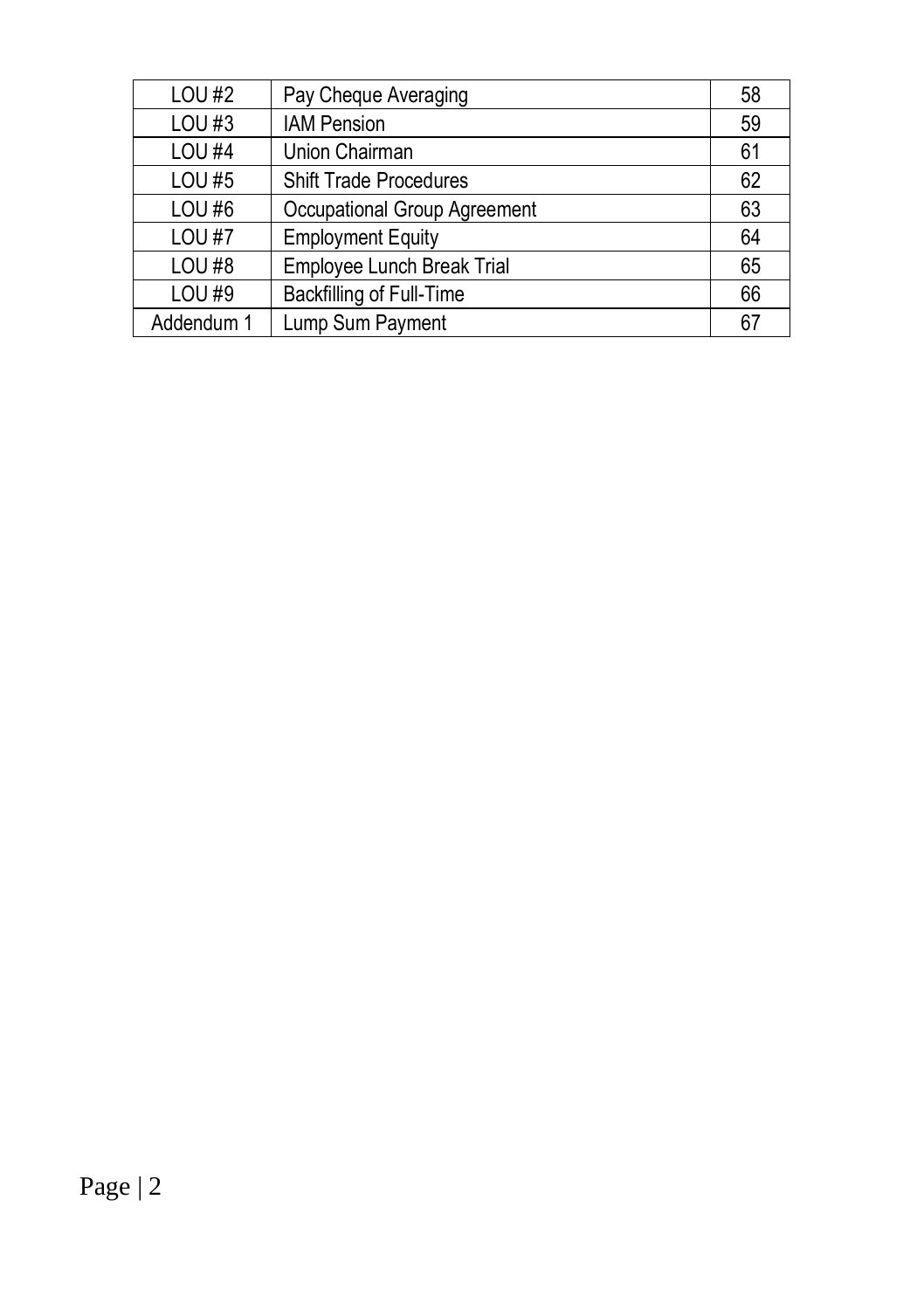# **ARTICLE 1 – PURPOSE**

1.01 The purpose of this Agreement is to define the relations between the Company and the Union, the wages and working conditions of employees of the Company represented by the Union, and means by which complaints, grievances and disputes shall be disposed of promptly and equitably.

# **ARTICLE 2 – RECOGNITION**

- 2.01 The Company recognizes the Union as the sole and exclusive collective bargaining agent for its hourly rated employees at Calgary International Airport, except office and supervisory employees in accordance with the Certificate of Recognition issued by the Canada Labour Relations Board.
- 2.02 Employees who are not Members of the Bargaining Unit covered by this Collective Agreement, shall not engage in or be utilized in any way which, may be construed as performing work which is normally accomplished by personnel covered by the agreement. Supervisors may perform Bargaining Unit work on an emergency and training basis only.

### **ARTICLE 3 - RIGHTS OF MANAGEMENT**

- 3.01 The Union acknowledges that it is the exclusive function of the Company
	- (a) to maintain order, discipline and efficiency, and,
	- (b) to hire, classify, direct, transfer, promote, demote, lay off or dismiss employees, provided that a complaint that an employee with seniority has been so dealt with without reasonable cause may be the subject of a grievance which shall be settled as hereinafter provided, and
	- (c) To operate and manage its business in all respects in accordance with its obligations, the whole in accordance with, and not incompatible with any of the provisions of this Agreement. The Company agrees to give written notice at least seven (7) days before it intends to make any change in Rules and Regulations which it has previously furnished to the Union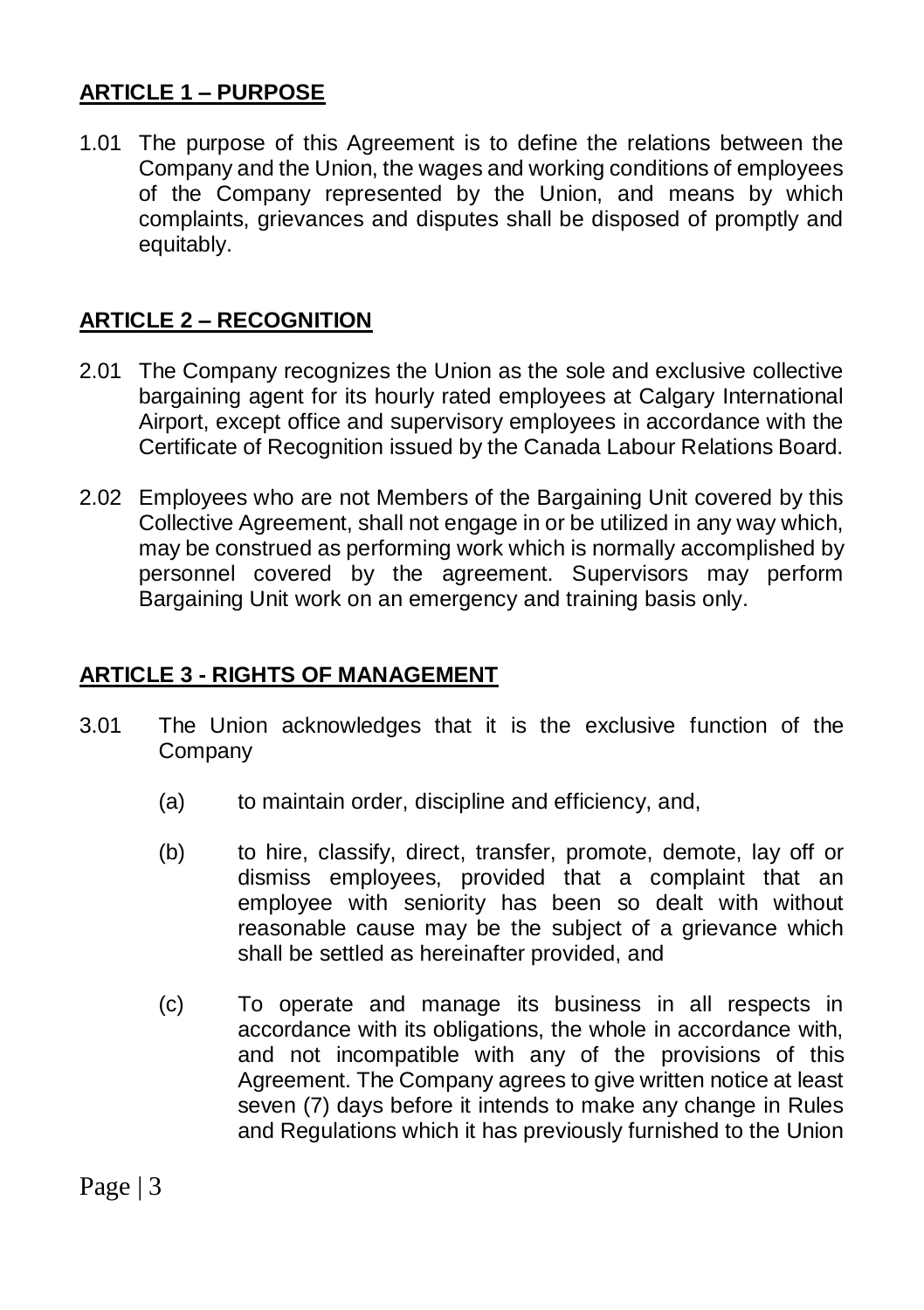and to give a copy of the proposed change to the Union at the time of the notice.

- (d) the foregoing statement of Rights of Management and of Company functions are not all inclusive, but indicate the type of matters which belong to and are inherent in Management, and shall not be construed in any way to exclude other Company functions not specifically enumerated. Any of the rights, power or authority the Company had when there was no Agreement are retained by the Company.
- 3.02 The Company agrees that its exclusive functions provided by this Agreement shall be exercised in a manner consistent with all provisions of this Agreement.

# **ARTICLE 4** - **UNION DUES AND UNION MEMBERSHIP**

- 4.01 The parties hereto agree that all employees covered by this Agreement shall become Members of, and maintain Membership in good standing, in the Union as a condition of employment.
- 4.02 Membership in the Union shall be available to any employee eligible under the constitution of the Union on payment of initiation or reinstatement fees uniformly required of all other such applicants by the Union Local. Membership shall not be denied for reasons of race, national origin, colour or religion.
- 4.03 New employees shall become Members of the Union within thirty (30) days of the date they commenced employment and shall maintain Membership as a continuing condition of employment.
- 4.04 The Company agrees that all employees covered by this Agreement shall have bi-weekly dues deducted from their wages as a condition of employment. The Company agrees to deduct authorized initiation/ reinstatement fees from employees as authorized. The Company agrees to remit monthly to the Union, the dues and initiation/reinstatement fees that are deducted by not later than the twentieth (20th) day of the following month.
- 4.05 The amount to be deducted will be advised by the Union. The Company shall be notified in writing of the name of the Union Official to whom the money so deducted shall be sent.
- Page | 4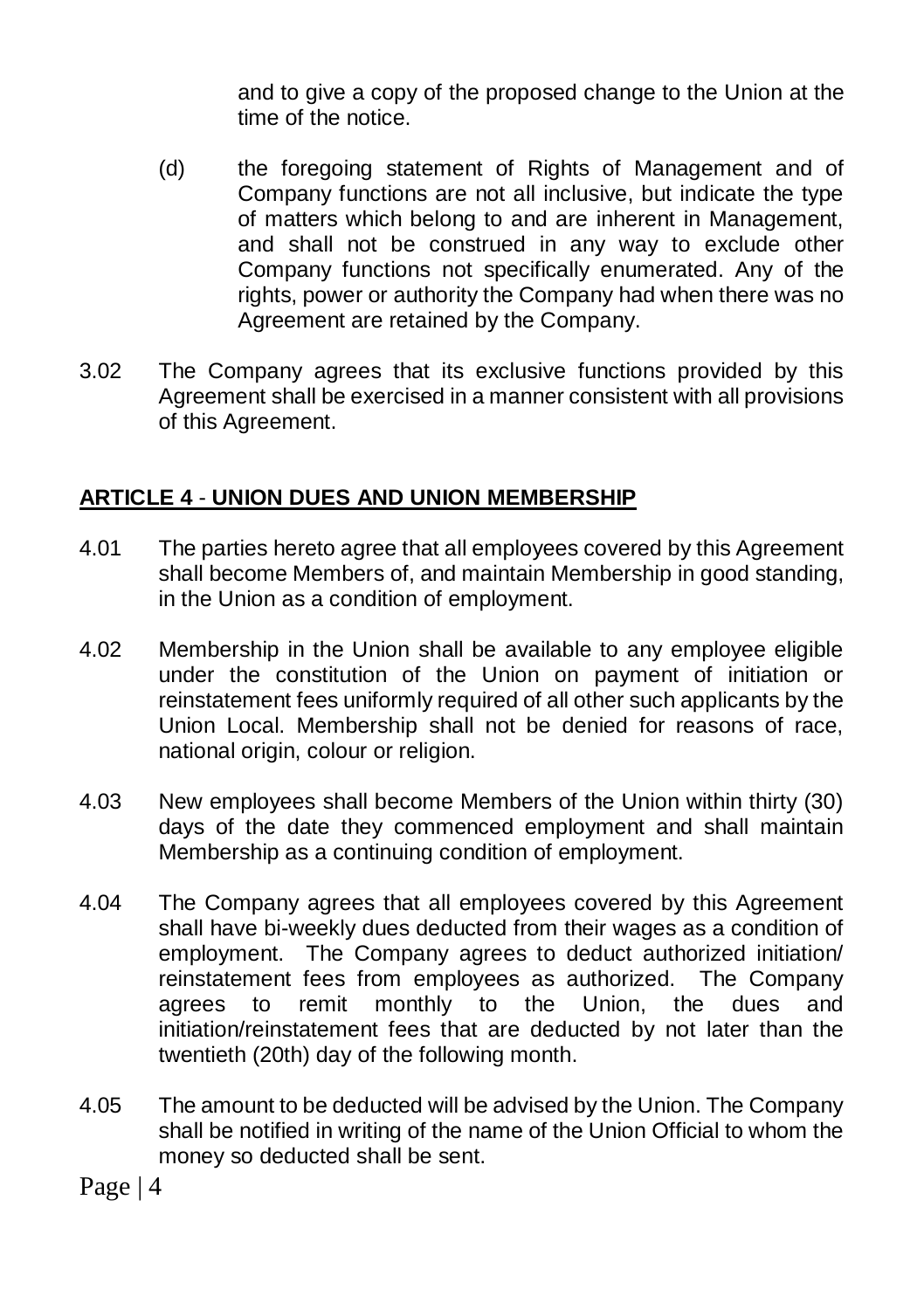4.06 If the wages of an employee payable on the payroll for the last pay period of any month are insufficient to permit the deduction of the full amount of dues, no such deduction shall be made from the wages of such employee by the Employer in such month. The Employer shall not, because the employee did not have sufficient wages payable to him on the designated payroll, carry forward and deduct from any subsequent wages the dues not deducted in an earlier month.

# **MEMBERSHIP**

# **ARTICLE 5 - STRIKES AND LOCK-OUTS**

5.01 It is hereby agreed that it is the intention of the parties hereto to prohibit strikes in any form, for any conceivable reason, during the term hereof. Therefore, the Union, on behalf of itself and the employees it represents, expressly waives the right to engage in any type of strike, including but not limited to, sympathy strikes, or unfair labour practice strikes. Accordingly, during the term of this Agreement, no officer, representative or agent of the Union shall authorize, encourage, instigate, promote, cause, engage in, sanction, condone, aid, abet or assist in any kind of strike, sympathy strike, unfair labour practice strike, boycott, work stoppage, slow down, picketing, concerted stoppage of work or any other intentional interruption or curtailment of work against the Company, nor shall any employee encourage or engage in any strike, sympathy strike, unfair labour practice strike, boycott, work stoppage, slowdown or other intentional interruption or curtailment of work against the Company. In addition, during the term of the Collective Agreement or negotiations for its renewal, there shall be no lockouts by the Company.

# **ARTICLE 6 - NO DISCRIMINATION**

- 6.01 The Union, and its officials and Members shall not use coercion or intimidation or discriminatory action in persuading any employees of the Company to participate in Union activities.
- 6.02 No employee shall be discriminated against by the Company nor suffer any loss of seniority or of employment because of Membership or activity in the Union so long as such activities are not carried on during working hours except as explicitly permitted by this Agreement.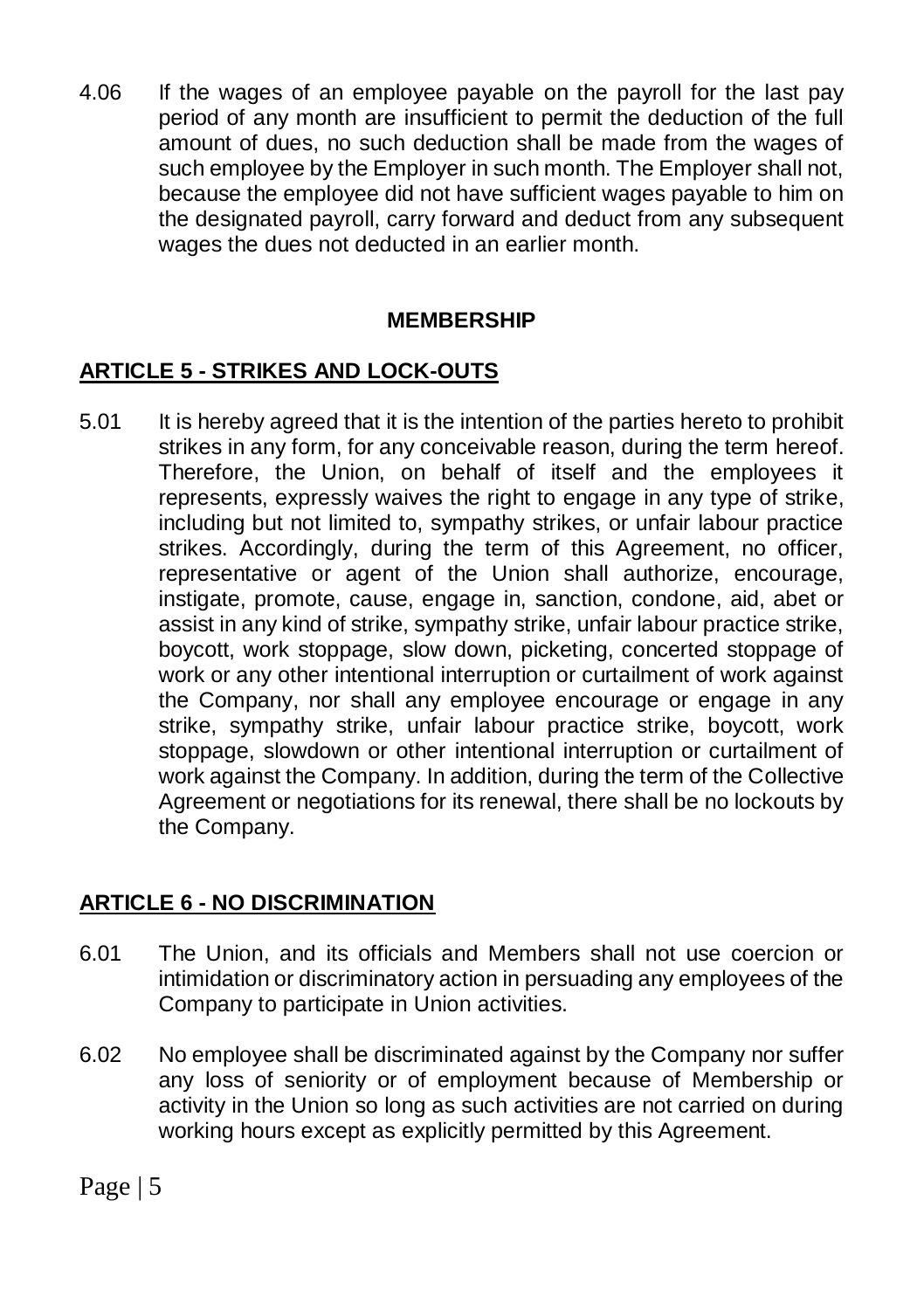6.03 Where the word "he" is used in this Collective Agreement, it also means "she".

### **ARTICLE 7 - SPECIFIC PERFORMANCE**

- 7.01 The waiver of any of the provisions of this Agreement or the breach of any of its provisions by any of the parties shall not constitute a precedent for any further waiver or for the enforcement of any further breach.
- 7.02 It is understood and agreed that all previous Agreements, whether oral or written, by and between the Company and the Union are superseded by this Agreement.

### **ARTICLE 8 - UNION REPRESENTATION & SAFETY**

- 8.01 The Union shall name a Shop Steward Committee of at least one (1) from each of the following groups:
	- (i) Customer Service,
	- (ii) Grooming,
	- (iii) Ramp/Maintenance (combined)

In the event of any group with more than fifty (50) employees, the Union shall name one (1) per fifty (50) employees or any portion thereof. However, two (2) Members shall attend any meeting between Management and Union.

- 8.02 Matters pertaining to the interpretation, application or administration of this Collective Agreement, shall be discussed and adjusted by the Company and the Shop Steward Committee who shall meet during working hours monthly, indicating the necessity for such meeting by submitting an agenda of matters to be discussed. Only Shop Steward Committee Members, a General Chairperson and/or an International Officer of the Union shall be present at meetings with the Company. All time in meetings shall be paid at regular time.
- 8.03 The parties will schedule monthly Union/Management meetings discuss matters relative to both the day-to-day operation and long term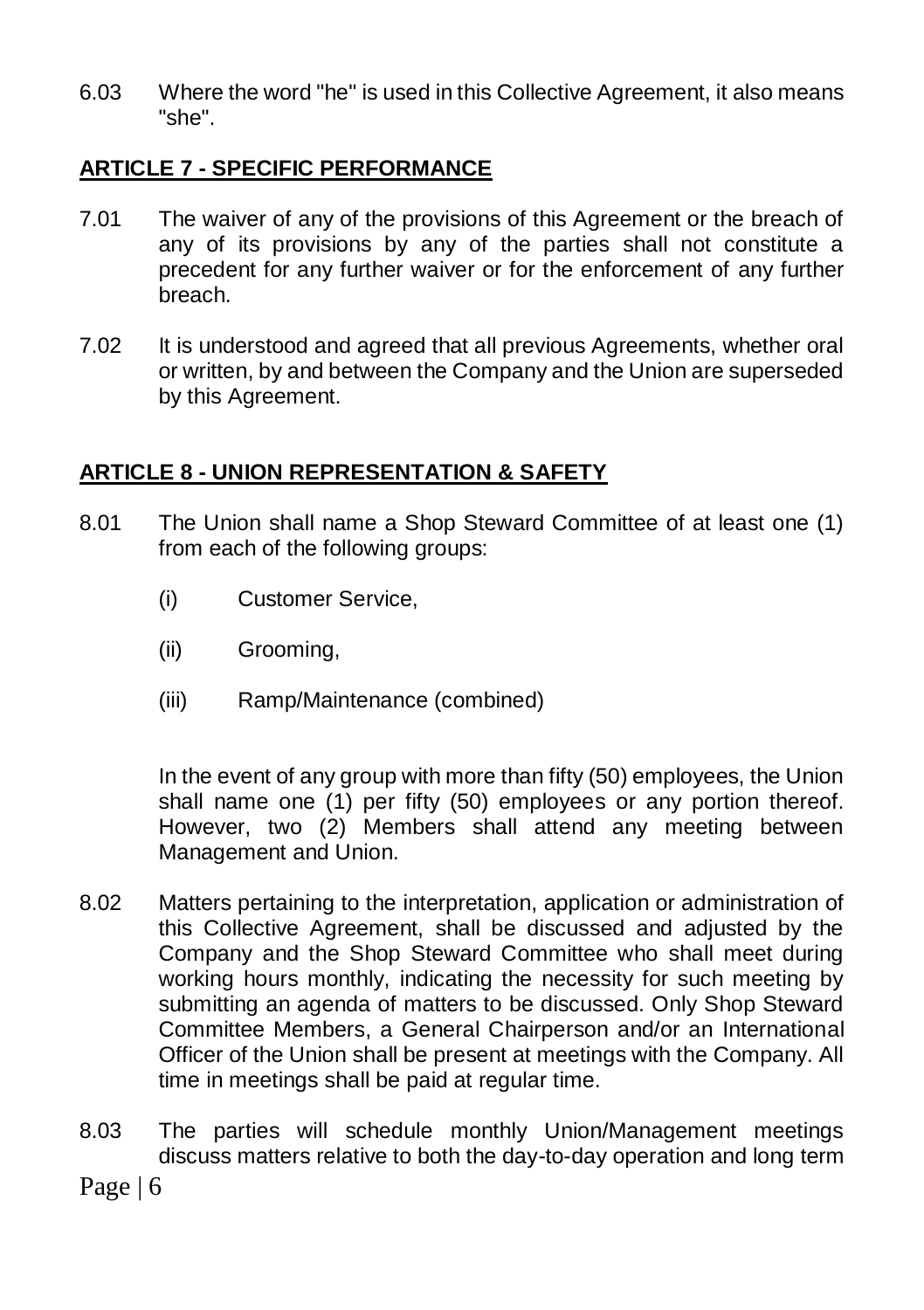viability of the base. Such discussions to include, but not limited to: Equipment repair, maintenance and/or replacement; Equipment / Facilities damage; Parking issues; Uniform issues; Hiring practices; Scheduling; and, any matters related to the cost of operation excluding changes to the Collective Agreement. The Union representative at the foregoing meetings will be included but is not limited to the Chief Steward and a representative from the department impacted by the discussions.

- 8.03 (a) The Union may designate and the Company shall recognize Shop Stewards and the Chief Shop Steward for such work areas as shall be agreed by the parties hereto to be reasonable and proper. The Company shall be kept informed of the name of each Shop Steward and Chief Shop Steward and the work area the Union has so designated him.
	- (b) The Company and Union agree to establish a Health and Safety Committee consisting of a minimum of two (2) Union Members and not less than two (2) management Members.
	- (c) Employees injured at work who are not able, will not be required to make accident reports before they are given medical attention, but will make them as soon as possible thereafter. Transportation, as recommended by the First Aid Attendant or as required by the employee, will be provided by the Company to and from a doctor or hospital, if medical care required.
- 8.04 The Company recognizes that the necessity for performance by a Shop Steward or Chief Steward, of the functions provided by Article 9 hereof for settlement of a complaint or grievance, can commonly arise during his regular scheduled working hours and agrees that he shall be permitted the necessary time off without loss of pay to perform such functions. Before leaving his regular Company duties to attend to such matters he shall obtain permission of his immediate Supervisor, and when resuming his regular duties, he shall report to the Supervisor.
- 8.05 The Shop Steward Committee, Shop Stewards and Chief Shop Steward shall perform the functions herein provided in such manner as to promote good order and shop discipline and with the least possible interference with the regular duties of their employment. The Shop Stewards shall be allowed up to two (2) hours per month paid by the Company to meet at a time convenient to the Stewards and the Company.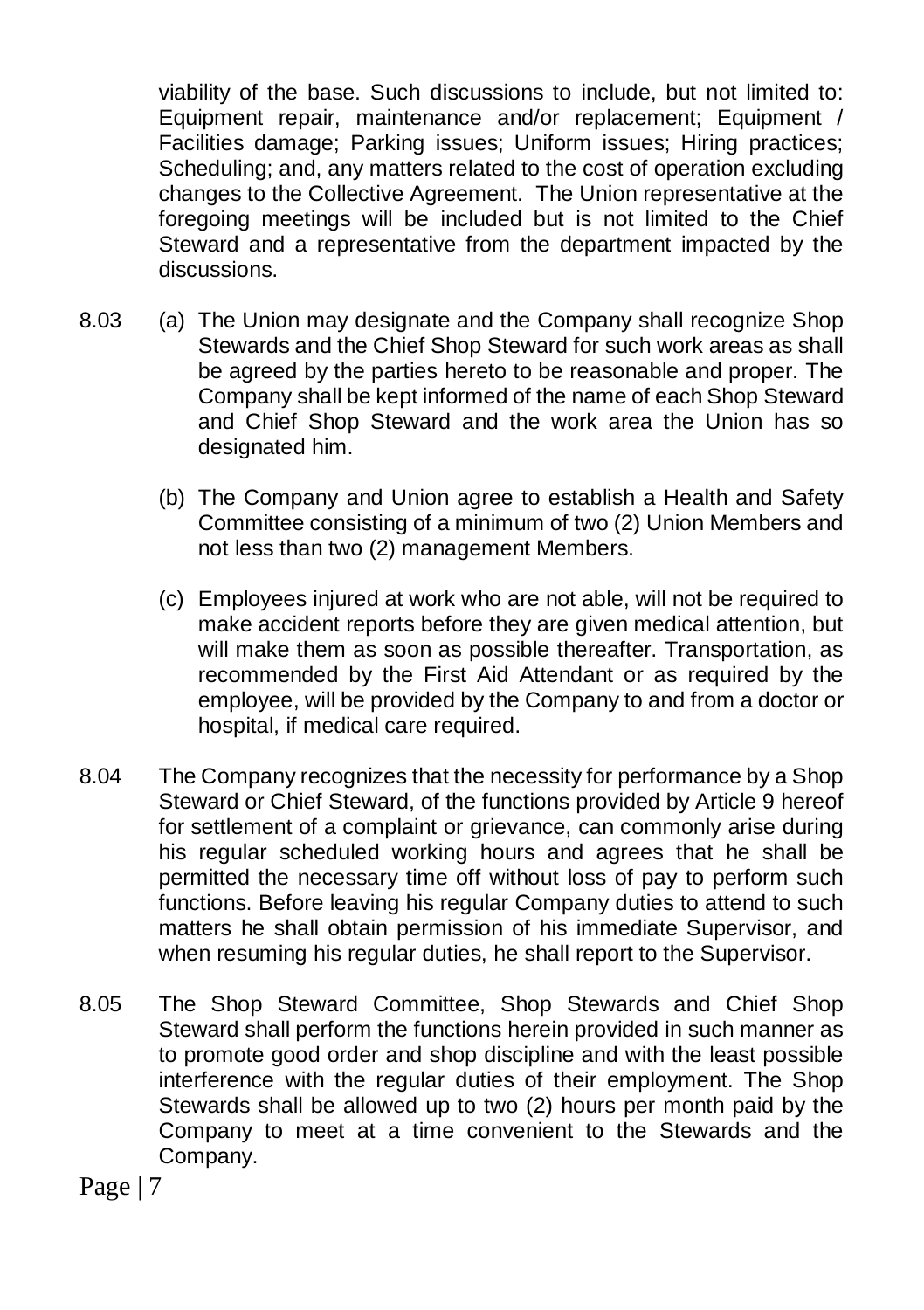# **ARTICLE 9 - COMPLAINTS, GRIEVANCES AND DISPUTES**

- 9.01 The parties hereto desire that every complaint shall be dealt with as it justly deserves as quickly as possible and that adjustment of every justified complaint shall be promptly made. An employee who has cause for complaint shall discuss it pursuant to Clause 9.02 within seven (7) days of their awareness of the cause of complaint.
- 9.02 Step 1 Pursuant to Clause 9.01, the complaint will be discussed between the Shop Steward, employee(s) and a Company representative (normally the employee's Supervisor) with a view to a prompt and fair resolution. Should an employee not receive satisfaction in regard to the complaint within five (5) days, he may state his grievance in writing on the appropriate form or the right to grieve shall be deemed waived. The grievance form will be accepted by the Company representative with appropriate copies to the Union Chairman and the Department Manager.
- 9.03 Step 2 The Union Chairman and the Station Manager or their designated representatives shall meet within three (3) days thereafter or within such longer period as may be mutually agreed to attempt to resolve the grievance. Within five (5) days following this meeting the General Manager or his designate shall deliver to the Union his decision in writing.
- 9.04 Step 3 Should the Union consider that a just settlement has not been found, it may present the grievance to the Company's Regional Human Resources Director (RHRD) or his designee within ten (10) days after the date of the decision rendered in the Second Step. Within ten (10) days a meeting to discuss the grievance at Third Step shall be arranged between the RHRD or his designee and the General Chairperson or his designee. Within ten (10) calendar days thereafter, the RHRD shall present the Company's final decision in writing to the Union.
- 9.05 Witnesses that would aid in settling the grievance will be invited to attend and participate by either party, as they deem necessary.
- 9.06 The parties may waive any Step in this procedure and/or extend the time limits by written agreement which will not be unreasonably withheld by either party. The extension must be for a fixed time. Should either party exceed the time limits set out in this Article or fail to request an extension of the time limits in writing, within the time limits, the party exceeding the time limits must concede the grievance.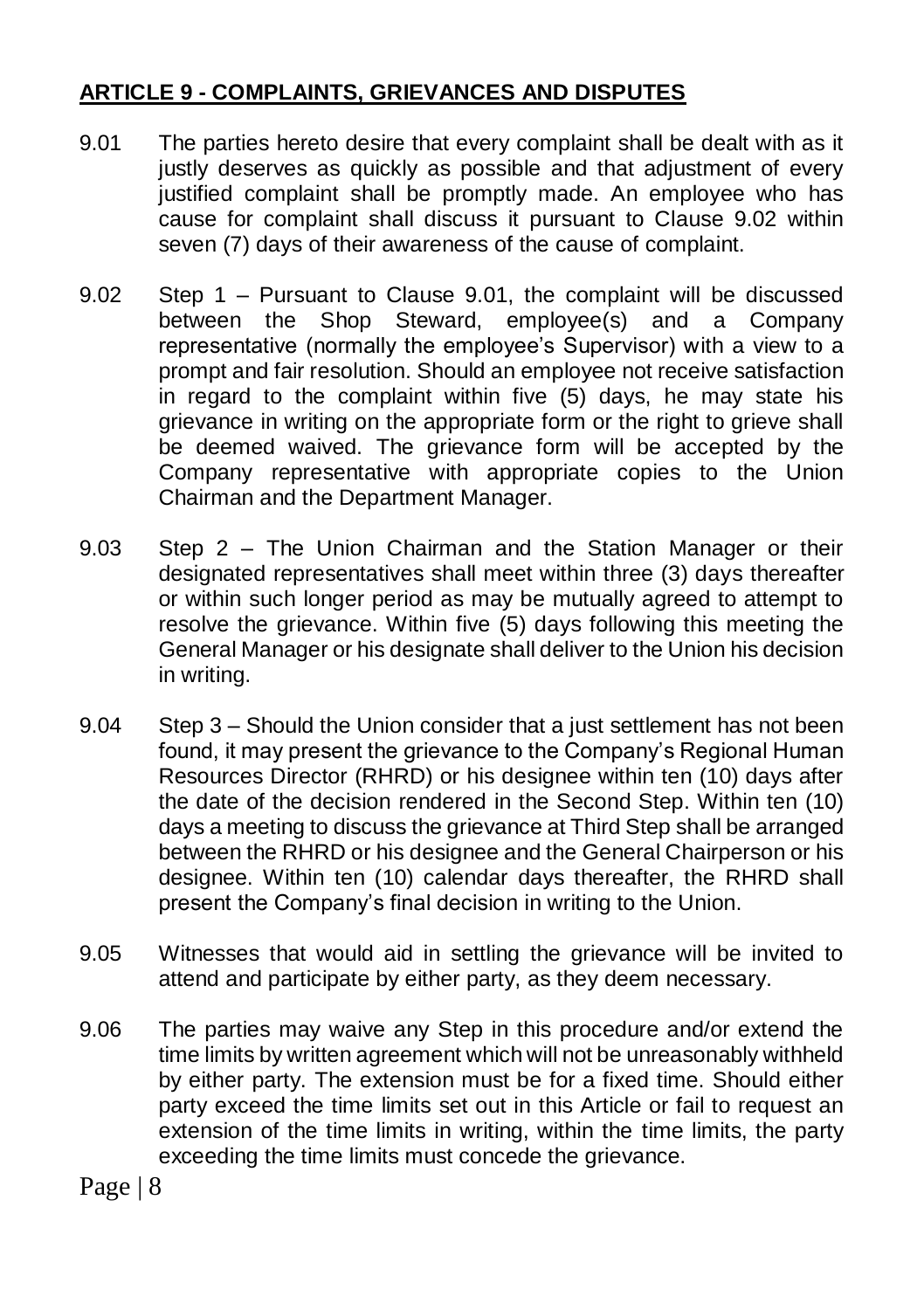- 9.07 The Company or the Union may initiate a policy grievance in writing at Step 2 on any difference concerning the interpretation or alleged violation of this Agreement within ten (10) days of the occurrence. An extension to this time limit may be granted and shall not be unreasonably withheld.
- 9.08 Any matter discussed by the Company and the Union pursuant to Article 8.02 hereof which is not adjusted to the satisfaction of both parties, or any dispute over the settlement of a grievance at the Third Step may be submitted to arbitration by either party. It shall be deemed to be settled or abandoned if, within ten (10) days after a final decision has been announced, neither party has given written Notice of Intent to submit the matter to arbitration.
- 9.09 No disciplinary action shall be taken by the Company prior to giving the employee the opportunity to have his case presented at a hearing; a Shop Steward must be present at the hearing. Notification of such hearing shall be given in writing within ten (10 days) of the time when the Company became aware of the incident stating the reason for the hearing. The notification shall be given to the employee and the Shop Steward with sufficient notice for the employee and Shop Steward to consult. In the exception of the absence of the employee such notification shall be given to the Shop Steward and a copy mailed to the employee's last known address.
	- a) It is understood that in the event of an incident of physical violence, theft or an immediate safety hazard the Company may, at its discretion, suspend the employee without pay pending a hearing. Such hearing to occur within three (3) days, under no circumstances will the employee suffer a loss of pay exceeding three (3) days pay awaiting a hearing, unless that delay is the fault of the employee.
- 9.10 An employee with seniority who feels that he has been unjustly disciplined or dismissed may present a grievance and the same shall be entered at the Second Step of the grievance procedure within seven (7) days of their awareness of the cause of complaint.
- 9.11 If the foregoing discipline (ref. 9.10) includes a suspension without pay, such discipline will not be served until all avenues of the grievance procedure, excluding arbitration, if applicable, have been exhausted.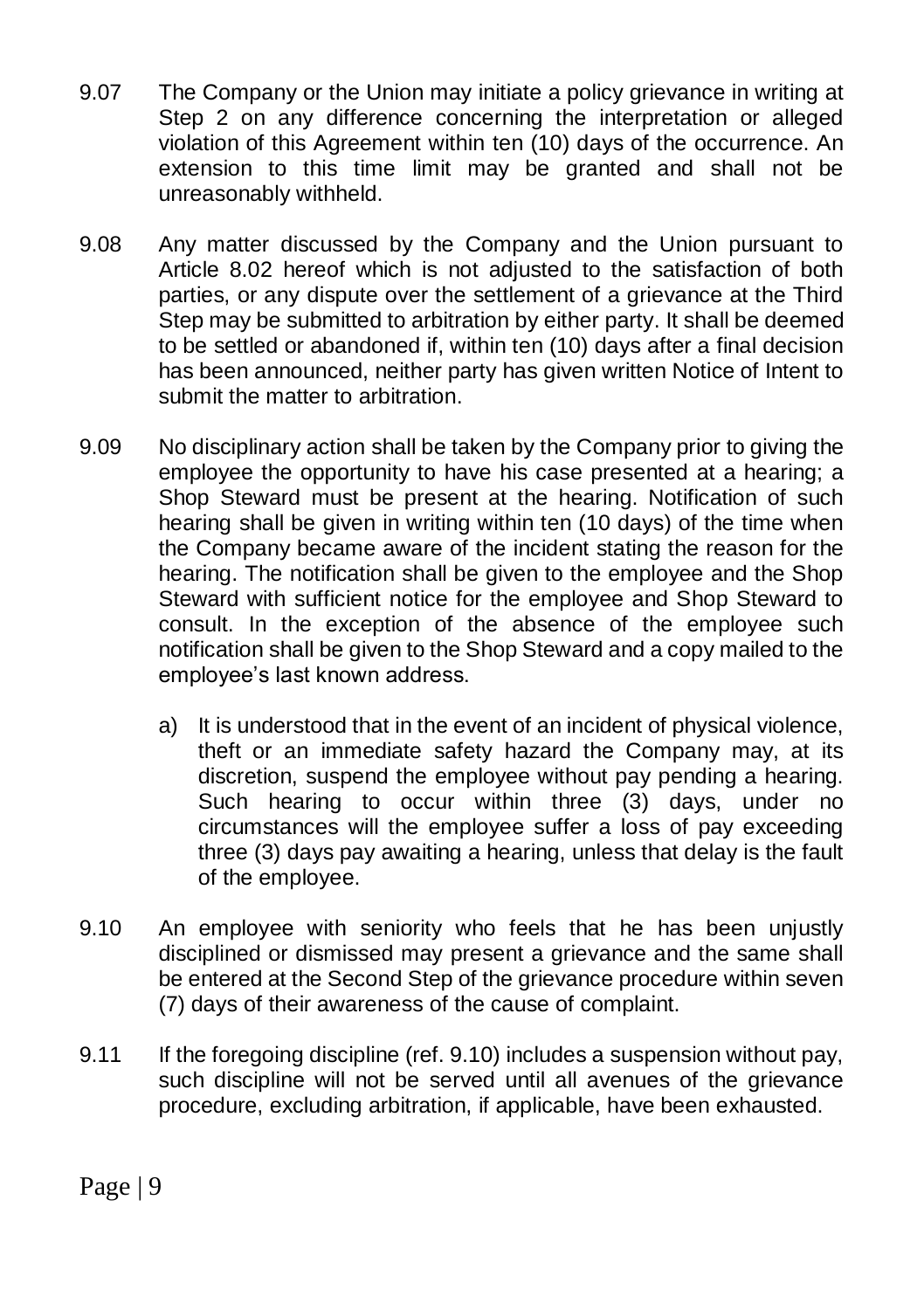- 9.12 Where an employee has had a clear record for one (1) year following receipt of a written discipline, the employee's record shall be considered to be clear and such incident(s) shall not subsequently be used to his detriment.
- 9.13 For the purpose of this Article the term "days" shall mean calendar days excluding weekends and statutory holidays.

### **DISPUTES**

### **ARTICLE 10 – ARBITRATION**

- 10.01 Any matter or question arising from the interpretation, application, administration, or an alleged violation of this Agreement, including the question of whether a matter is arbitral, may be submitted to arbitration by the parties hereto as herein provided.
- 10.02 No matter shall be submitted to arbitration by the parties hereto unless and until they shall have attempted to arrive at a settlement by the means provided by Articles 8.02 and 9.00 hereof.
- 10.03 Within five (5) working days after Notice of Intent to arbitrate has been given as provided in Article 9.08 hereof, the Company and the Union shall attempt to jointly name an Arbitrator. No person may be named as an Arbitrator who has participated in an attempt to settle the grievance or dispute.
- 10.04 The parties hereto shall jointly, in writing, stipulate the matter to be arbitrated to the Arbitrator.
- 10.05 If the parties fail to reach agreement on an Arbitrator, within two (2) days or within such longer period as they may mutually agree upon the Federal Minister of Labour shall appoint an Arbitrator.
- 10.06 The Arbitrator shall not make any decision inconsistent with the provisions of this Agreement nor shall he alter, modify or amend any part of this Agreement.
- 10.07 The proceedings of the arbitration shall be expedited or single format as mutually agreed by the parties, it is understood and agreed that in the event mutual agreement is not obtained then the single format will apply.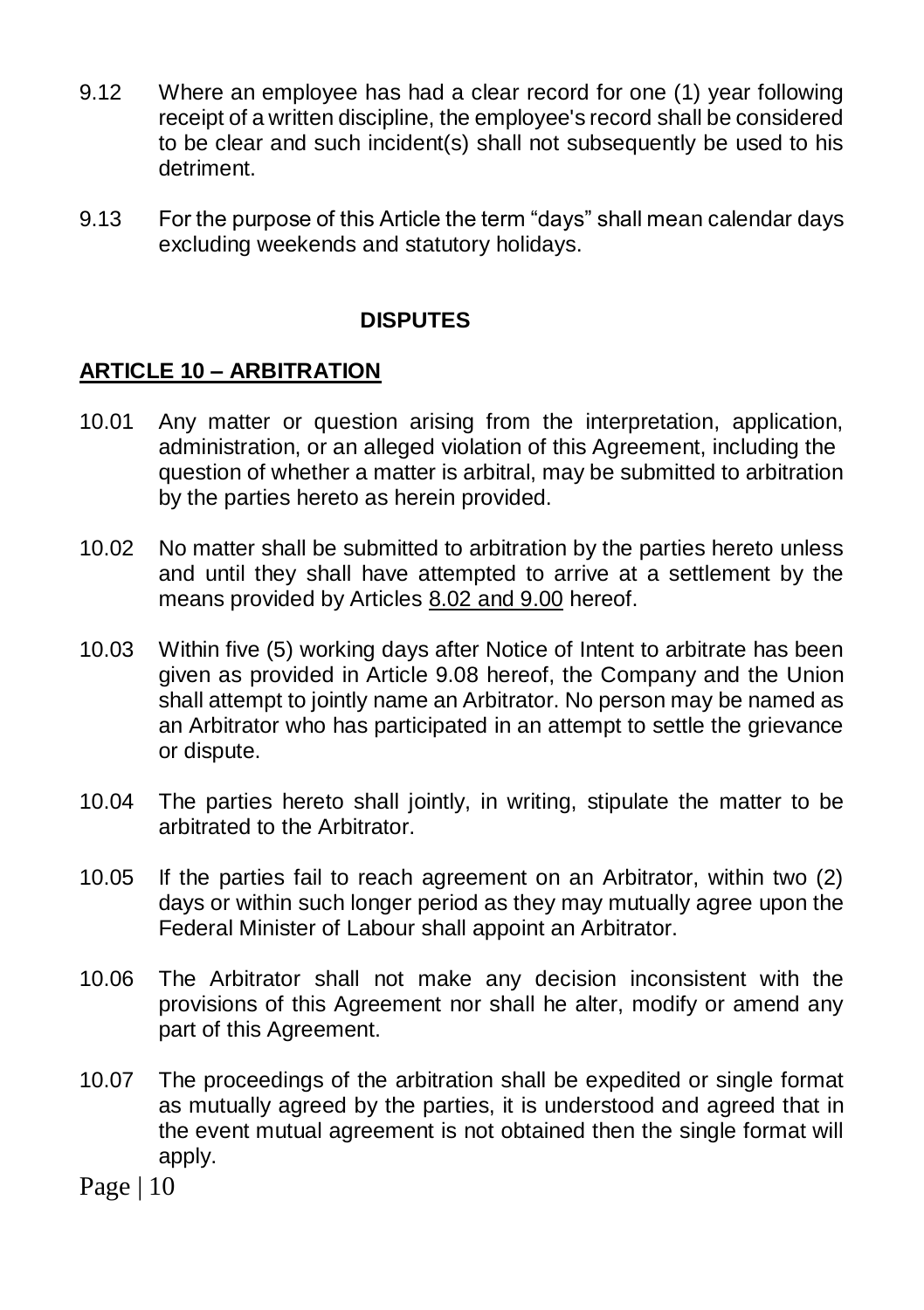Process as follows:

Single: Standard formal arbitration as directed by the Arbitrator.

Expedited:

- 1. Hearings will be in Calgary at locations agreed to by the parties, unless mutually agreed otherwise.
- 2. Grievances shall be presented by a designated representative of the Union and a designated representative of the Company (i.e. not outside representatives such as lawyers).
- 3. All representations are to be short and concise with:
	- (i) A comprehensive opening statement dealing with the facts and provisions of the Collective Agreement upon which reliance is placed;
	- (ii) Limited use of precedential authorities;
	- (iii) Parties endeavoring to conclude cases within one working day. Nothing in the foregoing limits either party from introducing all the evidence they believe relevant to this case.
- 4. Decisions will be:
	- (i) Rendered verbally to parties within three (3) working days of hearing;
	- (ii) Confirmed in writing within two (2) calendar weeks of hearing;
	- (iii) The written decision shall set forth a brief explanation of the facts and the terms of the Agreement and/or law, relied upon for decision;
	- (iv) Without precedent or prejudice to future proceedings unless otherwise agreed by the parties;
	- (v) binding on both parties;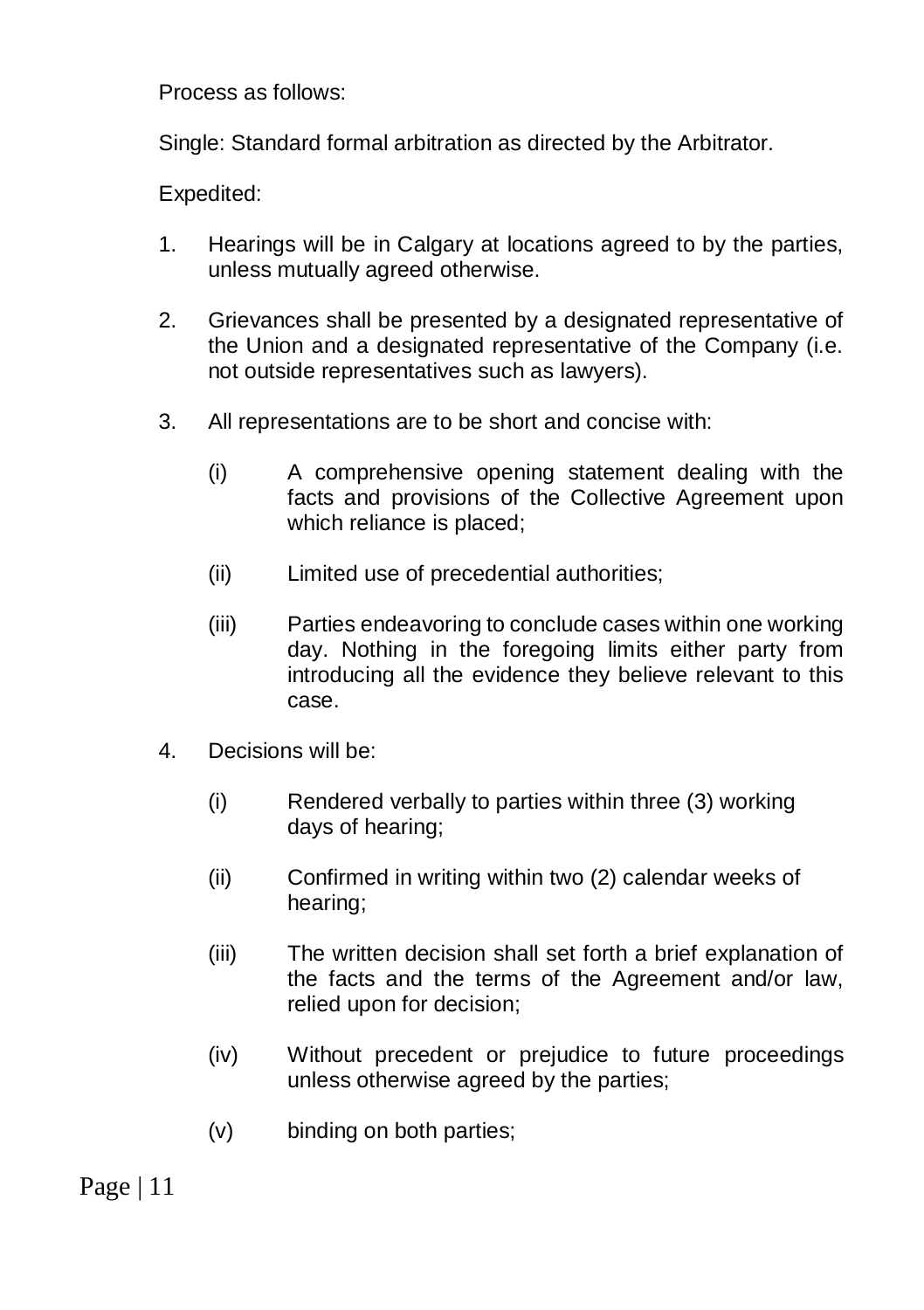- (vi) consistent with the terms of the Agreement.
- 5. Fees and expenses of the Arbitrators shall be shared equally by the parties. It is understood that changes to this procedure may be made at any time by agreement between the parties. Additionally, the hearings will be governed by the following guidelines, which can be amended by agreement between the parties at any time.
	- a) A brief of pertinent documents will be jointly presented to the Chairperson.
	- b) If possible a statement of agreed to facts will be jointly presented to the Chairperson.
	- c) Responses to opening statements will cover any facts, which are in dispute and any additional facts available.
	- d) The hearing will be conducted in an informal manner with limited objections by the parties and without concern for procedural irregularities.
	- e) Hearsay evidence and extrinsic evidence will be allowed to be entered without objection from the opposing party and given the appropriate weight by the Chairperson.
	- f) Witnesses will only be used to enter evidence relative to facts in dispute or for expert explanations and their testimony will be guided to the issues of fact.
	- g) Arguments will be presented only to points in issue.
	- h) Mediation of the issue by the Chairperson will be permitted if the parties both agree, but the parties must have authority to settle the issue at the table.
- 10.08 The decision of the Arbitrator shall be final and binding upon the parties hereto and upon any employee concerned in or affected by the said decision and shall be acted upon no later than fifteen (15) working days after receipt of the award.
- 10.09 The parties shall each pay one-half of the expenses of the Arbitrator.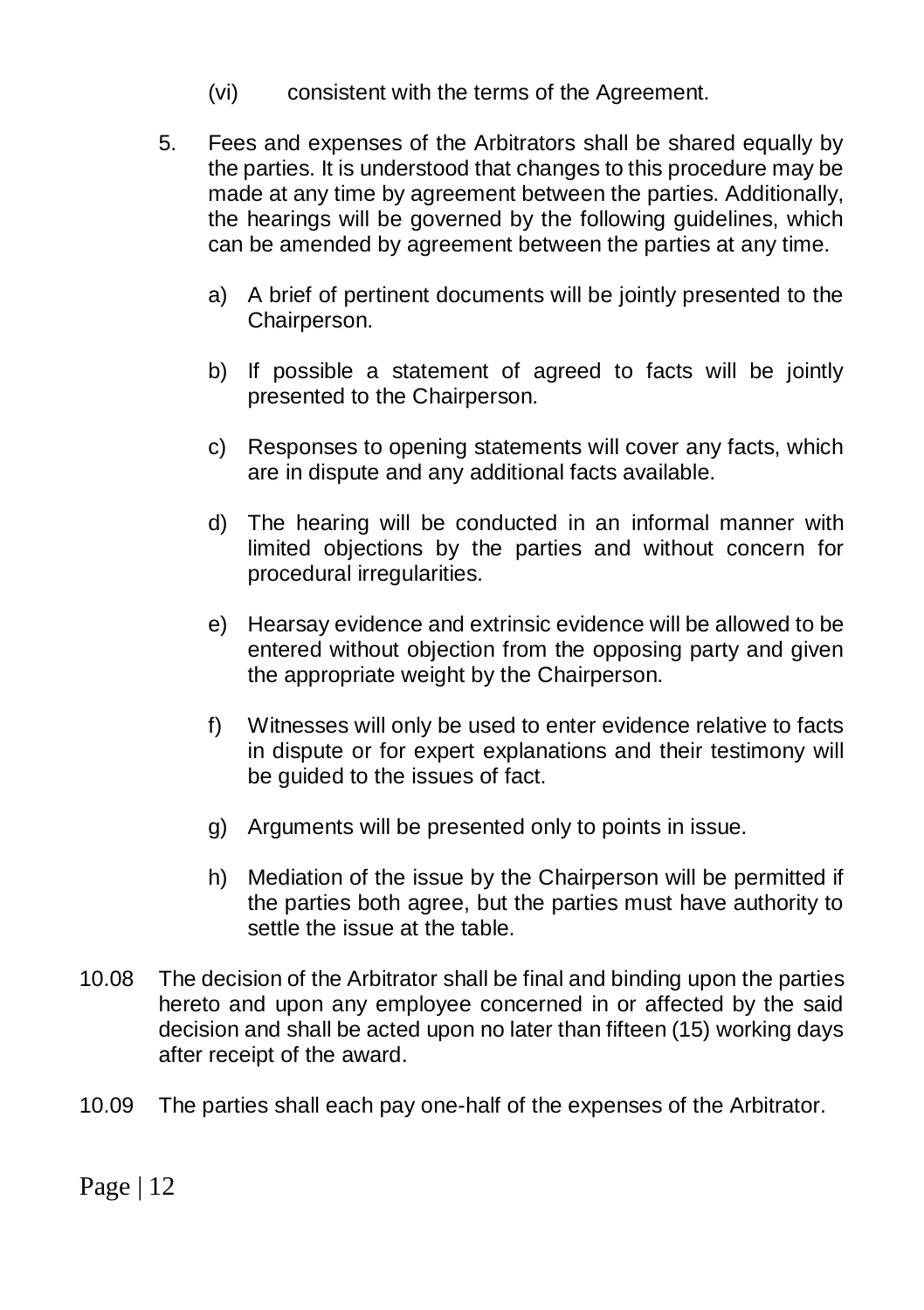10.10 Multiple Hearings: The Arbitrator may hear and determine only one (1) grievance at a time without the express agreement of the Company and the Union.

# **ARTICLE 11 – PROBATION**

- 11.01 The first ninety (90) calendar days of active employment for a full-time employee and the first four hundred and fifty (450) hours worked by part-time employee shall be a probationary period. During this period, the Company will assess whether an employee is suitable to be retained and, if so, where in the Company's operations he may best be employed. The Company with the concurrence of the Chief Shop Steward may extend the probationary period for full-time employees to one hundred and twenty (120) calendar days of active employment or to six hundred (600) hours worked for part-time employees. Part-time employees who become full-time during their probation will have hours already worked credited toward their full-time probation, i.e., total hours worked divided by eight (8) hours equals the days credited toward fulltime probation. A probationary employee will not have seniority. When probation has been completed, seniority will be counted from the initial date of hire. When probation has been completed, all Company benefits as provided for under Schedule "D" will commence.
- 11.02 Any person re-employed by the Company after having separated from its employment shall, when re-employed, again be a probationary employee as herein provided. A laid-off employee who retains seniority as provided by Article 13 hereof or an employee on Leave of Absence, as provided by Article 14 hereof, shall not be deemed to have separated from employment and shall not again be a probationary employee should he returns to work.
- 11.03 An employee transferring from one occupational group to another will be required to serve a trial period of sixty (60) calendar days in his new position. This sixty (60) day period is to provide the Company time to evaluate the employee's suitability in the new occupational group. If during this evaluation period, the employee is away from work for more than five (5) days then an equal number of days shall be added to the end of the evaluation period**.** The employee may exercise his seniority in his previous position if he chooses to return or should he fail to successfully complete his sixty (60) day trial period.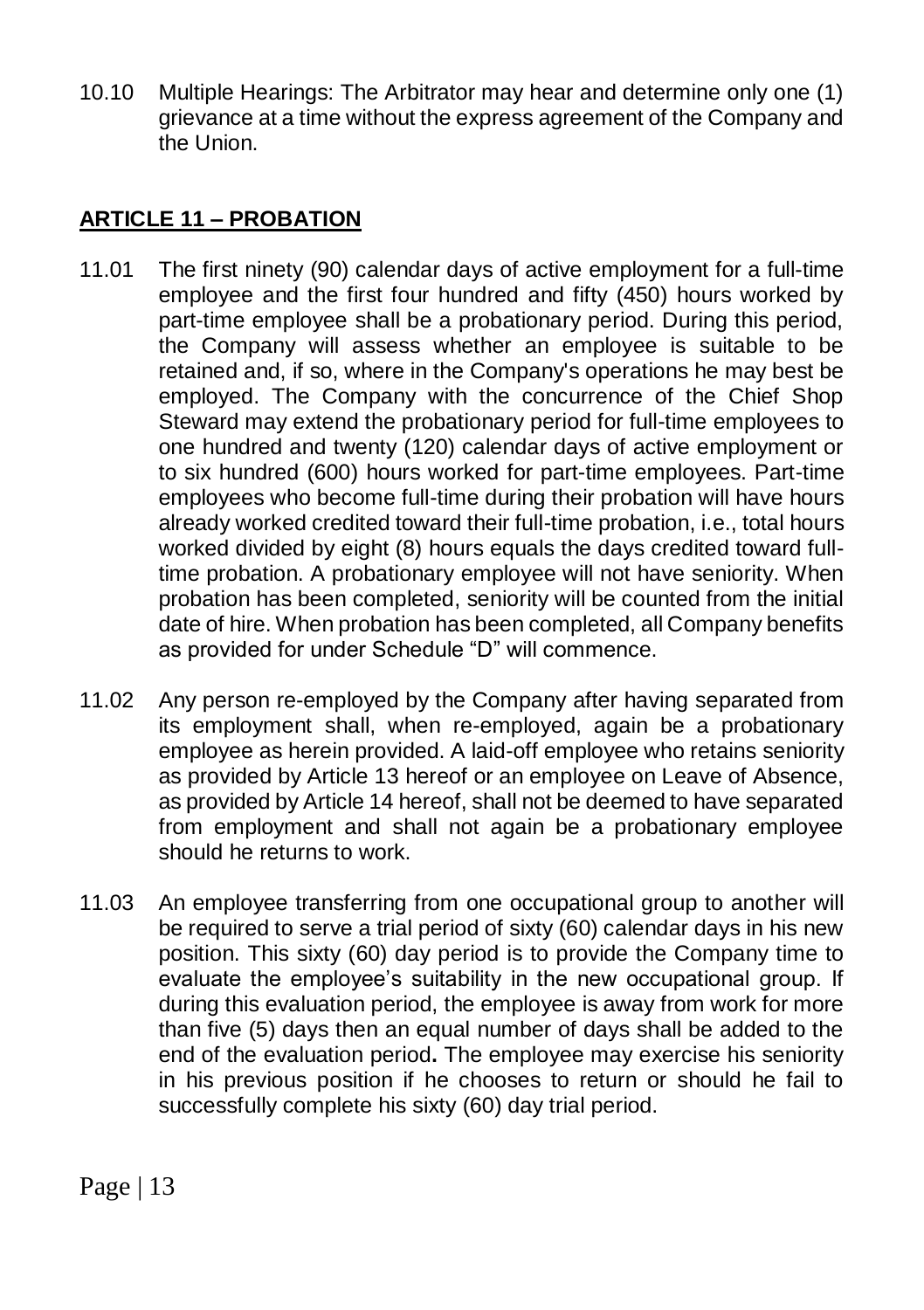# **ARTICLE 12 – SENIORITY**

- 12.01 Definition: Seniority is defined as an employee's period of continuous service within the Bargaining Unit with the Company, measured from the most recent date of hire or rehire. Continuous employment shall mean without a break in employment except for vacation, general holidays, authorized Leaves of Absence, layoff of less than six (6) months and apprentice training at trade school.
- 12.02 Use of Seniority: Seniority shall be used to determine the relative rights of employees within an occupational group as expressly set forth in this Agreement. Seniority shall not be deemed to establish any right to the continuation of the performance of any work at the Company nor to the continuation of any particular job classification or arrangement of duties within any job classification at the Company.
- 12.03 Application of Seniority: Seniority shall be used to determine the assignment of the workforce, (as per shift picks and vacancy replacement process procedures, mutually agreed by both parties and providing there is an equitable distribution of expertise to meet contractual commitments) and to determine the order of layoffs and recalls, both subject to qualifications and ability. "Qualifications" as used in this Article means possession of the required training, education, skill, experience, language qualifications and know how to perform all of the work required by the job. "Ability" as used in this Article means possession of the required level of physical fitness, strength, coordination and stamina to perform all of the work required by the job.
- 12.04 Layoff and Recalls: The Company has the right to lay off employees to the extent it determines to be necessary. In the event of a layoff, the Company shall discuss with the Shop Steward Committee the procedure to be followed in the layoff including the order of those to be laid off. Failing agreement, the employees hired last shall be laid off first providing the senior employees who remain possess relatively equal qualifications and ability; where contested the onus shall be on the Company to establish that the junior employee has qualifications and ability superior to the senior employee. Recalls for such layoffs shall be in the order of seniority providing the senior employees possess the necessary qualifications and ability to perform the work required.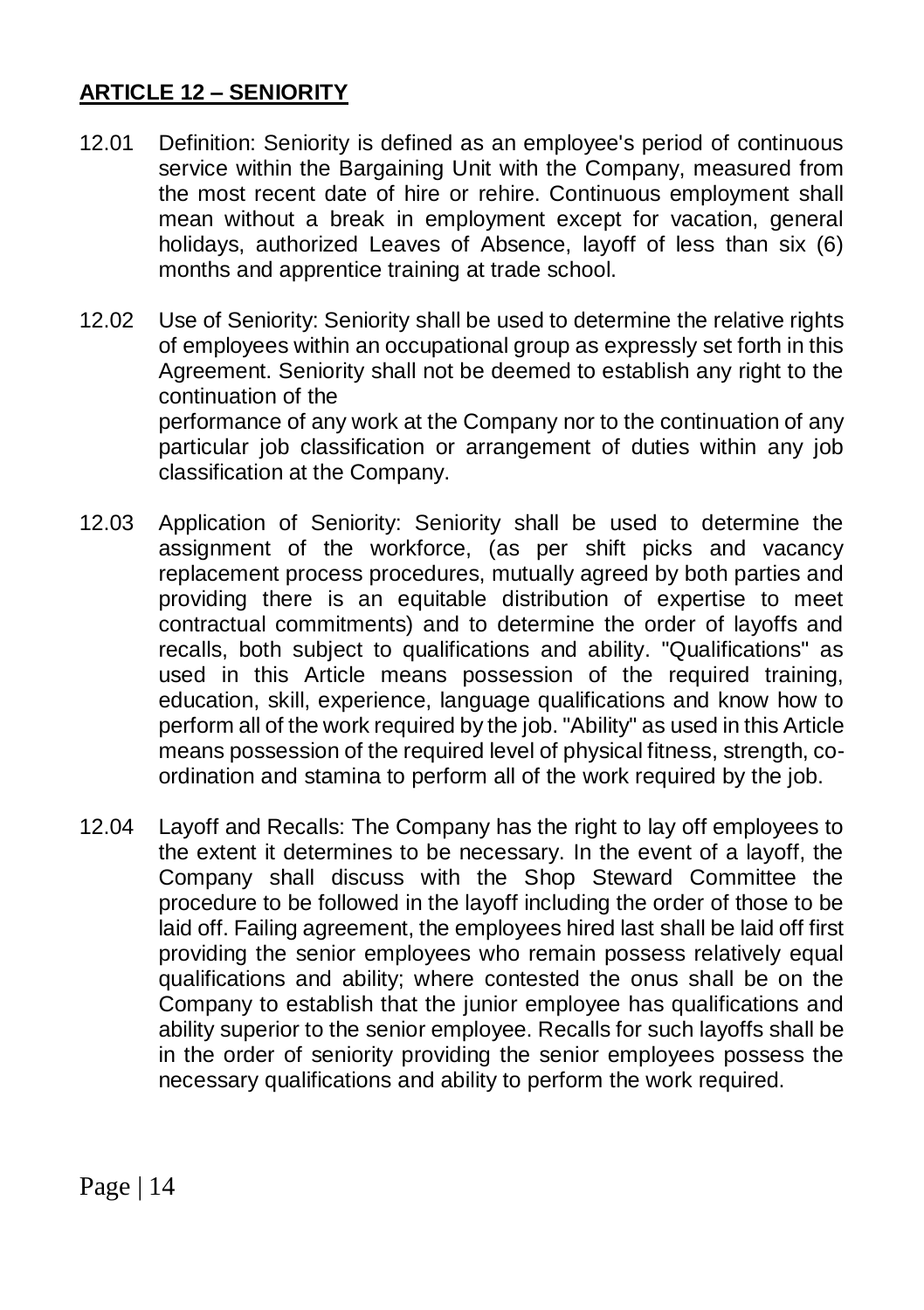12.05 Termination of Seniority:

Employee status and seniority shall both terminate when:

- a) an employee voluntarily terminates his employment;
- b) an employee is discharged for cause;
- c) an employee has been on layoff for six (6) consecutive months;
- d) if within three (3) days after the date of receipt of Notice of Recall an employee shall have failed to notify the Company that he intends to return to work. Such notice to be mail or courier, with signature return receipt requested to the employees last known address with the company
- Note: For the purpose of this Article the term "days" shall mean calendar days excluding weekends and statutory holidays.
- e) an employee fails to report for work at termination of Leave of Absence;
- f) an employee retires;
- g) an employee is absent for three (3) consecutive scheduled working days without notice to the Company, except when physically impossible to give such notice.
- 12.06 The Company will post seniority lists at six (6) month intervals on the first of January and July and will provide the Union office and the Shop Steward Committee with one (1) copy each. It shall be the responsibility of each individual employee to ensure that his seniority as listed is correct. Employees shall have fourteen (14) days from the first day of posting to grieve for the purpose of having the seniority list corrected after which time the list will not be changed. Employees on vacation or Sick Leave at the time of posting will have fourteen (14) days from their return to work to seek corrections. Furthermore, the Company will, prior to posting, verify the seniority list with the Union.
- 12.07 a) Should an employee, full-time or part-time, be permanently transferred from one occupational group to another occupational group, his seniority shall continue in his new occupational group for a period of sixty (60) calendar days after
- Page  $|15$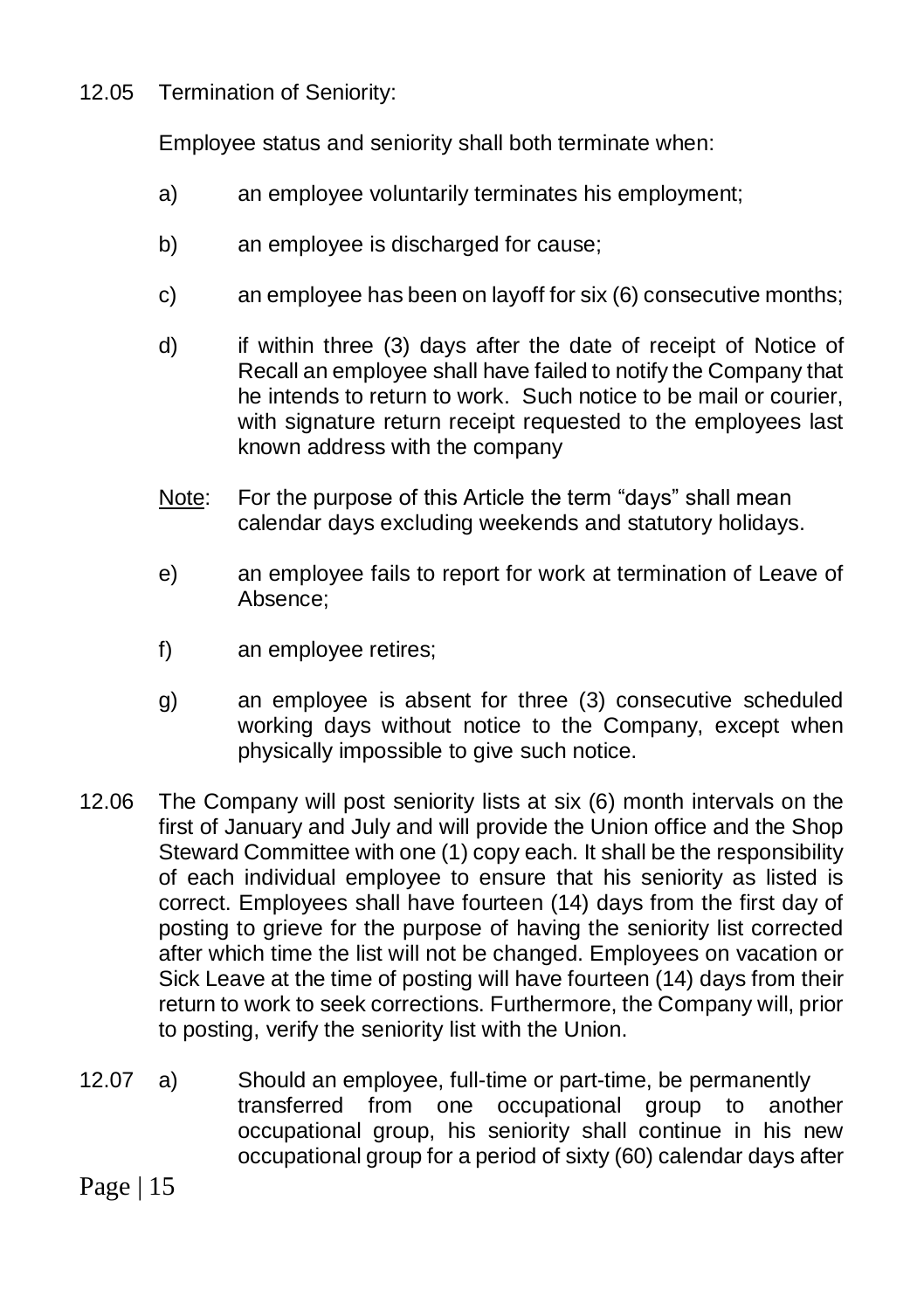which, if the transfer remains in effect, his seniority shall pertain to his new group.

- b) Employees who accept transfers to positions outside the Bargaining Unit shall retain seniority accumulated at the date of such transfer and shall be allowed to work sixty (60) calendar days in a calendar year. Their seniority shall continue to accrue and they will continue to pay Union dues. After such time they shall return to their former occupational group in the Bargaining Unit. An employee who transfers back into the Bargaining Unit after this time will forfeit all Bargaining Unit seniority. Such assignments will be in writing copied to the Union.
- c) When an employee is permanently promoted to a position outside the bargaining unit, he shall retain his seniority, pay union dues and continue to accumulate seniority for a period of sixty (60) calendar days from the date of the promotion. After such sixty (60) calendar days, the employee will lose any seniority under this collective agreement.
- *Note: The Company will provide written notification to any member who is working a position outside the bargaining unit that are encroaching the sixty (60) day limit. Copies to be provided to the Union*
- 12.08 For seniority purposes, Lead Hand and Charge Hand are not a separate occupational group and for all purposes to which seniority applies, the employee will use his Bargaining Unit seniority with the Company.
- 12.09 Same Day Hiring The seniority of employees hired on the same day (relative to the other employees hired on that day) will be determined by a numbers draw. There will be double the numbers from which to draw as there are employees drawing. The highest number drawn will be the most senior for that date; the next highest number will be the second most senior; etc. This draw will be done right after hiring during training with all involved employees. There will be a Shop Steward present.

# **ARTICLE 13 - LAY-OFF AND RECALL**

- 13.01 Should cause such as fire, flood, explosion, or Act of God, or any unforeseeable work stoppage by employees of an airline serviced by
- Page | 16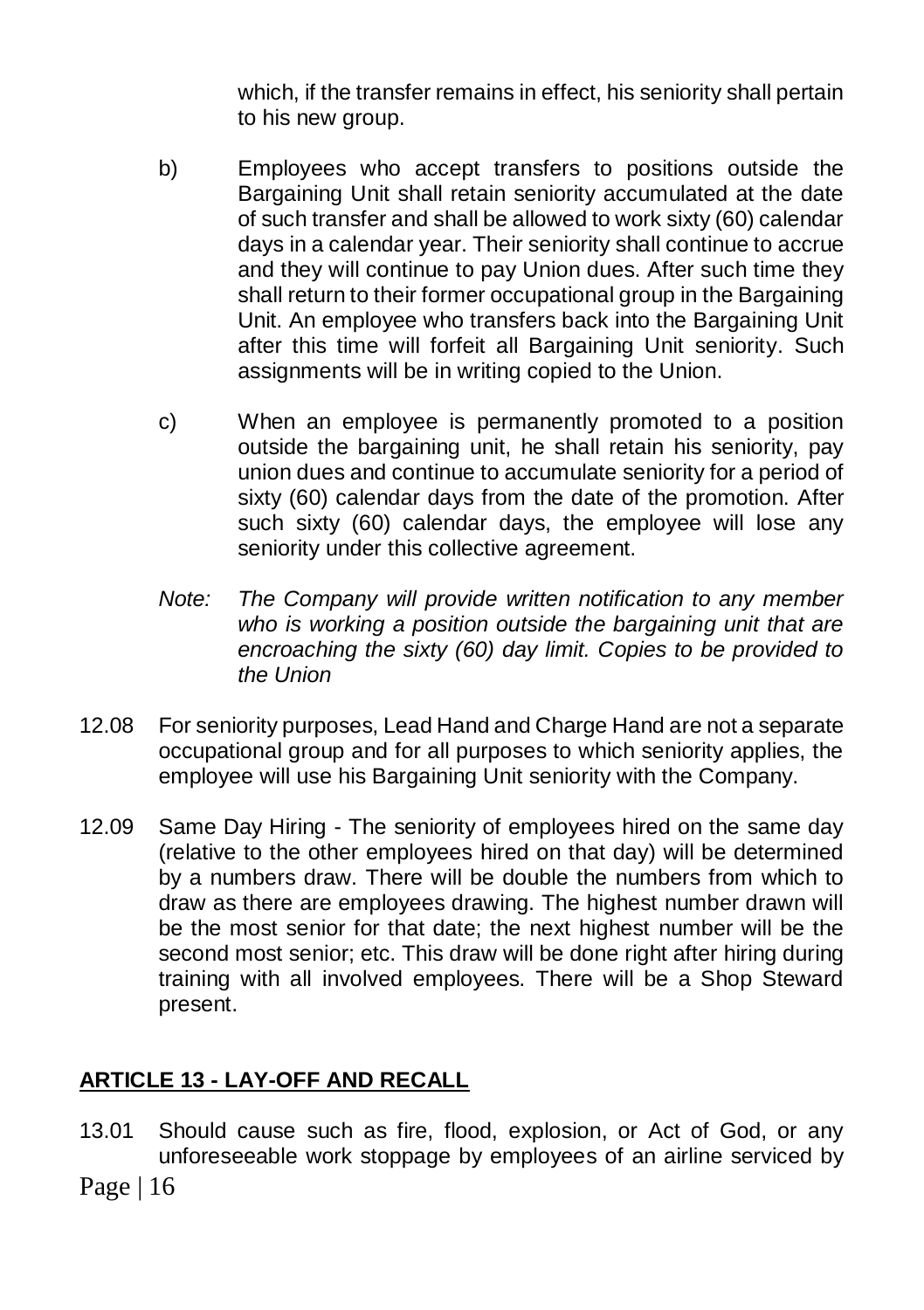the Company, or circumstances beyond the control of the Company make it necessary to reduce the working force, the employees affected thereby shall be laid off according to seniority with twenty-four (24) hours notice from the commencement of the work stoppage providing that seniority shall apply during such lay-off. In the event of a partial resumption of operations, the employee affected shall be recalled by seniority.

- 13.02 The Company shall notify the Union as soon as possible prior to any lay-off. All employees shall receive at least fourteen (14) days' notice of any lay-off, except in the case of lay-off as defined in 13.01.
- 13.03 Recall shall be by Registered Mail or wire to the address last filed by the employee with the Company, or by personal interview. The Union shall receive a copy of each Notice of Recall and notification of each recall made by personal interview. A previous employee with seniority must keep the Company informed of any change of address by Registered Mail.
- 13.04 If within three (3) after the date of receipt of Notice of Recall an employee shall have failed to notify the Company that he intends to return to work or if within ten (10) working days of the same date an employee shall have failed to return to work or to have satisfied the Company that he is unable to return because of accident or illness or other sufficient cause, he shall lose all seniority and his name shall be removed from the seniority list.
	- Note: For the purpose of this Article the term "days" shall mean calendar days excluding weekends and statutory holidays.

# **ARTICLE 14 - LEAVE OF ABSENCE**

- 14.01 The Company may at its sole discretion, grant an employee a Leave of Absence without pay for a duration of less than two (2) weeks. All requests must be submitted in writing a minimum of two weeks in advance of the Leave.
- 14.02 A Leave of Absence without pay, for a period not less than two (2) weeks and not exceeding thirty (30) calendar days will be approved by the Company upon twenty (20) days written request except in special circumstances. Such Leave, when granted shall be without loss and with accrual of seniority. Such Leave will be limited to a maximum of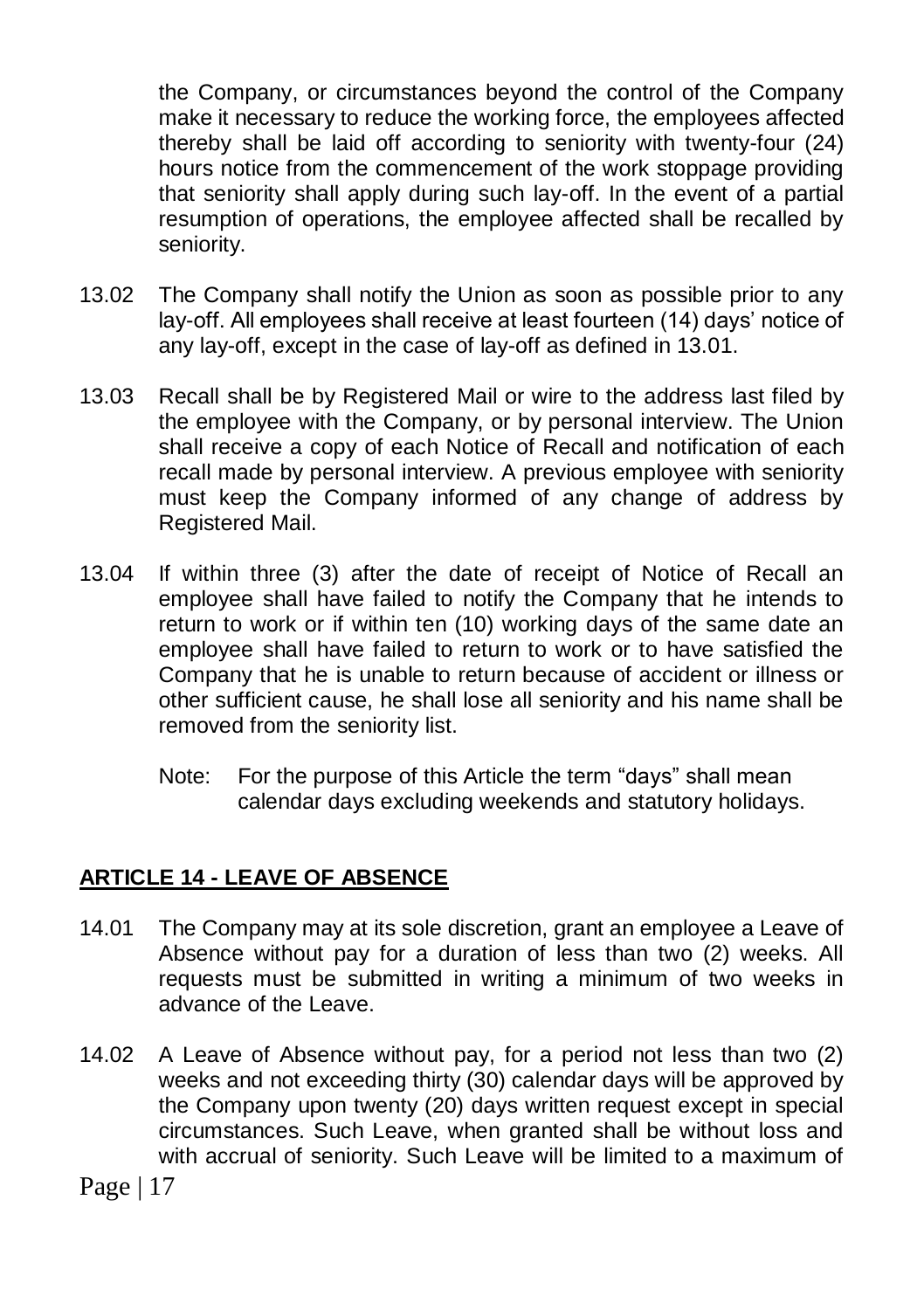two per year per employee. It is understood that such Leaves will not be approved when the total number of employees on vacation, on Leave, personal banked time days, lieu days, combined with any vacant positions exceed the ratio as defined in Article 21.09, e.g., 300 employees ratio 1 in 15, maximum 20 employees away, 12 on vacation, 3 vacant positions, allowing 5 Leave slots open. Leave will be granted on a first come basis but will not precede vacation bids. The Company shall give its reply within ten (10) working days of a request.

- 14.03 A Leave of Absence without pay in excess of thirty (30) calendar days may be approved only where there is mutual agreement amongst all parties involved. Seniority will not accrue beyond thirty (30) days, unless otherwise provided for in this Agreement.
- 14.04 a) Upon written request of the Union, the Company shall not deny a Leave of Absence, without pay, to officials of the Union or their delegates for the transaction of Union business. Such Leave of Absence shall not exceed an aggregate of thirty (30) days in any calendar year for any such employee. Any Leave of Absence shall not exceed two (2) weeks at any one time unless mutually agreed otherwise, and shall be granted to such officials or delegates for the purpose of attending Trade Union Conferences and Training courses. In any event, such Leave of Absence shall be Restricted at any one time to a maximum of 3% of the Bargaining Unit workforce.
	- b) The Company shall recognize five (5) Members who are employees of the Company covered by this Collective Agreement who shall constitute a Negotiations Committee. The function of such Committee shall be to meet with designated Company representatives for the purpose of negotiating amendments or renewal of this Collective Agreement. Members of the Negotiations Committee will be paid a regular shift at their regular rate for each day spent in Direct Negotiations and shall include two (2) eight (8) hour days or two (2) regular shifts, whichever is greater for the purpose of drafting proposals.
- 14.05 On request from the Union, the Company shall grant Leave of Absence without pay to an employee for a period not exceeding four (4) years for full-time employment by the International Association of Machinists and Aerospace Workers, provided that the number of employees who,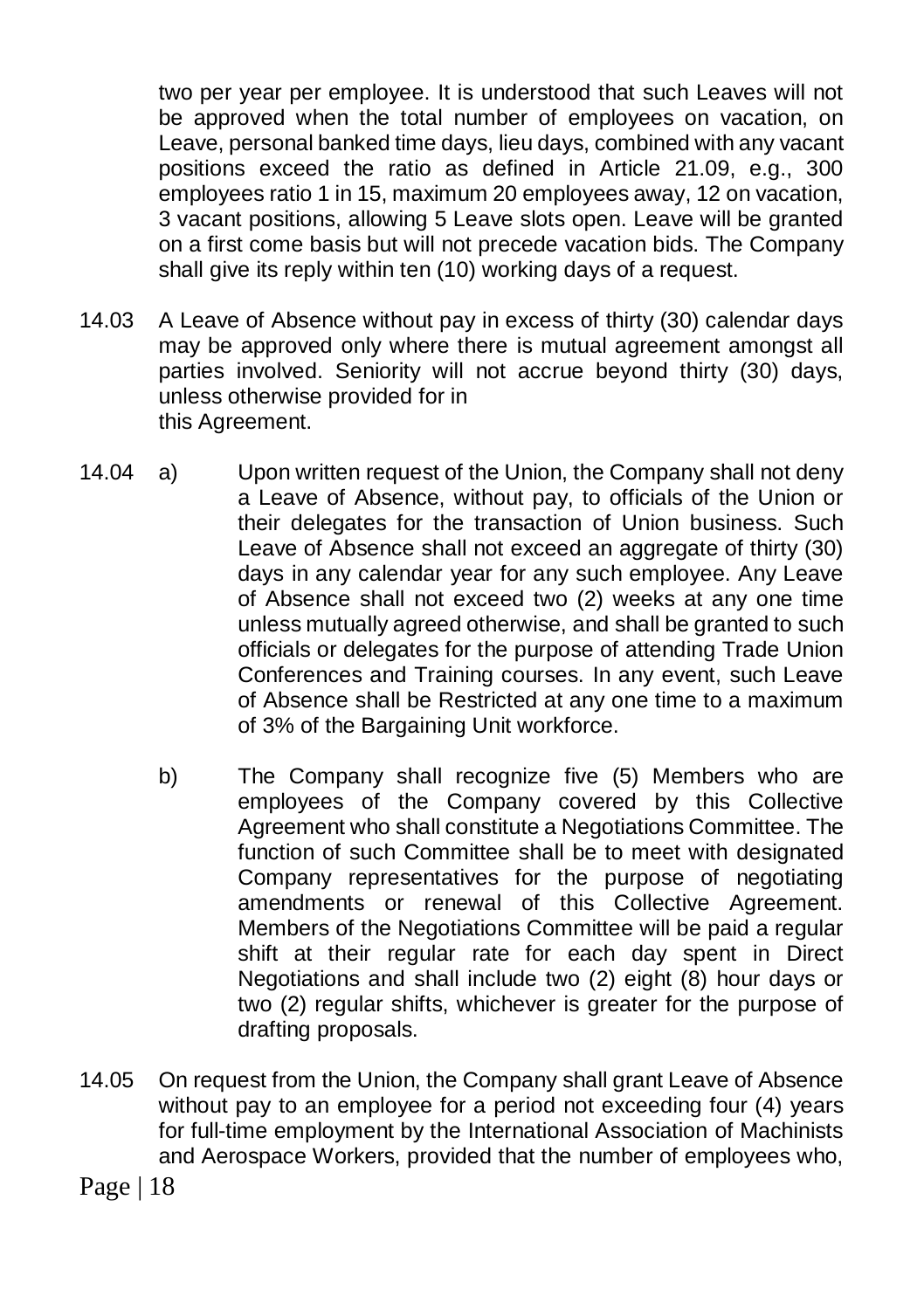at any time, shall be granted such Leave shall be mutually agreed upon. Seniority shall continue to accrue during such Leave of Absence.

- 14.06 An employee will not engage in other gainful employment while on Leave of Absence except in cases of emergency unless mutually agreed otherwise.
- 14.07 Where a monetary contribution is normally required of an employee for the employee to be entitled to a benefit, it is the responsibility of that employee while absent from the workplace for any reason, to continue those payments upon notification from the Company. Failure to pay any premiums on time will result in the termination of those benefits at the discretion of the Company.

### **ARTICLE 15 - JOB POSTING**

- 15.01 The Company reserves the right that promotions and transfers to higher paid jobs or to better jobs with equal pay will be based primarily on the skill, ability, experience, qualifications and seniority of the employee concerned.
- 15.02 Bargaining Unit vacancies will be posted to all departments for a period of five (5) days on Company bulletin boards. If no suitable applicants are brought forward the Company may fill the vacancy by such other means as it deems fit. Priority will be given to candidates applying within the Occupational Group of the vacancy.
- 15.03 Employees who are on vacation or who are off on Disability or Maternity Leave during the posting period will have three (3) days after their return to bid the opening.
- 15.04 a) Awarding of permanent Lead or Charge Hand positions will be made from the current eligible relief Lead or Charge Hands.
	- b) When a permanent full-time or part-time Lead or Charge drops their permanent Lead or Charge status, he or she will retain their relief Lead or Charge status. These Leads or Charges however would not be able to bid a permanent full-time or parttime Lead or Charge position for six (6) months from the date he or she dropped their position.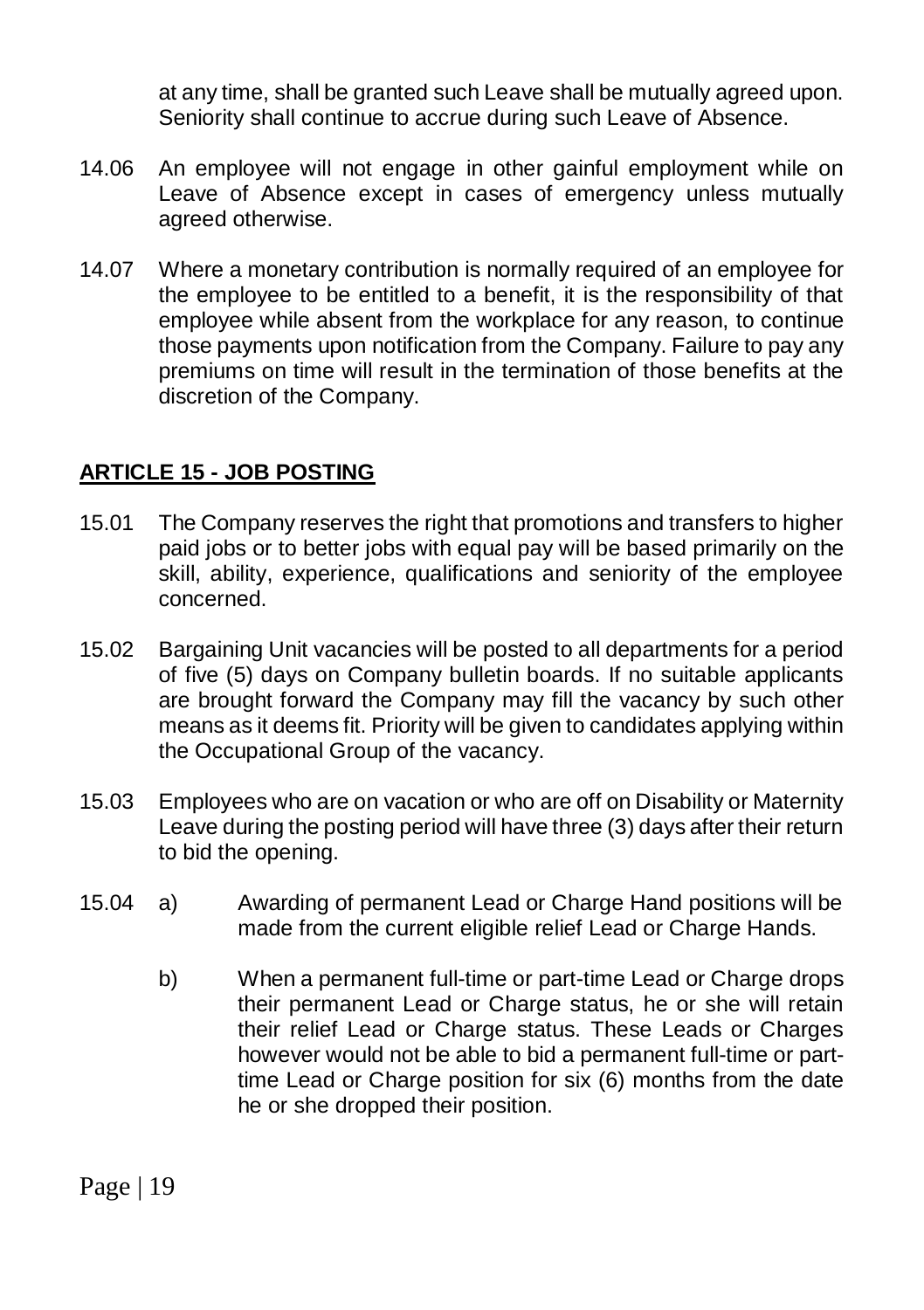# **ARTICLE 16 - POSTING NOTICES**

16.01 At least three (3) lockable bulletin boards shall be maintained for the posting of Union notices. While the content of the notices shall be at the sole discretion of the Union, they shall not contain notices that are illegal, abusive, and libelous or of any defamatory nature or that could be contrary to good customer relations. The Union will provide the Company with an advance copy of the posting, other than those of a routine nature.

# **ARTICLE 17 - HOURS OF WORK AND SHIFT ARRANGEMENT**

- 17.01 Unless otherwise specifically addressed, and subject to the Canada Labour Code, nothing in this Article shall be construed as a guarantee of, or a limitation on, the hours of work per day or per week.
- 17.02 a) A standard work week for full-time employees shall consist of forty (40) hours to be worked in a manner to best meet the Company contractual commitments. A standard working day shall consist of nine (9) hours including one (1) hour unpaid meal break each day. The forty (40) hour week can be made up in any of the following rotations:
	- I. Five (5) where possible consecutive nine (9) hour days followed by two (2) days off.
	- II. Four (4) where possible consecutive eleven (11) hour days followed by three (3) days off.
	- III. Four (4) consecutive twelve (12) hour days followed by four (4) days off.
	- IV. Six (6) consecutive nine (9) hour days followed by three (3) days off.
	- V. Any other shift as mutually agreed by the parties.

#### **Menus:**

**5 – 2 – 9 – HOUR WORK DAY** 1 HOUR UNPAID LUNCH 75% SICK LEAVE PAID OUT/DAY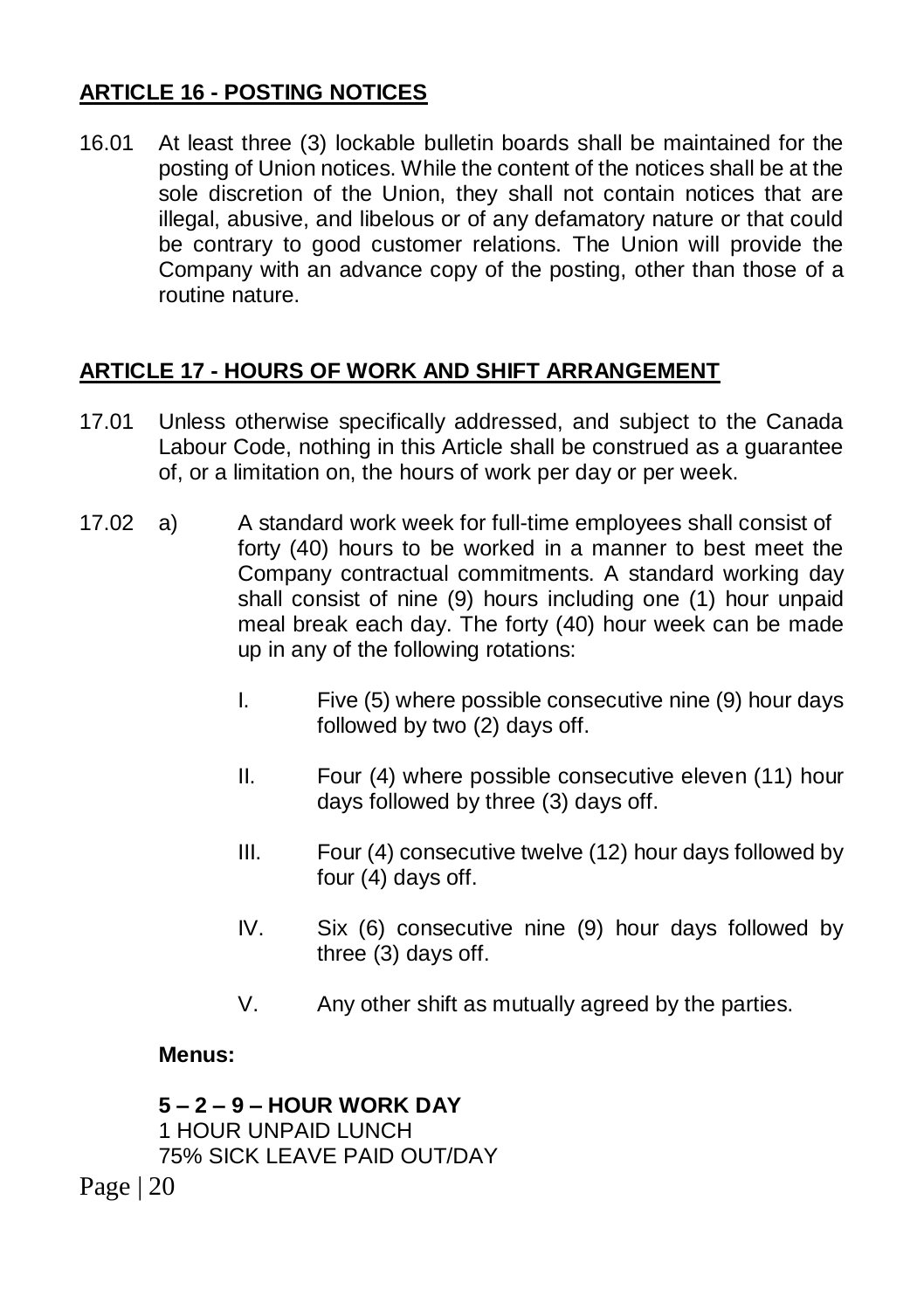100% PAID ON PERSONAL DAYS LUNCH BETWEEN 3rd AND 5TH (STARTING)

### **9 – HOUR WORK DAY**

1 HOUR UNPAID LUNCH 75% SICK LEAVE PAID OUT/DAY 100% PAID ON PERSONAL DAYS LUNCH BETWEEN 3rd AND 5th (STARTING)

#### **4 – 4 – 12 – HOUR WORK DAY**

1 HOUR UNPAID LUNCH 75% SICK (11) 100% PAID ON PERSONAL DAYS LUNCH BETWEEN 4th AND 7th HOUR (STARTING)

### **4 – 3 – 11 – HOUR WORK DAY**

1 HOUR UNPAID LUNCH 75% SICK (10) 100% PAID ON PERSONAL DAYS (10) LUNCH BETWEEN 4TH AND 7TH HOUR (STARTING)

- b) With the exception of new hire and initial training required by a customer, part-time employees will not be scheduled to work more than thirty-two (32) hours per week. Part-time employees shall be scheduled a minimum of four (4) hours for each shift worked.
- c) There will be a minimum of eight (8) hours rest between shifts unless mutually agreed by the Company and the Union.
- d) An employee who is scheduled to work a full-time working day shall be scheduled to take a meal break starting from the end of the third hour and to finish before the end of the sixth hour of the shift. Employee's shifts longer than the standard nine (9) hour shift will have their meal break assigned to commence between the fourth and seventh hour of their shift. Should an employee not receive his scheduled lunch break, the employee shall be paid a minimum of one hours pay at the rate of one and one-half (1- 1/2) his regular hourly rate.
- e) A part-time employee who is scheduled to work a shift between five and one half (5- 1/2) hours and seven and one half (7-1/2) hours long shall be scheduled to take a fifteen (15) minute paid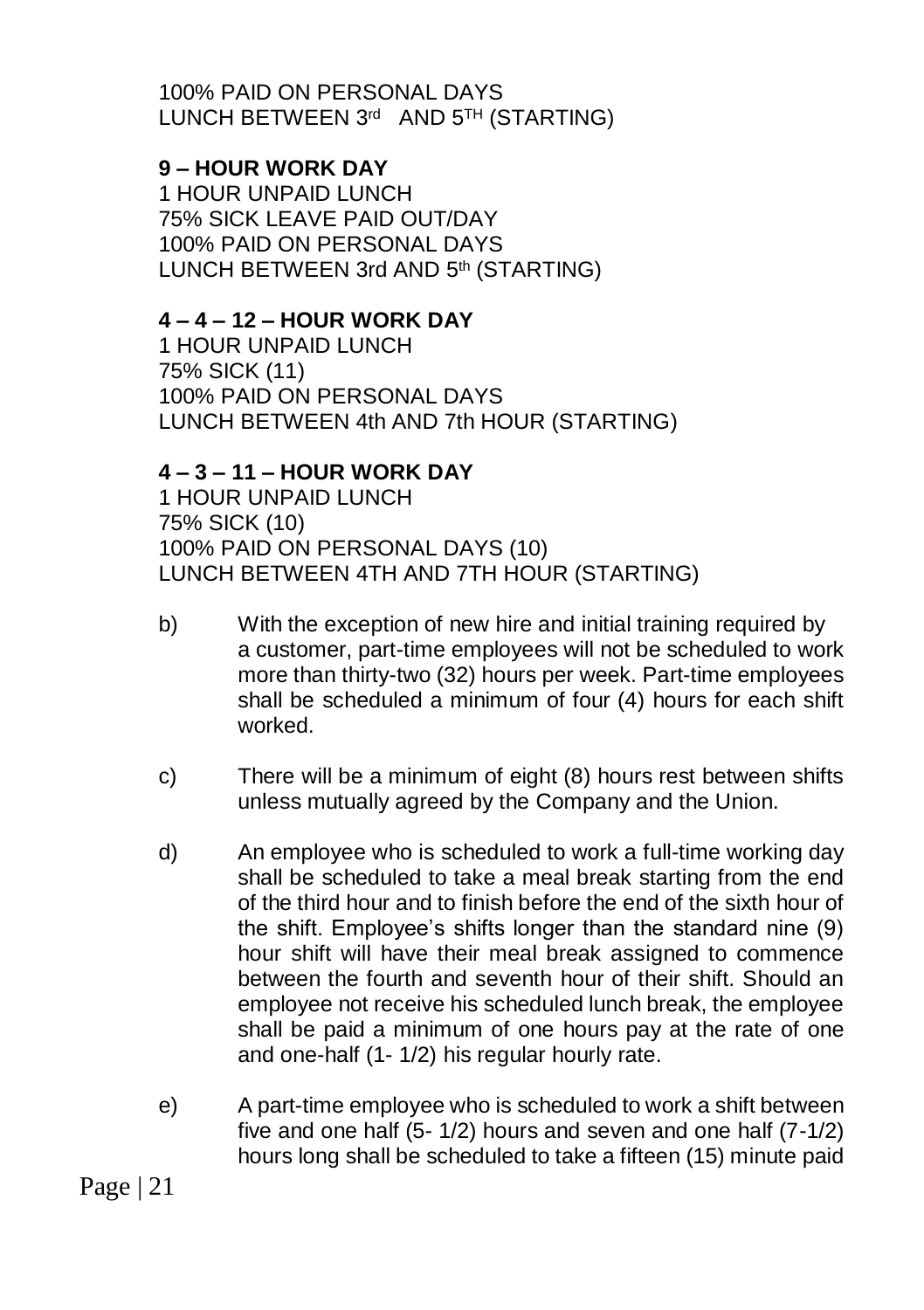break starting from the end of the second hour and to finish before the end of the fourth and one-half hour of the shift.

- 17.03 The Company will arrange shift schedules on an occupational department basis to meet its contractual commitments and to cater to fluctuations and changes in Airline Schedules.
- 17.04 Prior to the airlines major schedule changes, the Company and the Union Shift Committee will meet to discuss and review the requirements and manpower. Suggestions and or input as provided will not be unreasonably denied.
- 17.05 The regular schedule of shifts shall be posted and copies supplied to the Union.
- 17.06 a) In conjunction with the major airline schedule changes, all fulltime employees will bid their shift schedule according to seniority by time slot. The schedules will go up for bid not less than ten (10) days prior to the beginning of the new schedule. The bids shall be completed and the awarded schedules shall be posted not less than five (5) days prior to the beginning of the new schedule. Should an employee not bid for any shift, the Company will assign a shift to that employee from the shifts available after all employees have been afforded the opportunity to bid. These bids will be administered by the Union and Management.
	- b) Part-time employees will bid their shift schedules according to seniority and airline schedules. These shift schedules will be bid monthly. See LOA #7. The schedules will go up for bid not less than ten (10) days prior to the beginning of the new schedule. Bids shall be completed and the awarded schedules shall be posted not less than five (5) days prior to the beginning of the new schedule. Should an employee not bid for any shift, the Company will assign a shift to that employee from the shifts available after all employees have been afforded the opportunity to bid. These bids will be administered by the Union and the Company.
	- c) If as a result of a shift bid, an employee's new schedule conflicts with his previous schedule, the Company will not be responsible for any hours lost. It is understood that additional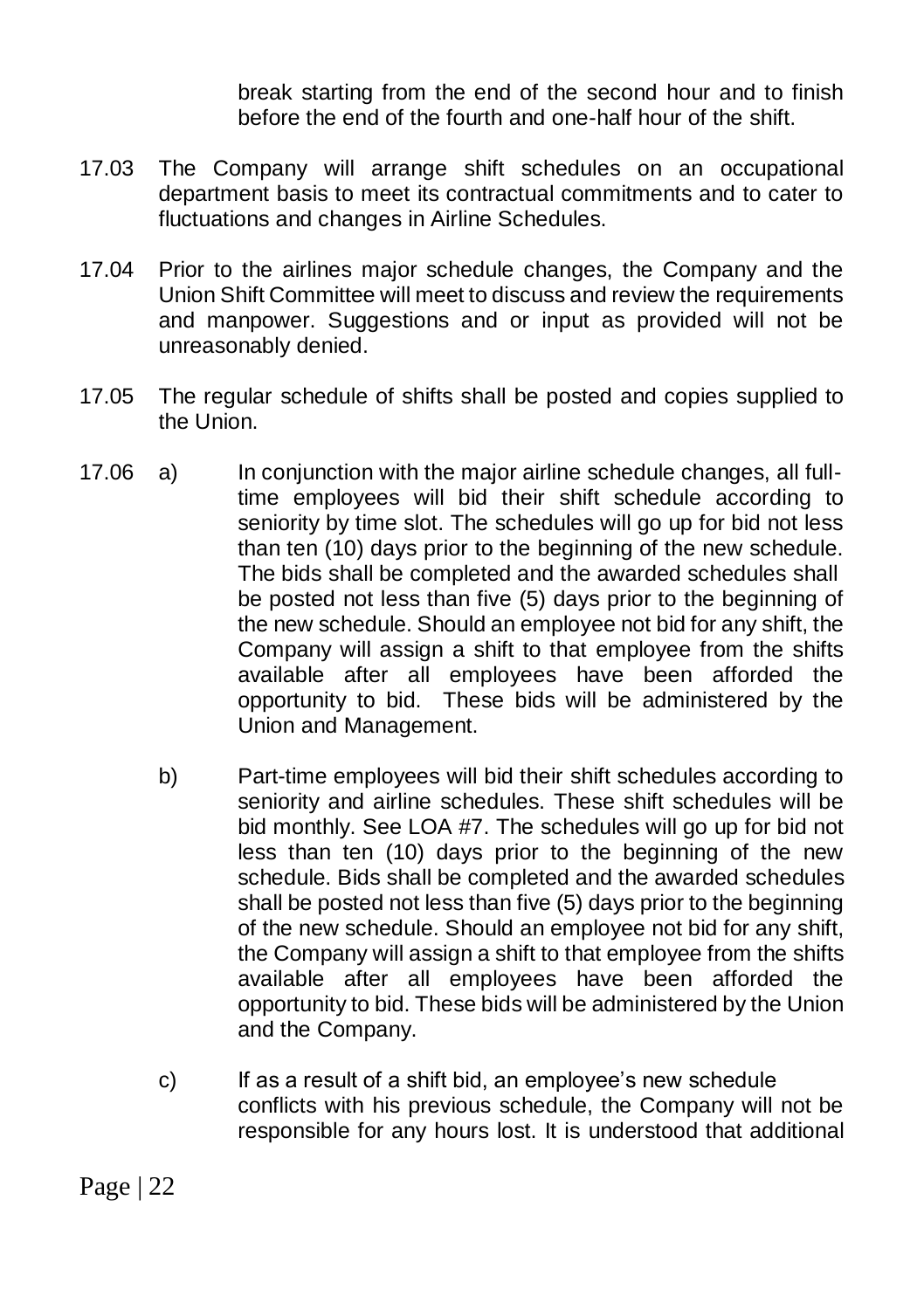hours worked as a result of the shift bid will be paid at the employee's regular rate of pay.

- 17.07 The Company may alter the shift schedules to accommodate airline schedule changes and contractual commitments, and to cover employees of the workplace.
	- a) An employee required to attend training may have their shift changed pursuant to Article 17.10.
- 17.08 When the Company alters the work schedule, it shall provide as much advance notice as possible to the employees affected. The Company shall discuss with the Union Shift Committee its decision to alter existing shifts in advance of their implementation. It is further agreed that redeployment of the employees on duty to meet the revised requirements will be actioned prior to the alteration of work schedules.
- 17.09 Should there be flight cancellations due to statutory holidays after the schedule for that month has been completed and posted causing a reduction in manpower requirements on certain shifts, the Company will first offer in order of seniority, and on a voluntary basis, time off to those employees on the shifts where the reduction occurs.
- 17.10 In the event shift changes to meet the revised operational requirements are necessary, then at least forty-eight (48) hours notice will be provided to the affected employee. In the event forty-eight (48) hours notice is not provided, the rescheduled employee shall receive one and one-half (1-1/2) times his regular rate of pay for the first shift worked or shall receive his regular rate of pay for the first shift that has been cancelled or reduced unless mutually agreed otherwise.
- 17.11 Part-time Relief
	- a) The Company shall determine the number of relief shifts to be created on a weekly basis as part of the monthly shift schedule process. It is understood the intent is to cover all shifts unless there are changes to the operational requirements that alleviates the need.
	- b) Relief employees may be utilized to cover all known vacation, voluntary Leaves of Absence, WCB, Weekly Indemnity, Maternity/Child Care Leave, Adoption Leave, Parental Leave,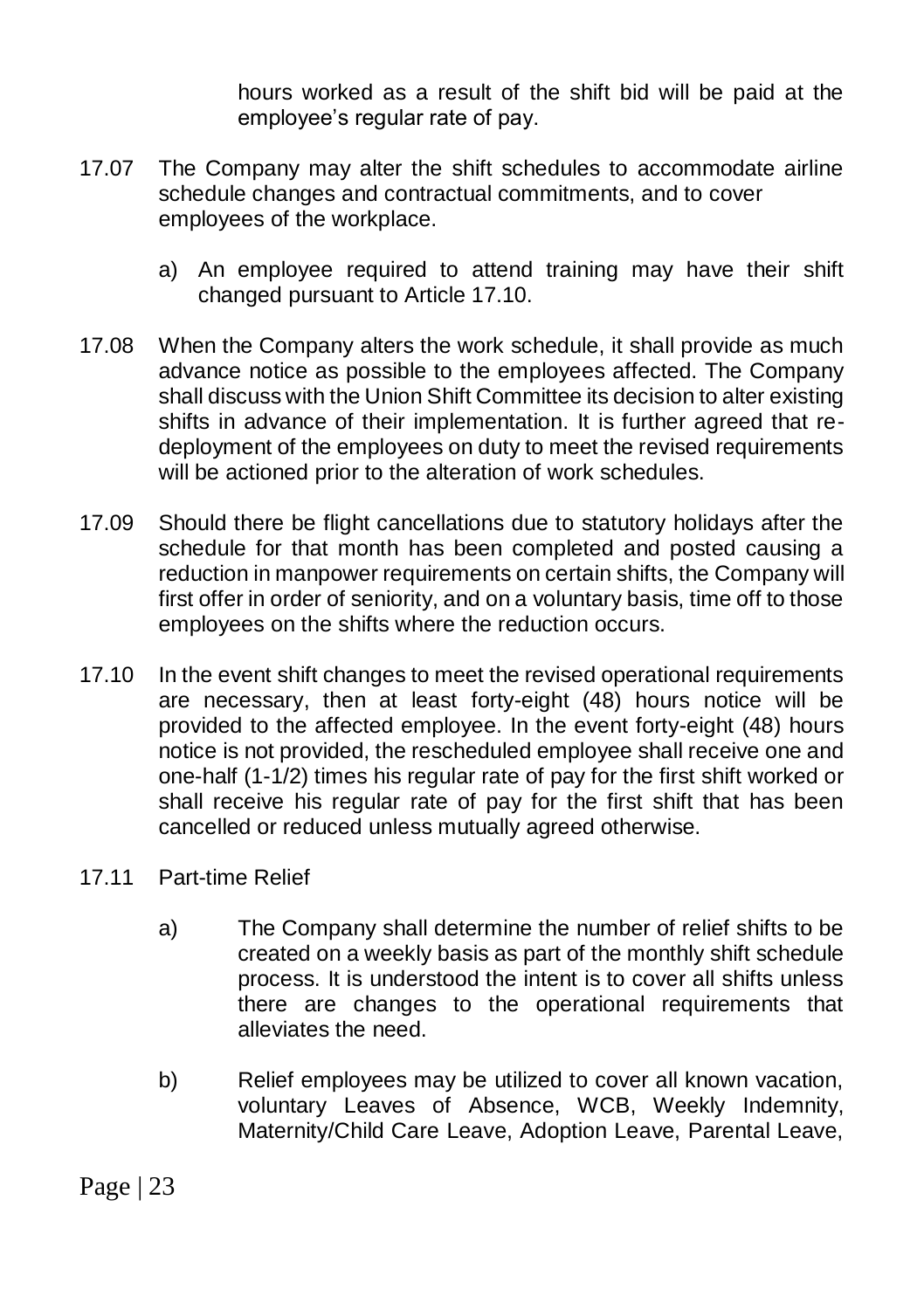Union Leaves, modified Return to Work, Jury Duty and Training in addition

- c) Relief shifts will be created after all employees have bid the monthly shift lines.
- d) Relief shifts will be posted and bid twenty four (24) hours after the monthly shift bid has been completed. Relief may bid by memo or phone.
- e) Awarded shifts will be posted no less than forty eight (48) hours prior to the start of the new schedule. In the event of less than 48 hours notice, the employee(s) shall be paid at overtime rates for all hours until 48 hours has elapsed.
- f) Relief employees will be entitled to overtime pay for hours worked in excess of 32 hours/week.

Full-time Relief:

- a) Full-time relief lines may be established for vacation relief.
- b) Full-time relief employees will be entitled to overtime pay for hours worked in excess of the scheduled work week. Providing the full rotation including days off associated with that rotation are applied before another work week is commenced. In the event a full rotation is not worked then the employee will be entitled to overtime pay for hours worked in excess 40 hours
- 17.12 The Company may offer additional shifts to cover any operational requirement, which was not known at the time that the schedule was bid. Such shifts will be posted as soon as the Company is aware of the requirement, and offered to the eligible employee(s) who respond to the posting. It is understood that any additional shifts will be awarded ten (10) days in advance of the requirement from those employees that would not incur overtime. Shifts will be awarded by Management, on an equitable basis. In the event there are no volunteers or the date of awareness is less than 10 days the Company will award the shift to the eligible employee(s) signed up in the availability book. In the event there are no employees signed up in the availability book the Company may assign, in reverse order of seniority from those employees eligible with a minimum of forty-eight (48) hours notice. In the absence of 48 hours notice the assigned employee will be compensated at the rate of one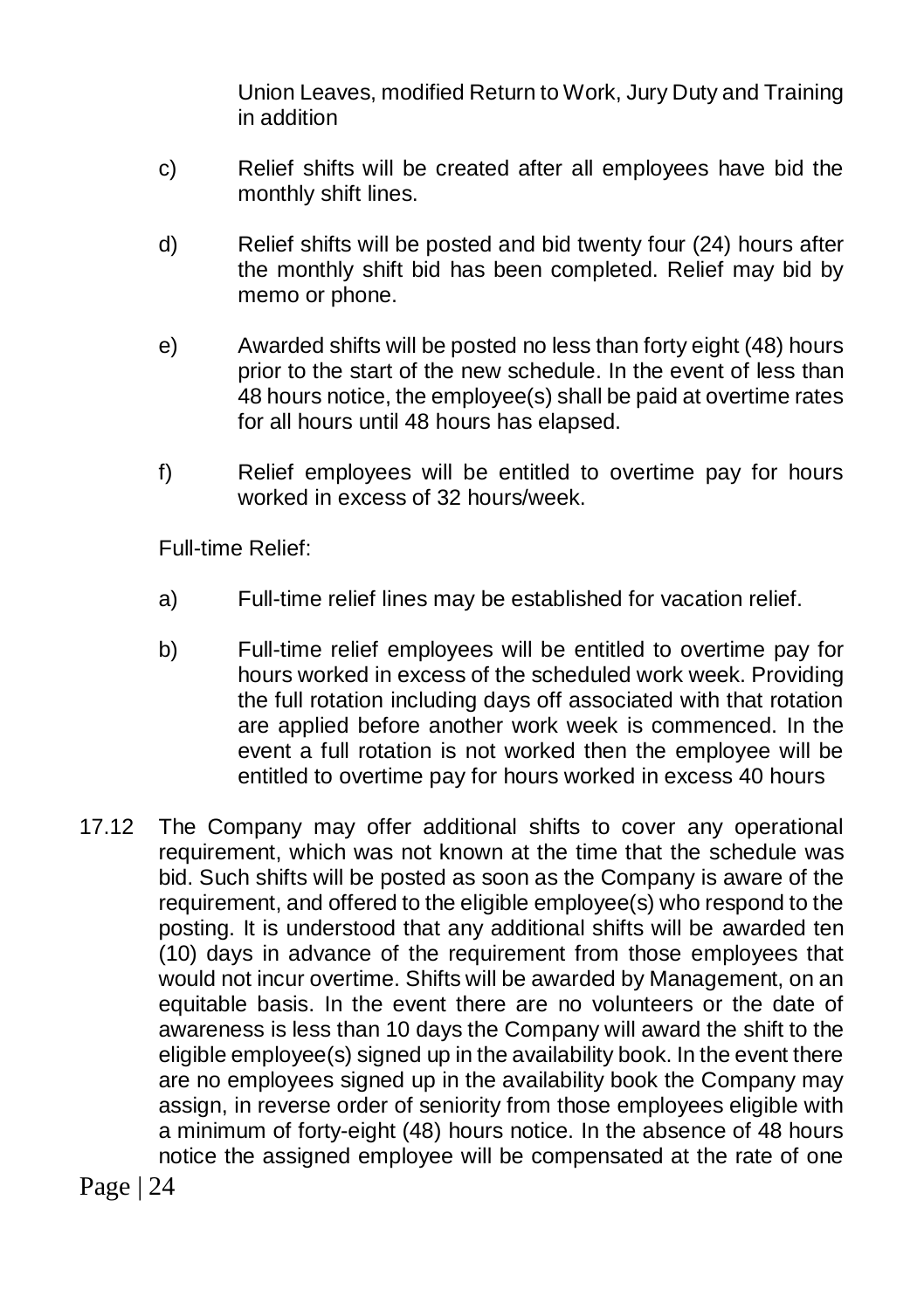and one half times (1-1/2) his regular rate of pay for those additional hours worked. It is understood and agreed that no employee shall be compelled to work additional shifts he/she is not able to work due to other commitments e.g. school, medical appointments or another job, etc.

a) Additional hours required on a daily basis due to unexpected changes in the operation may be offered and/or assigned as follows:

> All part-time employees on shift will be offered with as much advance notice as possible, the additional hours in order of seniority. It is understood that any additional hours be first awarded to those employees that will not incur overtime. In the event there are insufficient volunteers, the Company may assign in reverse order of seniority. Those employees assigned will be paid at 1-1/2 times their regular rate of pay for the hours worked.

**17.13** Late starting for employees who arrive late for work shall be calculated as follows:

> 00 to 05 Minutes No deduction 06 to 15 Minutes 15 Minutes Deduction 16 to 30 Minutes 30 Minutes Deduction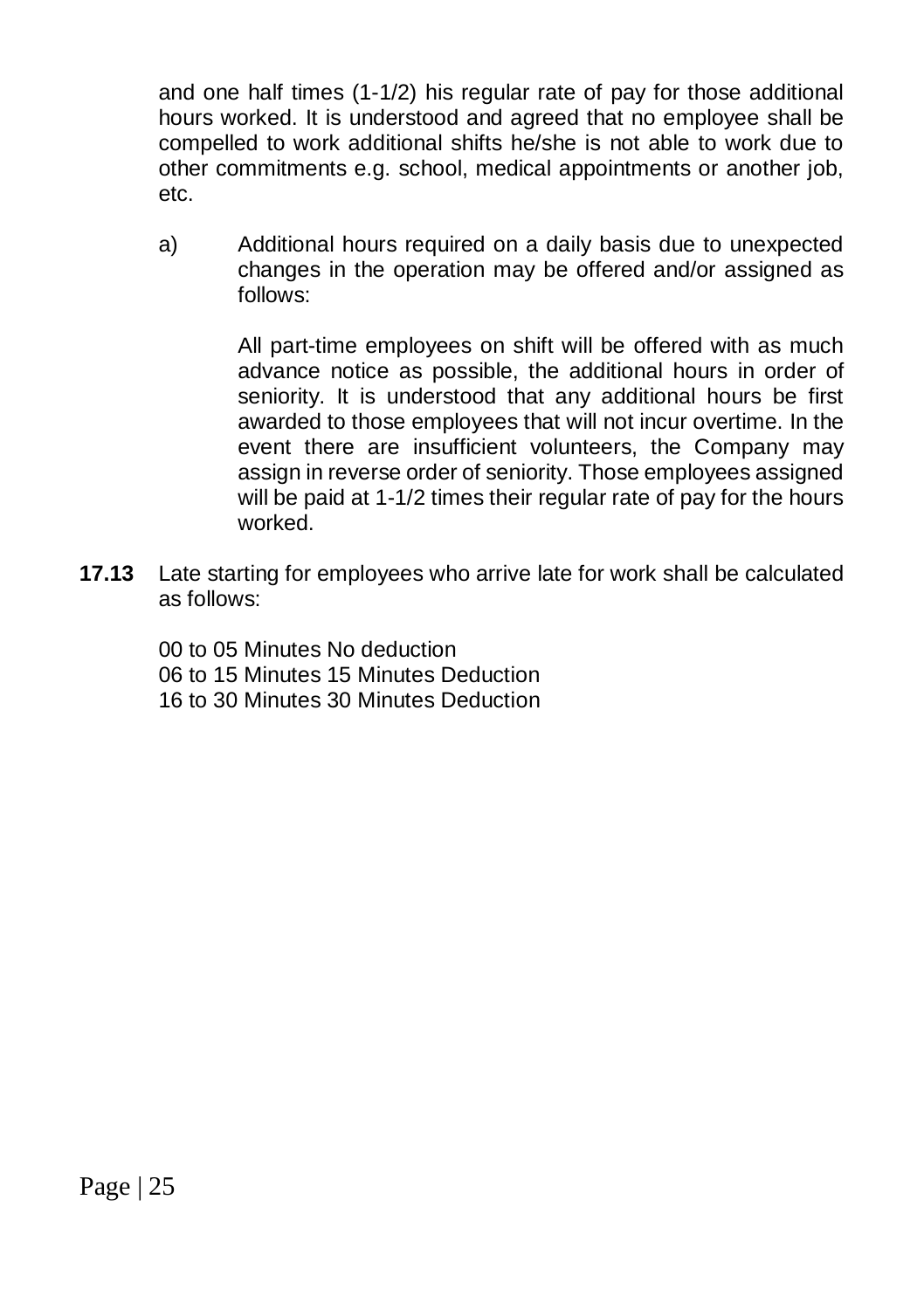#### **ARRANGEMENTS**

#### **ARTICLE 18 - OVERTIME & SHIFT PREMIUM**

- 18.01 Overtime: The Company has the right to provide and require reasonable overtime work, and employees will be expected to perform such work as may be required by the Company to meet its contractual commitments. The Company will attempt to give advance notice to employees designated to perform overtime.
	- a) The Company will distribute overtime on an equitable basis and will post a monthly 40 summary of overtime hours worked on the bulletin board. Employees shall have the right to refuse overtime, but such a refusal will be recorded against an employee as overtime worked in accordance with the agreed timetables by the Chief Shop Steward and/or Local Lodge President and Management. Employees have the right to refuse overtime up to four (4) times within a quarter, in order to be considered for overtime within such a quarter. After four (4) refusals, the employee will be placed at the bottom of the list.
	- b) Overtime will be recorded on a quarterly basis with effect from January with a copy to the Union upon request.
	- c) Dependent upon requirements and qualifications, overtime will be offered to employees in the following order:
		- (1) Where day of overtime requirements are expected to be less than four (4) hours, and scheduled to occur within four (4) hours prior to the start of a shift or four (4) hours after the termination of a shift, it will be offered to those full-time or part-time employees scheduled on that shift.
		- (2) In the event overtime is refused as per item 1) the employer may utilize the reverse order assignment as per Article17.12.
		- (3) In the event that items 1) and 2) are exhausted and where the overtime requirements are expected to be less than four (4) hours, it will be offered to those fulltime or part-time employees off duty and whose names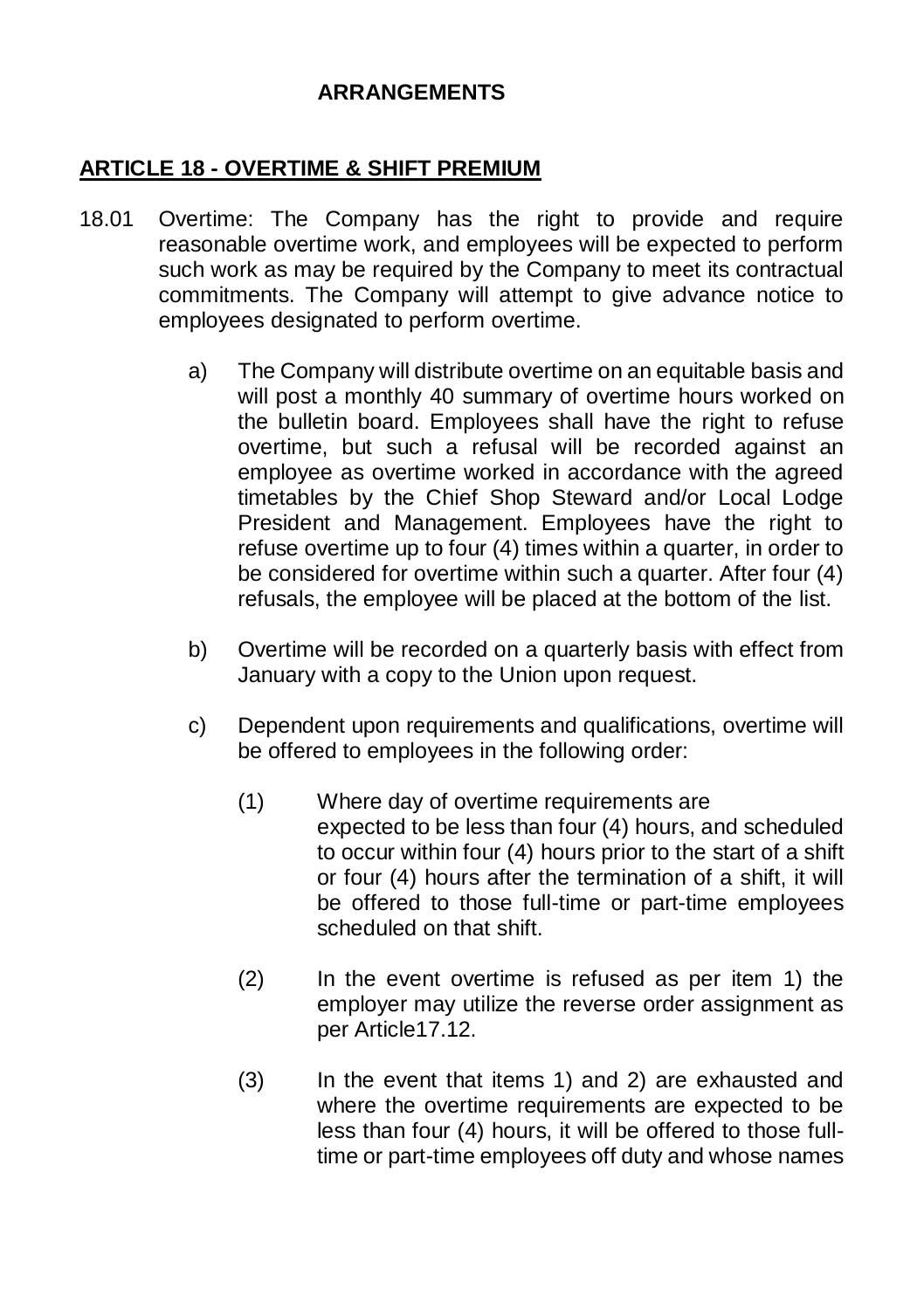appear in the "overtime availability binder" on an equitable basis.

- (4) Where overtime is expected to be greater than four (4) hours, it will be offered to those full-time or part-time employees on scheduled days off and whose names appear in the "overtime availability binder" on an equitable basis.
- (5) When item 4) is exhausted and where overtime requirements are expected to be greater than four (4) hours, it will be offered to those full-time or part-time employees scheduled on day of and whose names appear in the "overtime availability binder" on an equitable basis.
- (6) When items 4) and 5) are exhausted and where the overtime requirements are expected to be greater than four (4) hours, it will be offered to those full-time or parttime employees whose names do not appear in the "overtime availability binder" on a seniority basis.
- (7) When items 4), 5) and 6) are exhausted and where the overtime requirements are expected to be greater than four (4) hours it will be offered to those full-time and part-time employees off duty from another occupational group who are qualified to perform the work.
- 18.02 All employees shall be compensated for all authorized overtime hours worked at one and one-half (1 1/2) times their regular hourly rate i.e. only for hours worked in excess of eight (8) per day or hours in excess of forty (40) per week or in the case of part-time employees thirty-two (32) hours per week. In the event of full-time employees working an irregular shift, i.e., 4/4, such payment will be for all hours in excess of their scheduled workday or for work on scheduled days off. Hours worked as a result of shift trades are not subject to any overtime provisions.
- 18.03 An employee who has completed his regular shift and has clocked out, and is then recalled to work extra time, shall receive a minimum of four (4) hours paid at the appropriate overtime rate. This does not apply to overtime worked prior to commencement of a scheduled shift and continuing to the commencement of that shift.
- Page | 27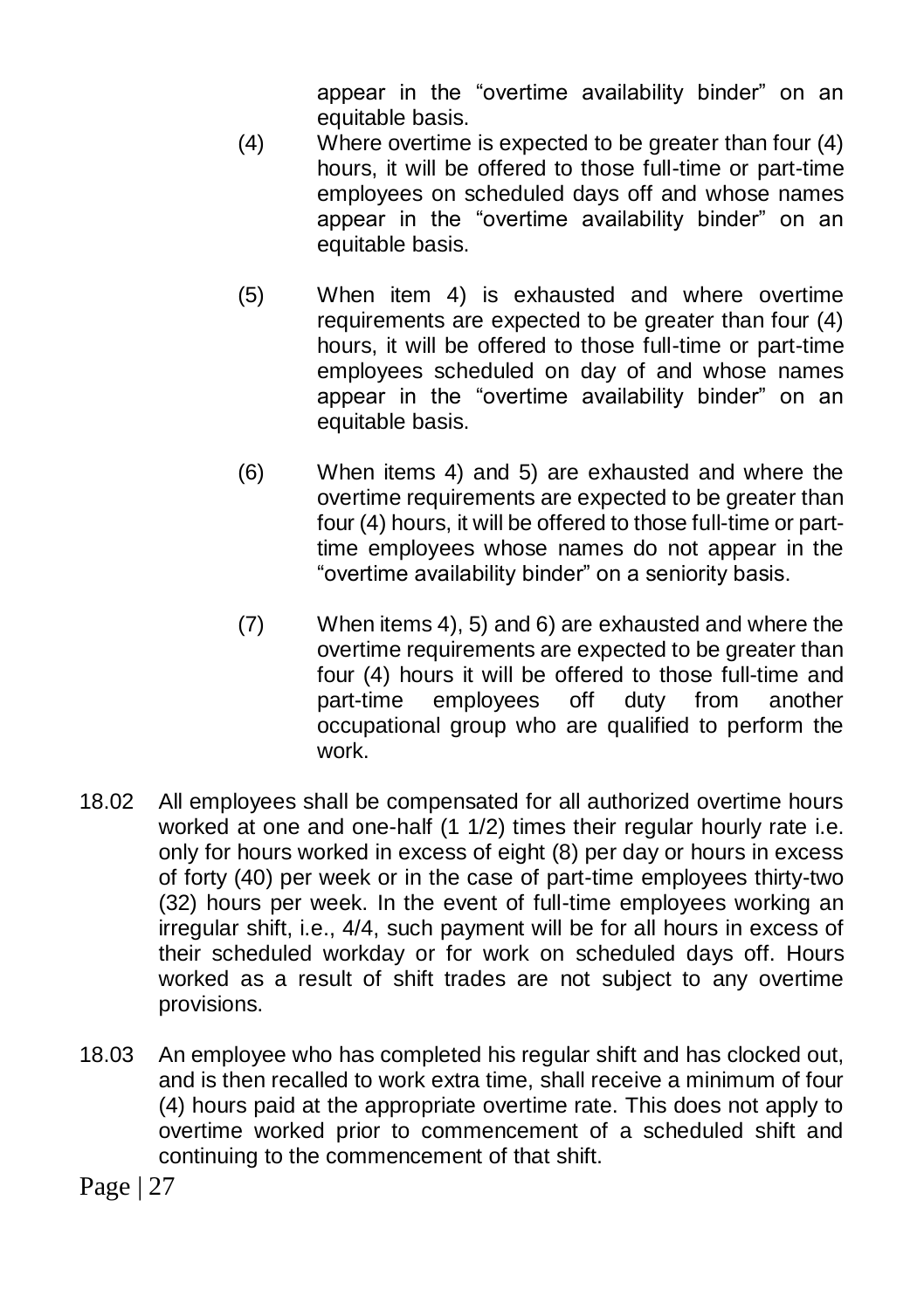- 18.04 An employee working overtime prior to or following his regular shift in excess of two (2) hours shall be allowed a thirty (30) minute paid meal break to be assigned so that employee will not work more than five and one-half (5 1/2) hours at one stretch. There shall be a minimum of three and one-half (3 1/2) hours between meal breaks.
- 18.05 The Company will pay a shift premium of fifty cents (50¢) per hour for all hours worked between 18:00 - 23:59 and eighty-five cents (85¢) per hour for all hours worked between midnight - 05:00.
- 18.06 For the purpose of calculating overtime, a day shall be reckoned from the start of one shift through the start of the next shift, during which all hours worked will be calculated in accordance with the Article 18.00. When the next shift does not fall on the following day, i.e., that day being a rest day, then the rest day shall be calculated twenty-four (24) hours from the start of the previous shift.
- 18.07 An employee who has indicated his availability for overtime in the "binder" and is by-passed by the Company for any reason during requests for overtime shall be compensated for the length of the overtime shift bypassed at this regular rate of pay.
- 18.08 When an employee is called in to work overtime to replace another employee on a shift, the employee called in will receive the appropriate hours worked. Should, for any reason, the shift is less than four (4) hours the employee will receive the minimum recall of four (4) hours according to Article 18.03.
- 18.09 a) Effective December 1, of each year employees shall have the option to participate in the time bank. Those who do not elect to participate shall be paid overtime in accordance with the laid down provision. Employees who do elect to either participate or not will be bound by that decision to December 1, the following year.
	- b) Any employee opting into the time bank cannot exceed ninetysix (96) hours of credit per year. After ninety-six (96) hours, all overtime pursuant to Article 18 will be paid out for the balance of the calendar year. Employees may liquidate time bank hours once a year however, there shall not be any topping up of banked hours.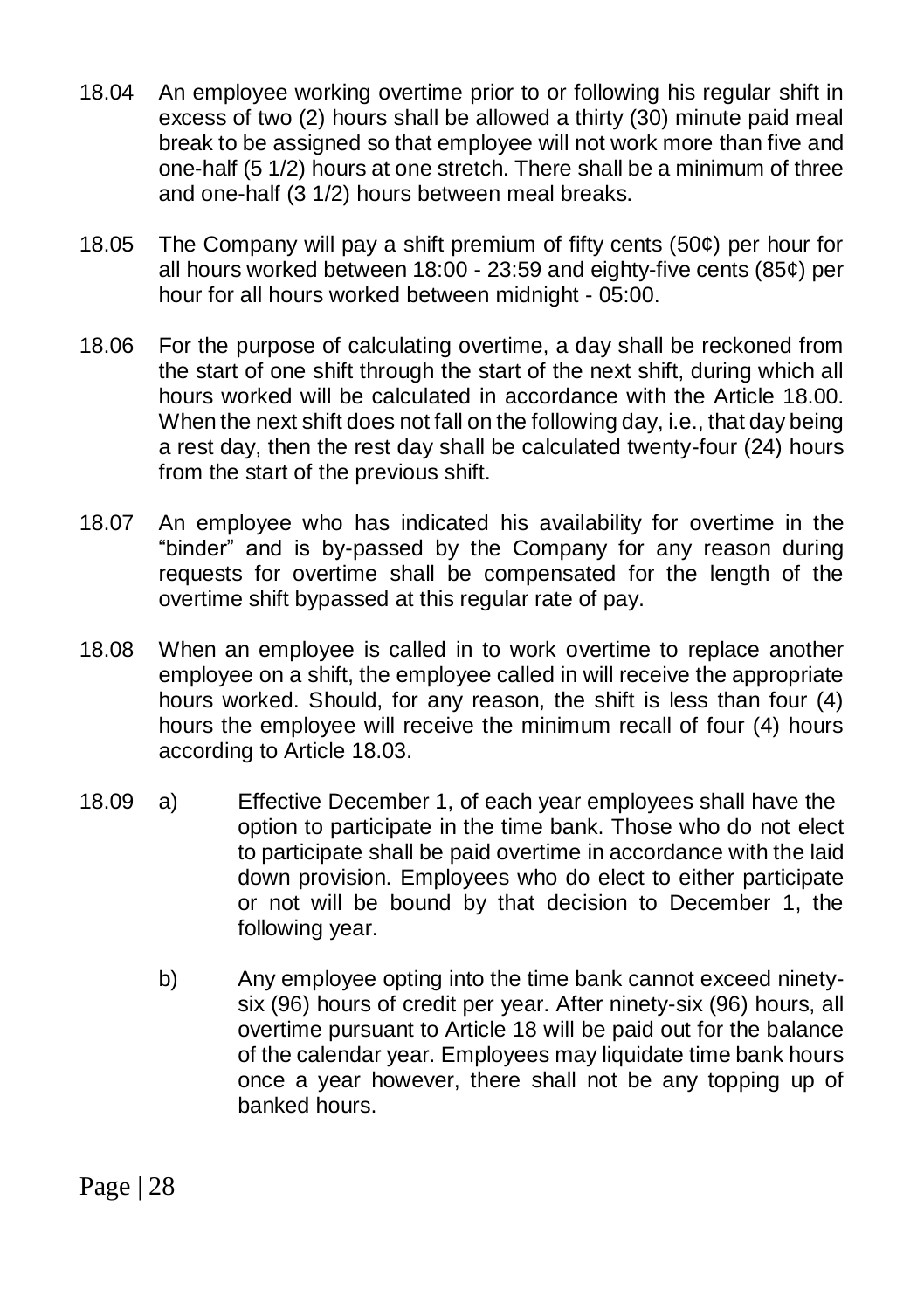- c) For credit purposes, all overtime hours will be converted to straight time hours.
- d) All banked hours shall be paid at the rate earned at the time of the credit, regardless of any wage increases.
- e) Banked hours shall not be carried over from year to year. If an employee has not liquidated any banked hours by December 31st of any year said employee shall be paid for any remaining hours at the next closest pay period.
- f) Time bank hours cannot be used to supersede annual vacation or Statutory Holiday entitlement of other employees.
- g) Subject to operational requirement, employees may liquidate time bank hours for not less than one (1) scheduled shift, with a minimum of twenty (20) calendar days notice on a first come first served basis. When requests are made on the same day, seniority will apply.
- h) A maximum of two (2) ramp employees and one (1) employee in all other departments may be on time bank on any one (1) day.

### **ARTICLE 19 – STATUTORY HOLIDAYS; PERSONAL DAY**

19.01 The following Statutory Holidays shall be observed:

Christmas Day Boxing Day, New Year's Day Family Day Good Friday Victoria Day

Canada Day August Civic Holiday Labour Day Thanksgiving Day Remembrance Day

An employee who works on a Statutory Holiday will be paid at one and one half (1 1/2) his regular rate for the hours worked in addition to the paid statutory holiday or will receive a day off in lieu at the employees' choice. At no time may overtime rate for the total number of employees absent due to vacation, personal and lieu days exceed a ratio of 1:15 per occupational group.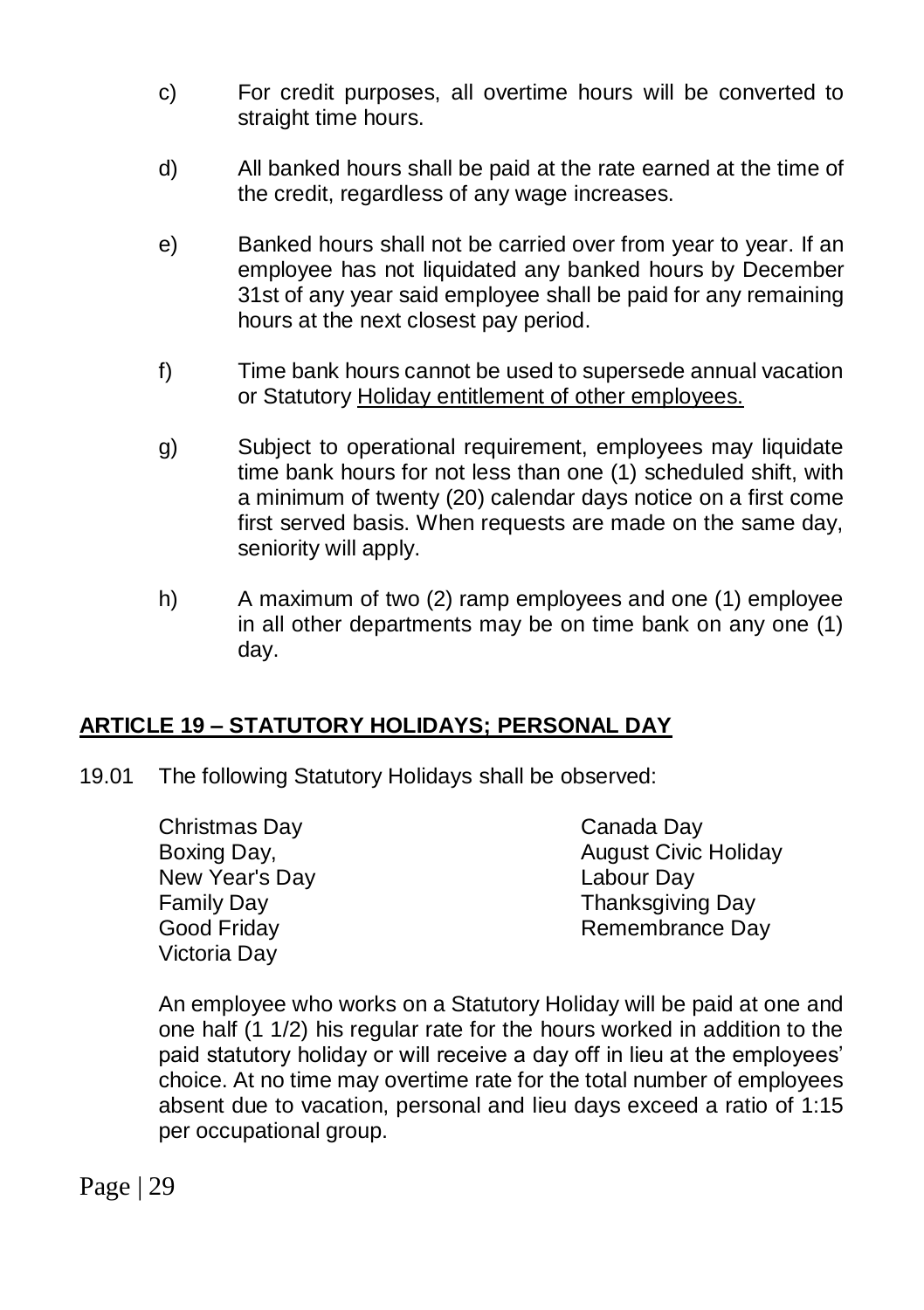- **a)** Lieu day requests will be granted on a first come, first-served basis. In the event there are several requests submitted on the same date for a particular "lieu day", seniority shall be the deciding factor.
- **b)** No time will be granted between December 15 to January 15 inclusive and there will be no carry over to the next year, however any day requested by an employee and not granted by the Company will be paid at the end of the calendar year. It is understood the employee is not limited to one request if the day is denied.
- **c)** Lieu day will be paid at the time it is taken.
- 19.02 Wages will be paid for a Statutory Holiday to an employee absent from work under the following:
	- a) Verified illness.
	- b) Death in the immediate family. Immediate family means: parent, legal guardian, spouse, common law spouse, child, brother, sister, parent or legal guardian of spouse, brother-inlaw and sister-in-law and grandparents and grandchildren of employee and spouse, any relative of the employee who resides permanently in the employee's household or with whom the employee permanently resides.
	- c) Jury duty.
	- d) Prior written permission.
	- e) Subpoenaed witness.
- 19.03 In the event that an employee's regularly scheduled day off falls on one of the above listed statutory holidays or is on vacation, he shall receive eight (8) hours pay at his regular rate.
- 19.04 Part-time employees requirement to work (ten) 10 days in the previous thirty (30) days to qualify for statutory holiday.
- 19.05 a) A full-time employee, upon completion of probation, will receive one (1) floating "personal day" off per contract year (January 1 - December 31) paid at 100%.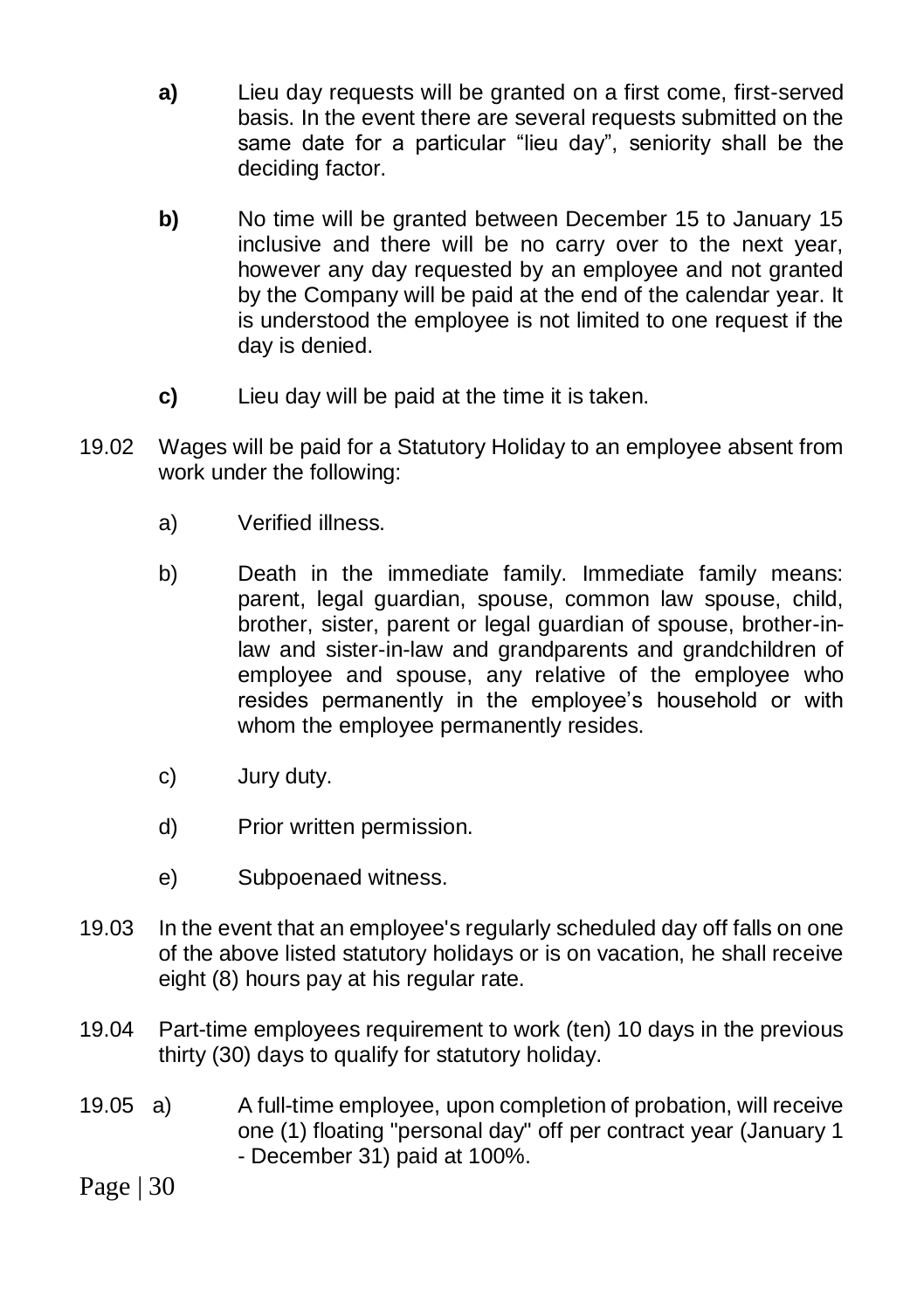- b) A part-time employee, upon completion of probation, will receive one (1) floating "personal day" off per contract year (January 1 - December 31) paid as per the following formula. Total of regular hours past thirty (30) calendar days divided by twenty (20) to a minimum of four (4) and a maximum of eight (8) hours.
- c) Should the Company rearrange schedules such that an employee's chosen day becomes a scheduled day off, the employee will be allowed to choose another "personal day".
- d) The "personal day" shall be granted if the employee requests the day in writing before the 15th of the previous month and meets the requirements of Article 19.05(e). In the event that the request is made after the 15th, such requests will go in the "availability book". The day off will be granted at the Company discretion subject to operational requirements, however such approval will not be unreasonably withheld.
- e) At no time may the total number of employees absent due to vacation, personal and lieu days exceed a ratio of 1:15 per occupational group.
- f) Requests will be granted on a first-come, first-served basis.
- g) If there are several requests handed in on one date for a particular "personal day", seniority will prevail regarding the requests.
- h) No time will be granted between December 15 to January 15, inclusive.
- 19.05 a) In the event that the personal day is not used or requested, the employee will have the option to roll it over to the next year or be paid out at one hundred percent (100%).
	- b) A calendar will be posted that charts "personal day" status.
- 19.06 If any of the above holidays fall on or are observed during an employee's vacation, he shall be entitled to an additional day added to his vacation, or he shall be paid for his normal hours at his regular rate, whichever he prefers.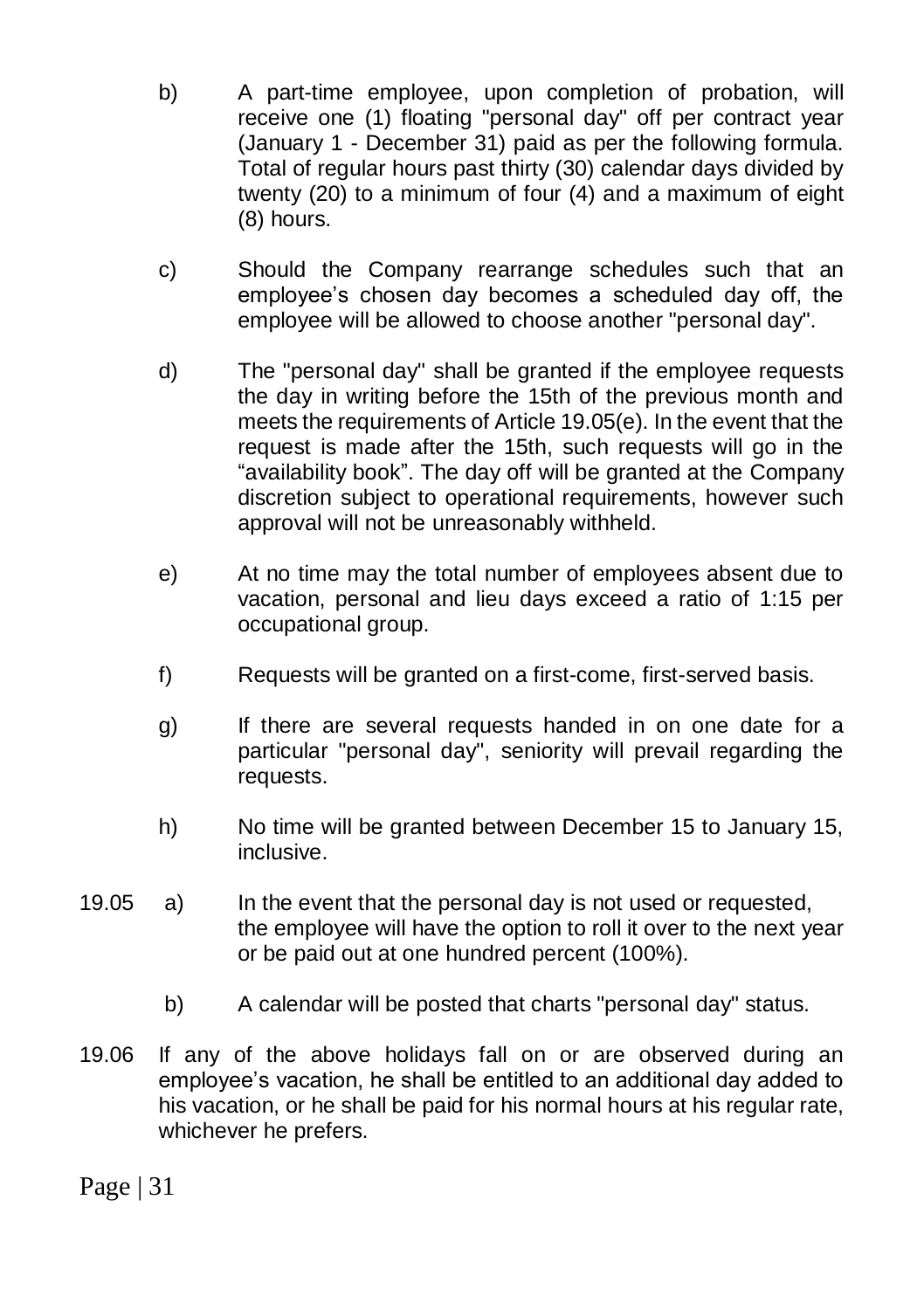In the event that an employee chooses the additional day, it has to be decided during the biding time and this day can only be scheduled as a one day extension to the scheduled vacation period, except for December 25 and 26, which can be carried over to the new year.

### **ARTICLE 20 - JURY DUTY & CROWN WITNESS**

- 20.01 Employees subpoenaed as a crown witness or for jury duty shall be paid the difference between their normal daily wages and the amount they receive for such public duty.
- 20.02 Employees who must appear in Court for reasons other than those mentioned in 20.01 shall be granted a Leave of Absence for one (1) day without pay provided they supply the proof or verification for such attendance.

# **ARTICLE 21 – ANNUAL VACATION**

- 21.01 a) All employees shall receive vacation with pay in accordance with the following schedule.
	- b) For the purpose of a vacation week a fulltime employee who normally works a 6&3 shift will be six (6) working days, 5&2 will be five (5) working days and 4&4 will be four (4) working days. Part-time employee's vacation hours will be based on a 5&2 work week with a 7 day block.
- 21.02 Employees who, at December 31st of the year preceding the year in which the vacation is to be taken, have less than one (1) year of service shall receive vacation pay calculated at the rate of four percent (4%) of their earnings with the Company for the period of their employment during the months preceding December 31st. Holiday entitlement is one (1) day per completed calendar month up to ten (10) days.
- 21.03 Employees who, at December 31st of the year preceding the year in which the vacation is to be taken, have one (1) year or more of continuous service [or whose seniority is equivalent to one (1) year or more] shall receive vacation pay calculated at the rate of four percent (4%) of their earnings with the Company during the twelve (12) months ending December 31st and shall be entitled to two (2) weeks (10 working days) vacation.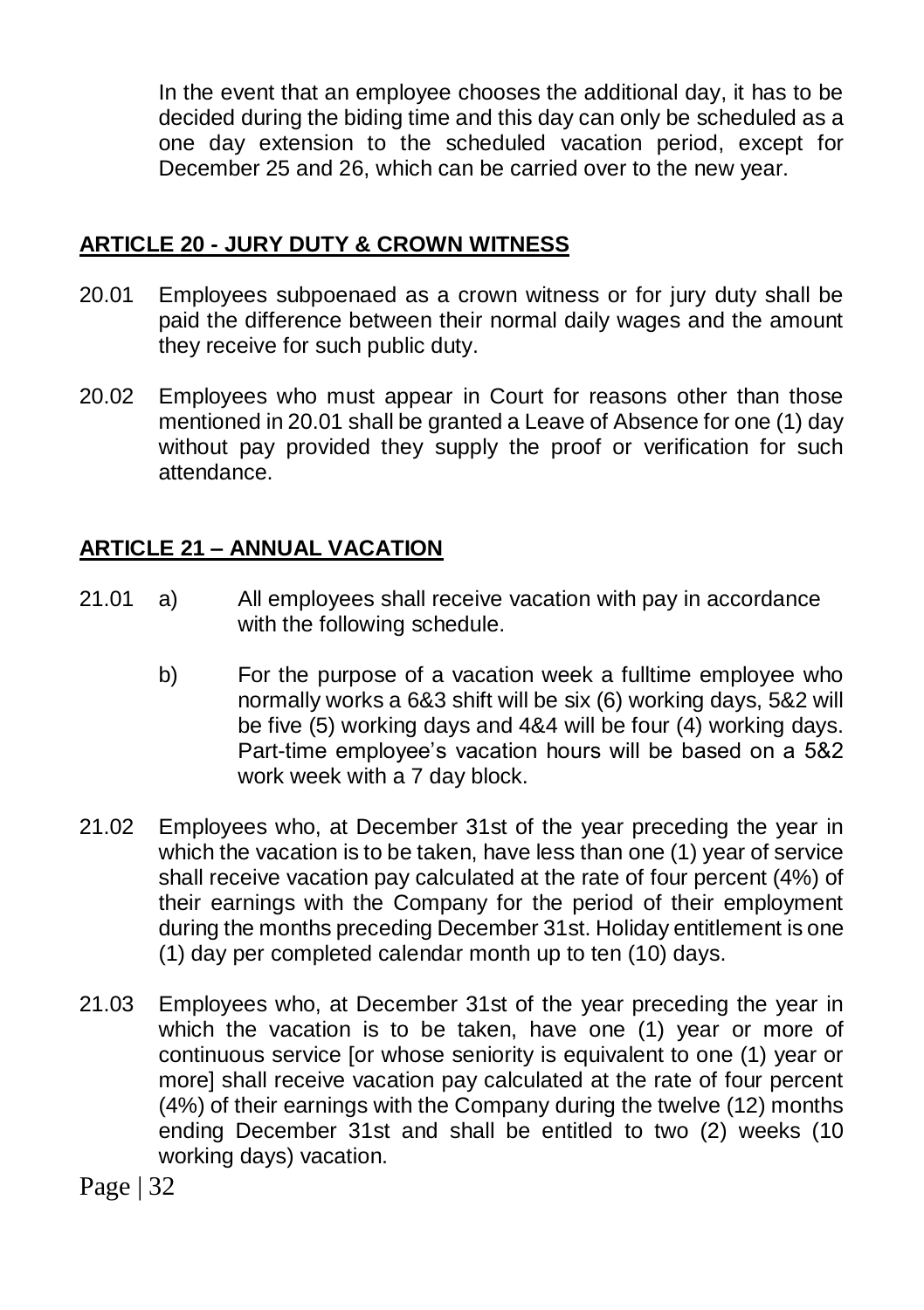- 21.04 Employees who, at their vacation selection date, have five (5) years or more of continuous service, or whose seniority is equivalent to five (5) years or more, shall receive vacation pay calculated at the rate of six percent (6%) of their earnings with the Company during the twelve (12) months ending December 31st and shall be entitled to three (3) weeks (fifteen (15) working days) vacation.
- 21.05 Employees who, at their vacation selection date, have ten (10) years or more of continuous service, or whose seniority is equivalent to ten (10) years or more, shall receive vacation pay calculated at the rate of eight percent (8%) of their earnings with the Company during the twelve (12) months ending December 31st and shall be entitled to four (4) weeks (twenty (20) working days) vacation.
- 21.06 Vacation selection date shall mean the employee's confirmed vacation starting date. Vacation Leave may, if the employee wishes, be taken in conjunction with regular days off.
- 21.07 a) Full-time employees will have the option to have vacation entitlement in excess of two (2) weeks paid in lieu of vacation time off. Upon the return of the employee from the mandatory two (2) weeks of vacation, the Company will initiate the payment of any outstanding vacation pay. The option to have vacation entitlement paid out must be declared prior to the end of the bid process in the year earned. Where the option has not been declared, vacation pay shall not be paid for vacations not taken except to an employee who quits or is dismissed or is laid off; such an employee shall receive vacation credits at the time his employment ceases, except that of an employee who has been temporarily laid off, as provided in Section 13.01 hereof, shall receive vacation pay at the time of his vacation.
	- b) Part-time employees who are eligible for vacation may have their vacation pay paid out. Employees who exercise this option will not be eligible for time off during the year. Employees who wish to be paid out must apply in writing between December 1 and December 31 of each year. Vacation pay will be paid during January.
- 21.08 Vacation bids will be done by the Company annually by slot time and be completed no later than December 15th. Should an employee miss his allotted slot time, they will still be able to bid, however they will not displace any employee who has bid prior to them. The vacation period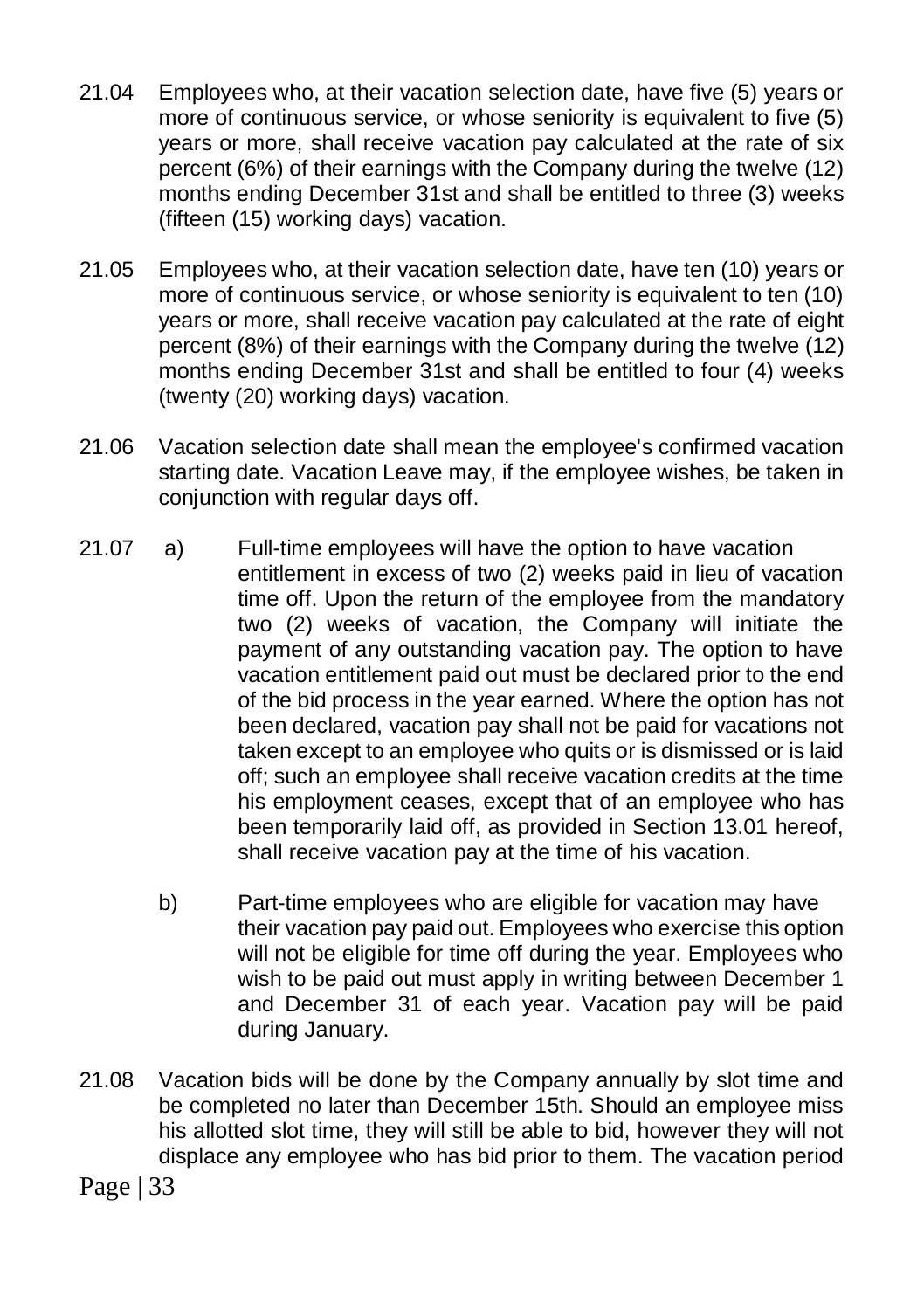will be from January 1st to December 31st of the following year. If fulltime shift bids are done more than once per year and the resulting shift cycle means the original bid vacation days are not scheduled working days, the employee will be accommodated as follows:

If the week immediately before and after the original week is open, then it shall be at the employee's discretion to select one of the weeks. If one of the weeks immediately before or after the original week is full as per the ratio, then the employee will be accommodated on one of those weeks at the Company's discretion. If the week immediately before, and after the original week, are both full as per the ratio, then the employee will select one of the weeks at their discretion. Employees will bid all vacation entitlements at one time based on seniority. Vacation bids will be by seniority in the employee's occupational group. When all employees in an occupational group have indicated, by bid, their vacation choice, employees who fail to bid by the deadline will have their vacation assigned by the Company. The Company will approve the list within fifteen (15) working days.

Vacation entitlements may be split as follows:

1 week or less -no splits 2 weeks or less - 1 split 3 weeks - 2 splits 4 weeks - 3 splits Note:

Note: A split is considered to be one entire cycle.

- 21.09 a) There will be four vacation bids.
	- 1) Ramp ratio is one (1) employee in fifteen (15).
	- 2) Charters ratio is one (1) employee in fifteen (15) includes baggage.
	- 3) Maintenance ratio is one (1) employee in fifteen (15).
	- 4) All other CSA product specific shall bid as a group with a ratio of one (1) employee in fifteen (15) with a maximum two (2) employees on vacation per product.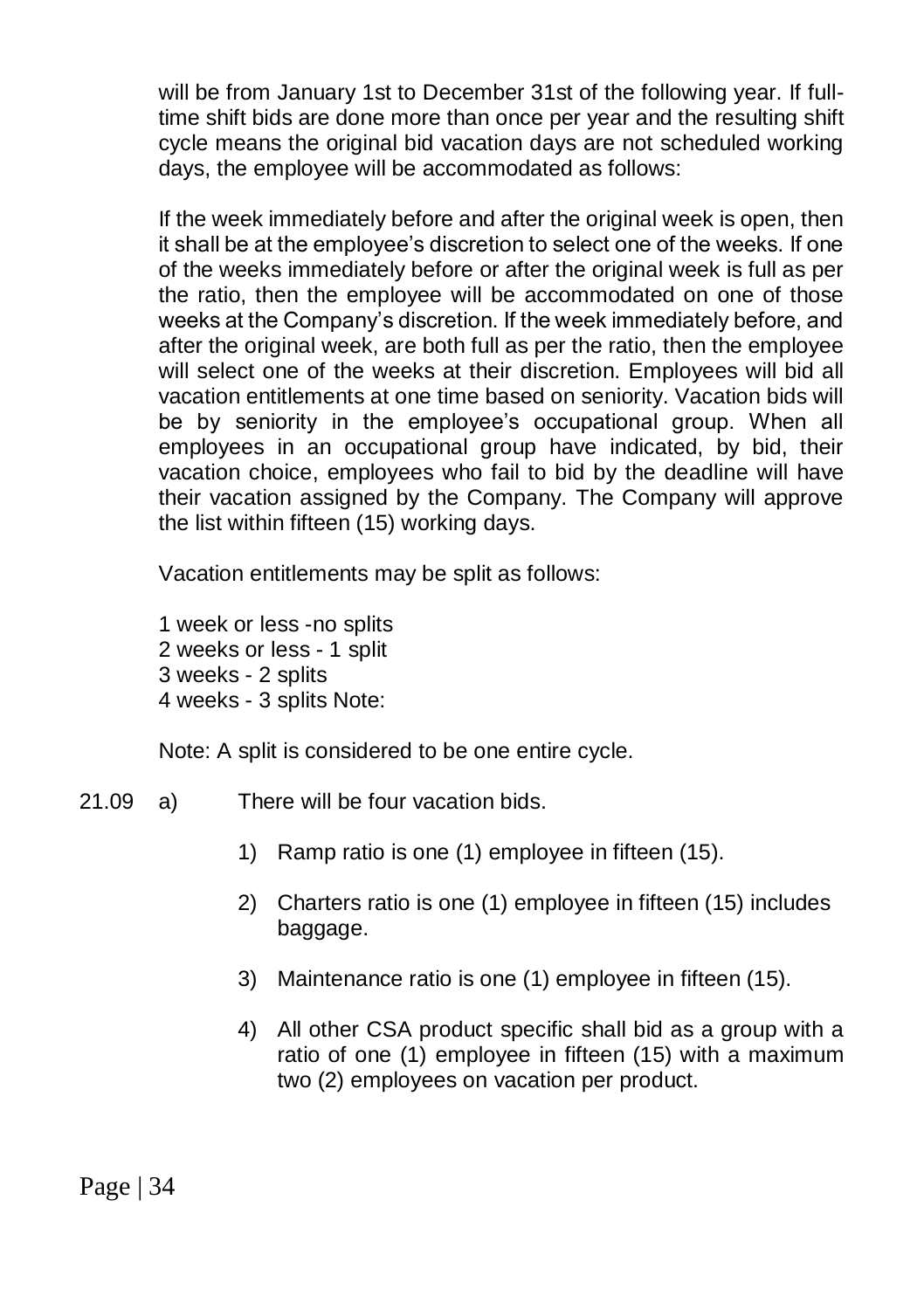# **ARTICLE 22 – GROUP INSURANCE**

See Schedule "D".

# **ARTICLE 23 – BEREAVEMENT**

23.01 In the event of a death in the employee's immediate family the employee will receive four (4) days off to be taken within seven (7) days immediately following the date of death unless circumstances warrant otherwise. In the event that the employee loses any time as a result of his absence, the Company will pay such lost time at his normal rate of pay. In addition, if the employee is notified while at work of a death in his immediate family, he shall be relieved from duty and paid for the balance of that work day. The Company may require proof of the circumstances from the employee before any payment is made under the terms of this section. In the event the death in the family is outside the province, the employee may have an additional seven (7) days Leave of Absence without pay to attend the funeral. Immediate family means: parent, legal guardian, spouse, common law spouse, child, brother, sister, parent or legal guardian of spouse, brother-in-law and sister-in-law and grandparents and grandchildren of employee and spouse, any relative of the employee who resides permanently in the employee's household or with whom the employee permanently resides. In addition to the foregoing a request for an unpaid Leave of Absence to attend to personal affairs in the event of the death of an aunt, uncle, niece, nephew or first cousin will not be unreasonable withheld.

# **ARTICLE 24 – LEAVE FOR EMPLOYEES WITH CHILD CARE RESPONSIBILITIES**

24.01 An additional twenty-four (24) weeks of unpaid Child Care Leave with the same qualifying requirement is available to employees on the birth or adoption of a child, with entitlement extended to both parents, whether natural or adoptive. As a consequence, natural mothers are entitled to a maximum of (forty-one)41 weeks (seventeen (17) maternity, twenty-four (24) child care). An employee is not obliged to take Maternity Leave unless she is unable to perform an essential function of her job and there is no appropriate alternative job available. An employer is required to reinstate an employee to the position she held prior to the Leave. If for valid reasons this is not possible, the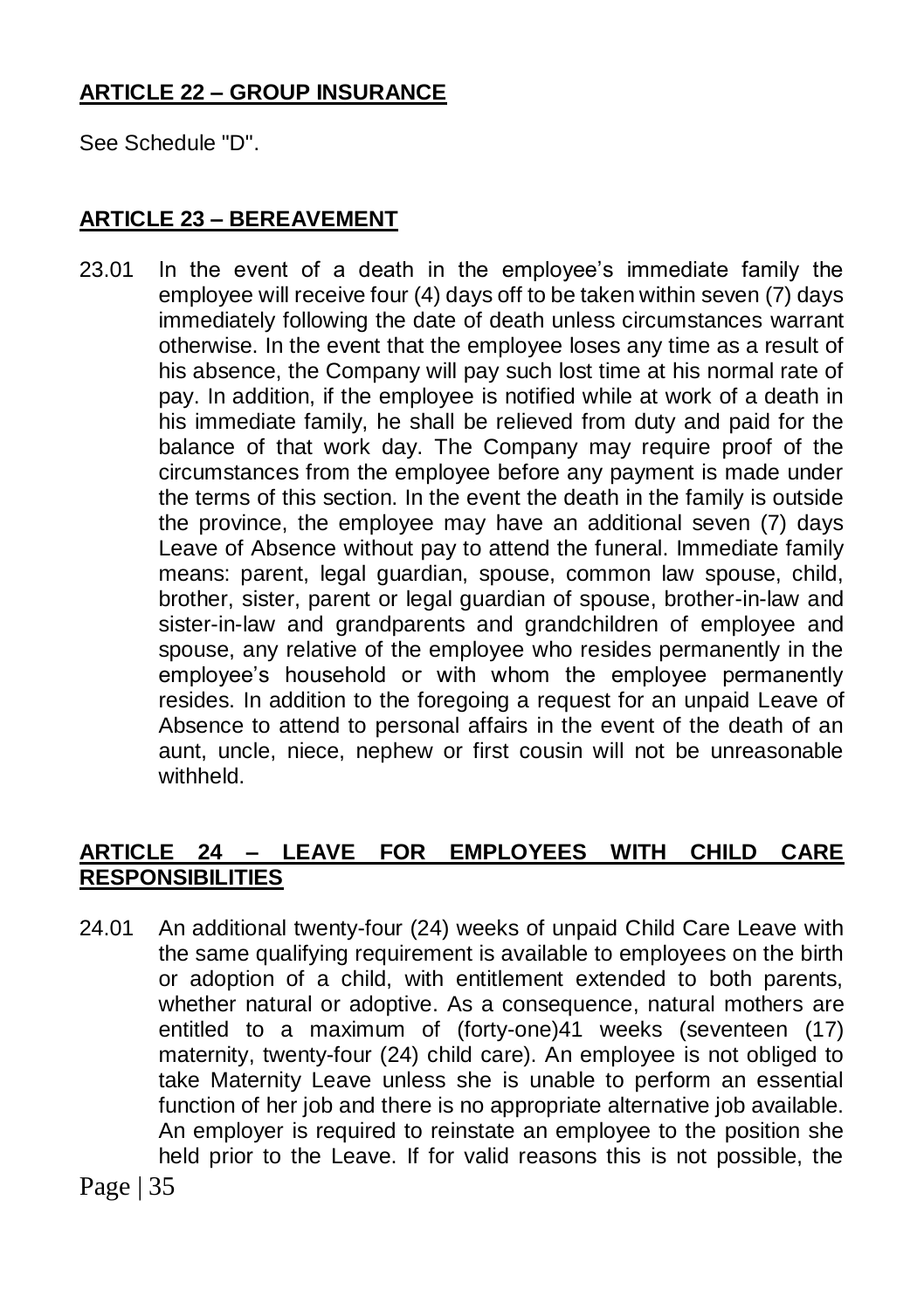employee must be reinstated in a position with the same wage and benefits and in the same location as the former position. Pension, Health & Disability Benefits and seniority continue to accumulate during an employee's Leave of Absence for family responsibilities. An employee is entitled to receive employment information during the Leave. No employment decisions, whether pertaining to training, promotion, discipline, suspension or dismissal, may take into account an employee's pregnancy or intention to take Child Care Leave.

# **ARTICLE 25 - CLASSIFICATION OF EMPLOYEES**

- 25.01 Every employee covered by this Agreement shall be classified under an occupational group appropriate to the work he normally and regularly performs. The occupational group in which employees shall be classified are those listed by job title in Schedule "B".
- 25.02 To provide for introduction of new work or where there has been substantial change in the work assignments of an existing job description, the Company shall revise an existing job description, or prepare a new job description under a new occupational group. The Company will advise the Union prior to any substantial changes. The wage rate for such revised or new job description shall be based on the relationship it bears to the job description and wage rates listed in Schedules "B" and "C".
- 25.03 The application of the terms of this Agreement shall not have the effect of reducing any employee's wage rate at the time of its execution.
- 25.04 Whilst an employee shall normally only be required to carry out the duties of this classification, this shall not be interpreted to mean that an employee shall refuse to carry out such other duties that are assigned to him on a temporary basis to meet an unforeseen circumstance calling for immediate action. No employee shall be so assigned without having been properly trained in safe work practices related to such work assignments.
- 25.05 Progression within each classification shall be automatic within the terms of the job description.
- 25.06 In order to ensure that employees meet the requirements of their job classifications, the Company may require an employee to demonstrate his ability upon reclassification or during his probationary period.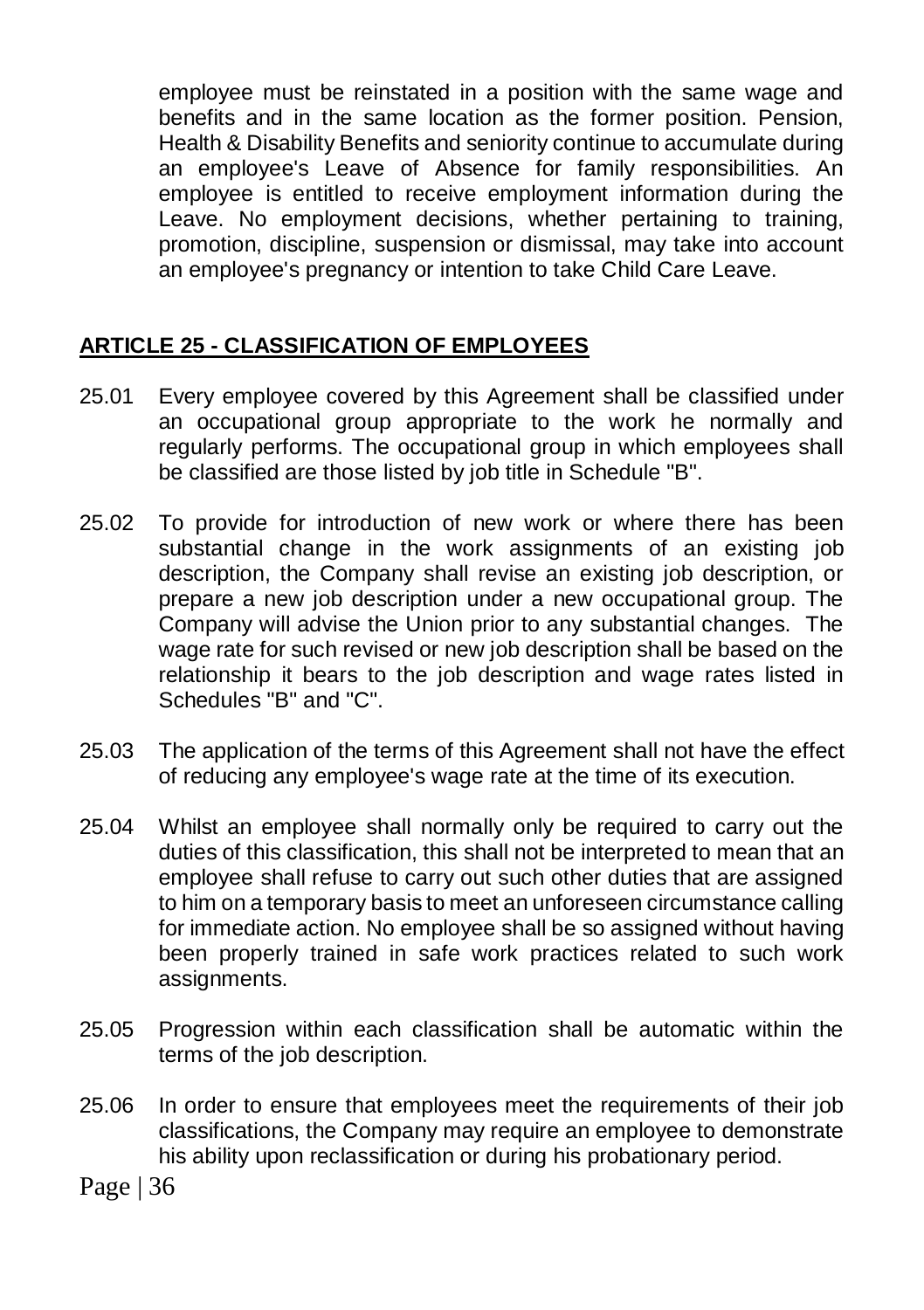- 25.07 Progression within the wage scale shall be automatic.
- 25.08 Employees shall be paid every two (2) weeks. Should the employee's gross pay be short more than forty (40) dollars due to the fault of the Company, the adjustment shall be made in the next two working days following receipt by the payroll department of the required payroll inquiry form. This excludes Saturdays, Sundays and Holidays.

### **ARTICLE 26 - PART-TIME/FULL-TIME EMPLOYEES**

26.01 It is agreed that should the hours of part-time employees make it possible to create full-time shifts, due to the airline schedules change or there are additional flights, these positions shall then be posted. This will be reviewed on a quarterly basis between the Union and the Company.

# **ARTICLE 27 - HARASSMENT**

- 27.01 All employees covered by this Agreement have the right to freedom from harassment and discrimination in the workplace by the employer or another employee on the grounds herein, such as:
	- vexatious comments or conduct that ought to be known unwelcome;
	- harassment on the basis of race, ancestry, place of origin, colour, ethnic origin:
	- citizenship, creed, sex, disability, age, marital status and family status, sexual orientation, pregnancy.
- 27.02 Harassment complaints will be handled in accordance with the current Company policies issued in sexual harassment jointly between the General Manager and the Chief Shop Steward and/or Local Lodge President. Throughout the process such handling shall be confidential.
- 27.03 At the same time, the parties also recognize the damage a false charge made under this Article may bring upon an employee.

Therefore, if during the investigation it is found that such a charge of harassment is made with "malicious intent", disciplinary action would be taken against the complainant.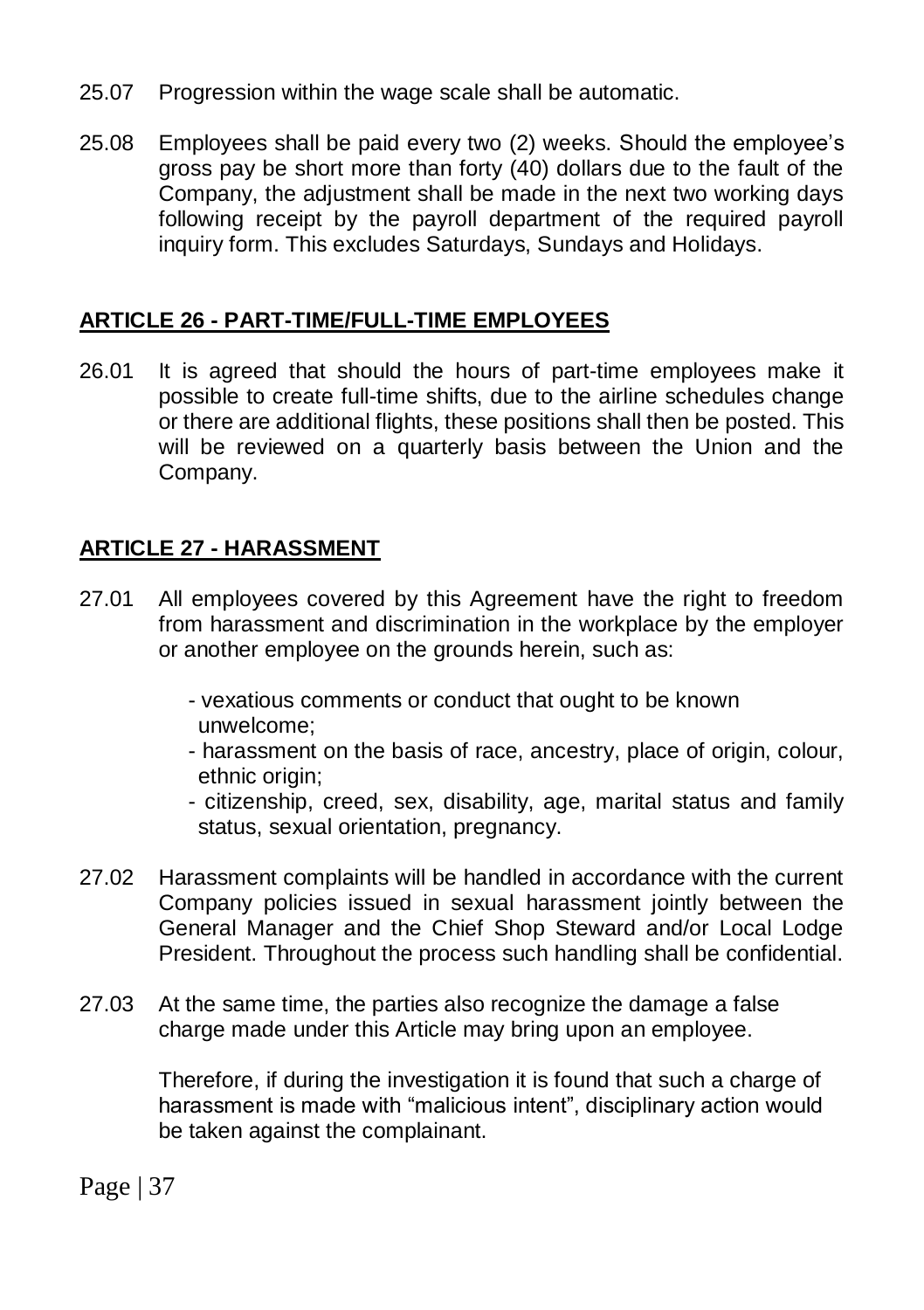- 27.04 The parties hereto recognize the right of a complainant who is not satisfied with the decision of the Company to seek redress under the provisions of the applicable law.
- 27.05 The Company will keep posted, at all its notice boards, a copy of its policy and this Article.

#### **ARTICLE 28 - RENEWAL, AMENDMENT AND TERMINATION**

- 28.01 Except as otherwise provided herein, this Agreement shall be effective from August 1, 2016 through to July 31, 2019 and, thereafter shall continue from year-to-year unless either party gives notice in writing of its intention to terminate The Agreement or enter into negotiations for the purpose of amending the Agreement within a period of not less than thirty (30) days and not more than one hundred twenty (120) days prior to any such yearly date of termination.
- 28.02 If Notice of Intention to amend is given either party in writing pursuant to the provisions of the preceding Section 28.01, negotiations shall commence not later than ten (10) days after the date of such written notice.
- 28.03 In the event that the Company elects to close or withdraw services from Calgary International Airport, the Union and the Company will meet together to discuss the severance.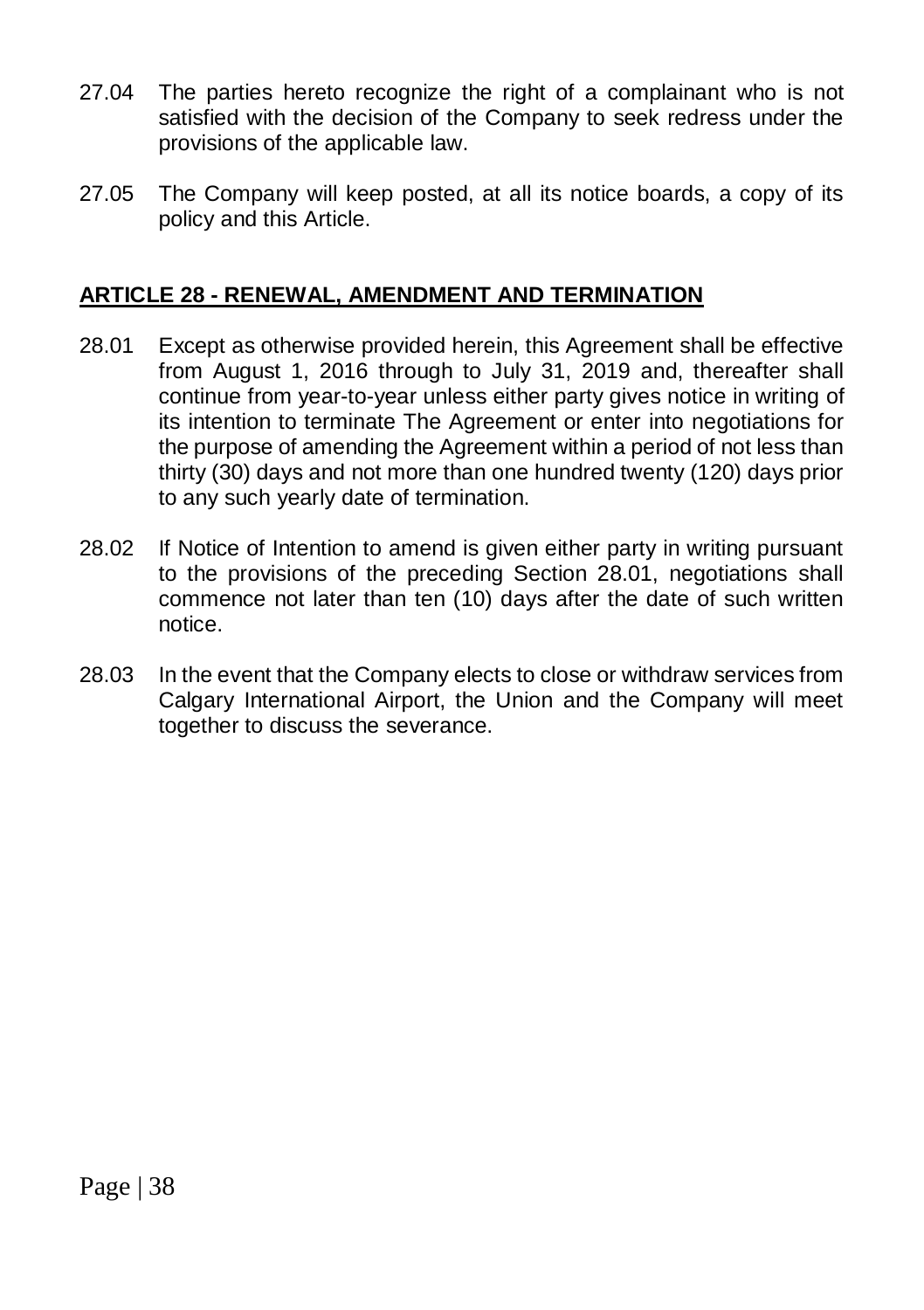**IN WITNESS WHEREOF**, the parties have executed and SIGNED this Agreement at:

Calgary, Alberta, this day of September, 2017.

**For the Company: For the Union:**

**\_\_\_\_\_\_\_\_\_\_\_\_\_\_\_\_\_\_\_\_\_\_\_\_\_\_\_ \_\_\_\_\_\_\_\_\_\_\_\_\_\_\_\_\_\_\_\_\_\_\_\_ Alain Thiffault**<br> **Vice President Human Resources** General Chairperson Vice President Human Resources

IAMAW - LL 2734

**Brandon Braham Cisco Cain** General Manager YYC

**\_\_\_\_\_\_\_\_\_\_\_\_\_\_\_\_\_\_\_\_\_\_\_\_\_\_ \_\_\_\_\_\_\_\_\_\_\_\_\_\_\_\_\_\_\_\_\_\_\_\_**

**Randy Webber**

**\_\_\_\_\_\_\_\_\_\_\_\_\_\_\_\_\_\_\_\_\_\_\_\_**

**\_\_\_\_\_\_\_\_\_\_\_\_\_\_\_\_\_\_\_\_\_\_\_\_**

**\_\_\_\_\_\_\_\_\_\_\_\_\_\_\_\_\_\_\_\_\_\_\_\_**

**\_\_\_\_\_\_\_\_\_\_\_\_\_\_\_\_\_\_\_\_\_\_\_\_**

**Steve Cursley**

**April Paris**

**Linda Quittenbaum**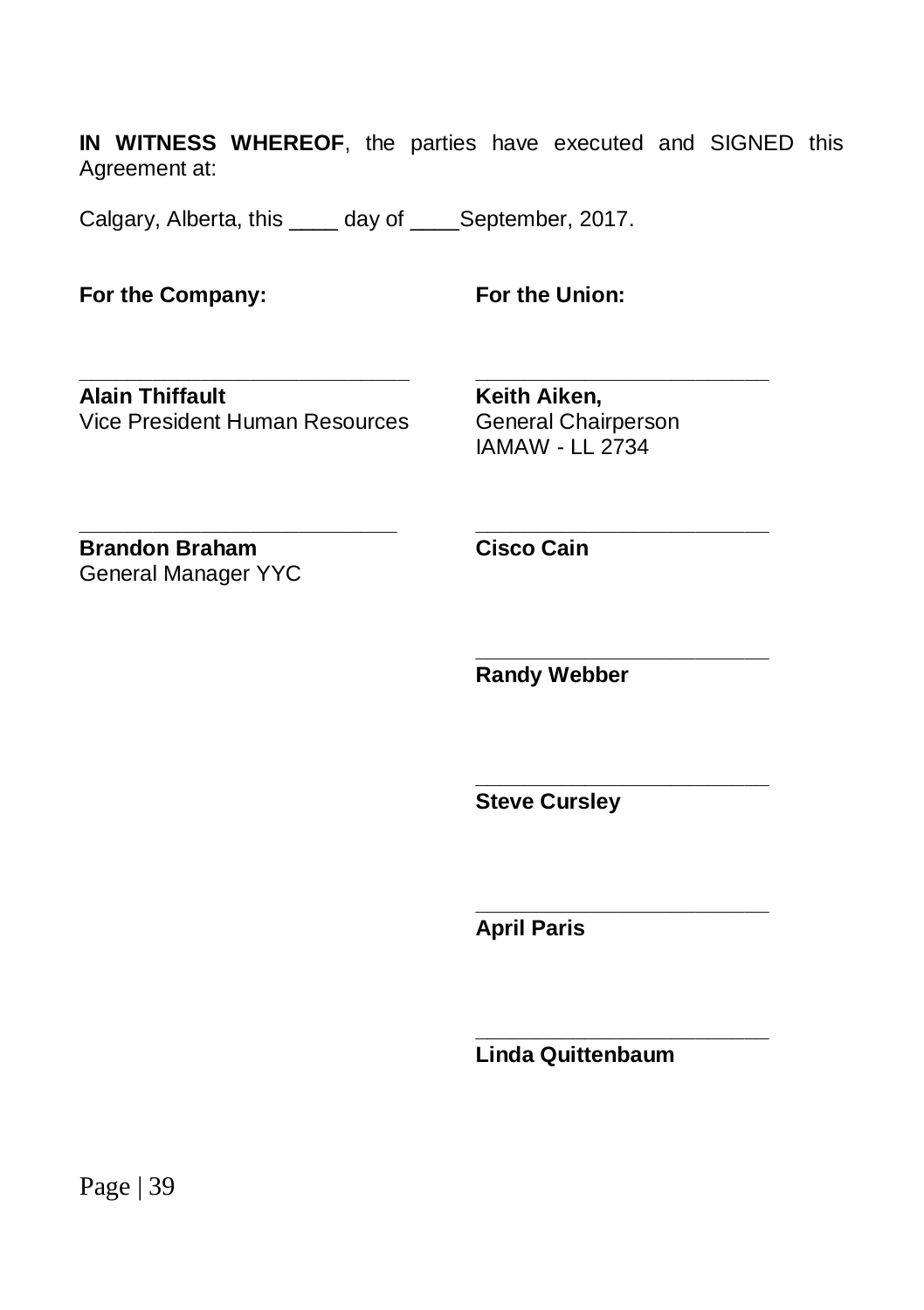# **SCHEDULE "A" – CLOTHING**

Employees who transfer from one occupational group to another and a uniform is issued, should the employee then wish to transfer back, the cost of the uniform supplied will be cost recovered from the employee. Only applies to within the first six (6) months.

The Company will provide the following uniforms to employees. Employees who resign within the first year of employment will be financially responsible to the Company for the total cost of their uniform. For the purpose of this Article an employee who is absent for three (3) consecutive scheduled working days, without notice to the Company, shall be deemed to have resigned.

New hire employees are entitled to the following:

### **RAMP SERVICE AGENT**

5 shirts (choice of long or short sleeve) per year plus replacement if work wearand-tear warrants it

6 pants per year plus replacement if work wear-and-tear warrants it - the employee will be able to substitute 1 shirt and 1 pants with 1 pair of long-sleeve regular coveralls to be worn in winter-time.

1 winter jacket per 2 years

- 1 rain suit per 2 years
- 1 set ear protectors as needed if turned in

5 pair gloves per year summer/winter combination the employee chooses

#### *Boot Allowance*

An annual amount of one hundred and thirty dollars (\$130.00) shall be remitted to the employee for purchasing safety shoes.

Blue knee length shorts (not provided by Company) at employee cost.

#### **EQUIPMENT MAINTENANCE MECHANIC**

1 winter jacket per 2 years

1 rain suit per 2 years

1 set ear protectors per 2 years or as needed

5 pair gloves (with one pair to provide adequate winter protection

10 pair laundered coveralls per year

Tool allowance - the Company will provide five hundred (\$500.00) per year, paid annually, plus repair of pneumatics / calibration.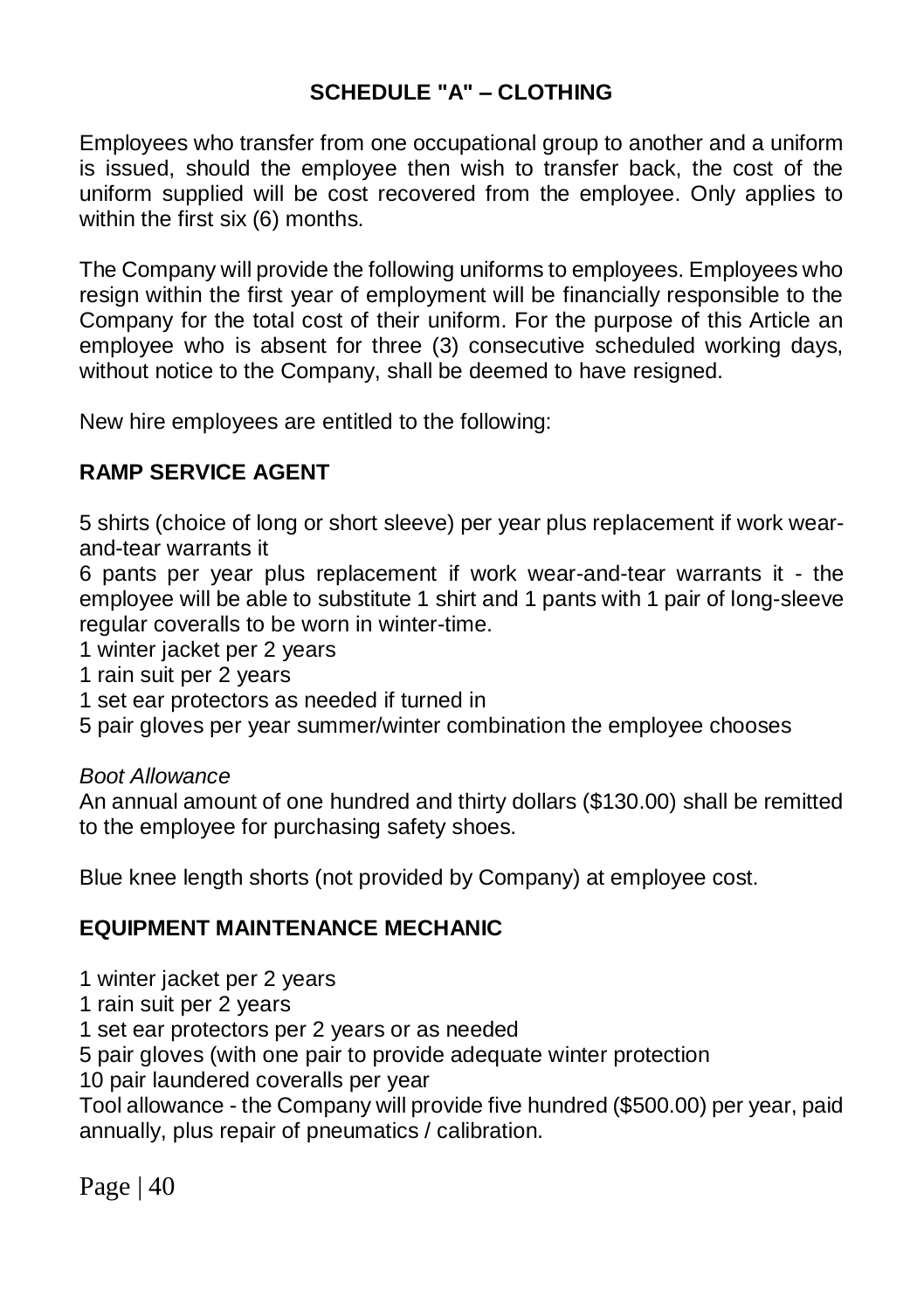#### *Boot Allowance*

An annual amount of one hundred and thirty dollars (\$130.00) shall be remitted to the employee for purchasing safety shoes.

## **CUSTOMER SERVICE**

1 uniform jacket per year 2 long sleeve shirts per year 2 short sleeve shirts per year 2 skirts and 1 pant per year (female) 3 pants /year (male) 2 rosettes per year (female) 2 ties per year (male) Uniform Allowance \$100.00 per year

Incumbent employees will get their uniforms replaced in the following manner:

#### **Ramp:**

Winter Jacket to be replaced every two years 2 pants yearly 2 shirts yearly

Any replacement garment needed beyond this yearly complement will be done upon return of worn-out garment.

#### **Customer Service:**

2 pants/skirts yearly 2 shirts yearly Maternity clothing when needed Uniform Allowance \$100.00 per year

Any replacement garment needed beyond this yearly complement will be done upon return of worn-out garment.

In all cases, employees shall be responsible for the upkeep and orderly appearance (i.e., cleaning, pressing, mending, etc.) of all clothing issued by the Company.

The Company agrees that rain wear or parkas, that have been torn during regular or extraordinary working conditions, will be replaced upon presentation of such articles, regardless of the time period.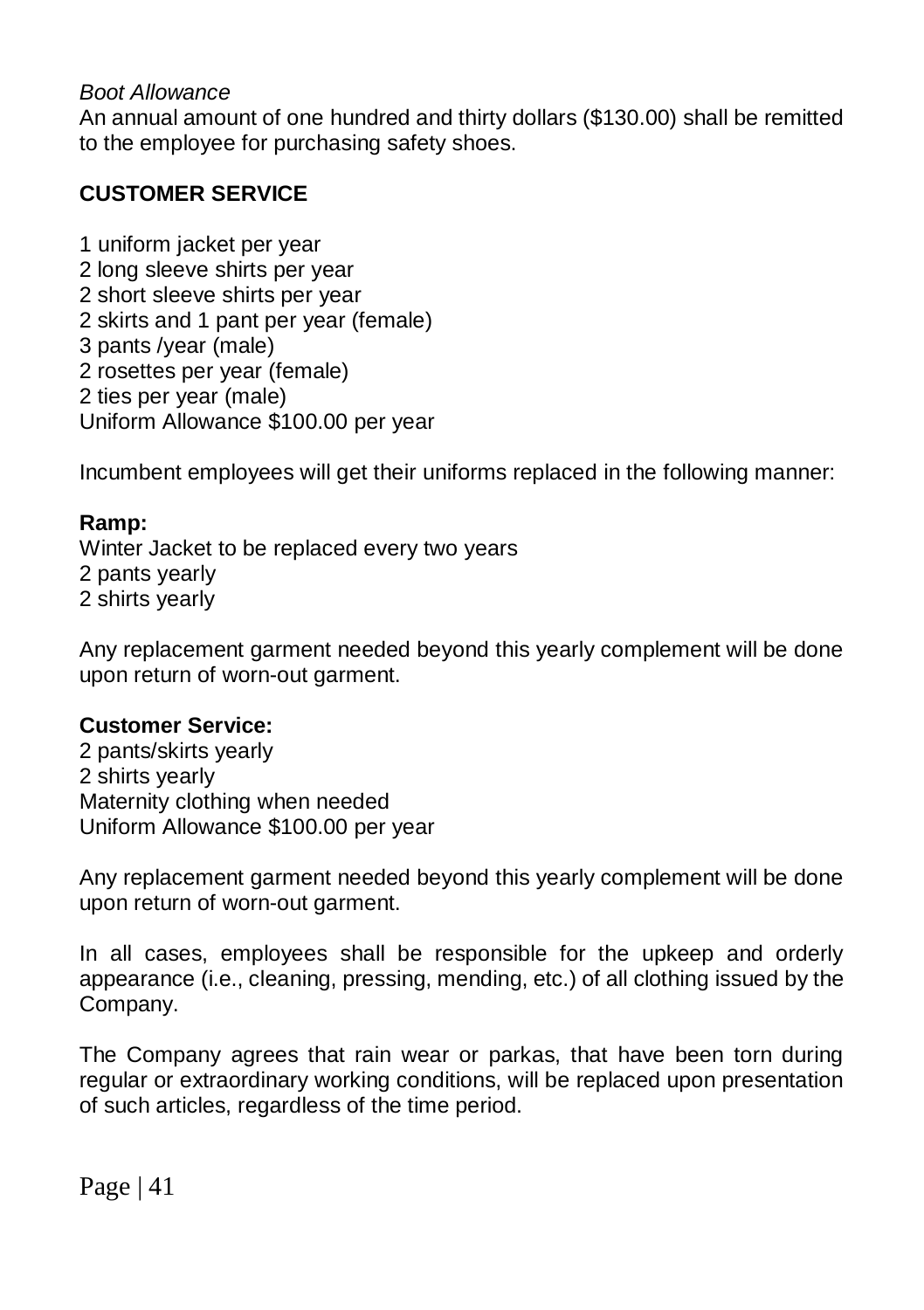If an employee loses a parka, the Company shall replace it the first time. However, should an employee lose their parka a second time the cost of replacement shall be the responsibility of the employee. Payment can be arranged through payroll deduction.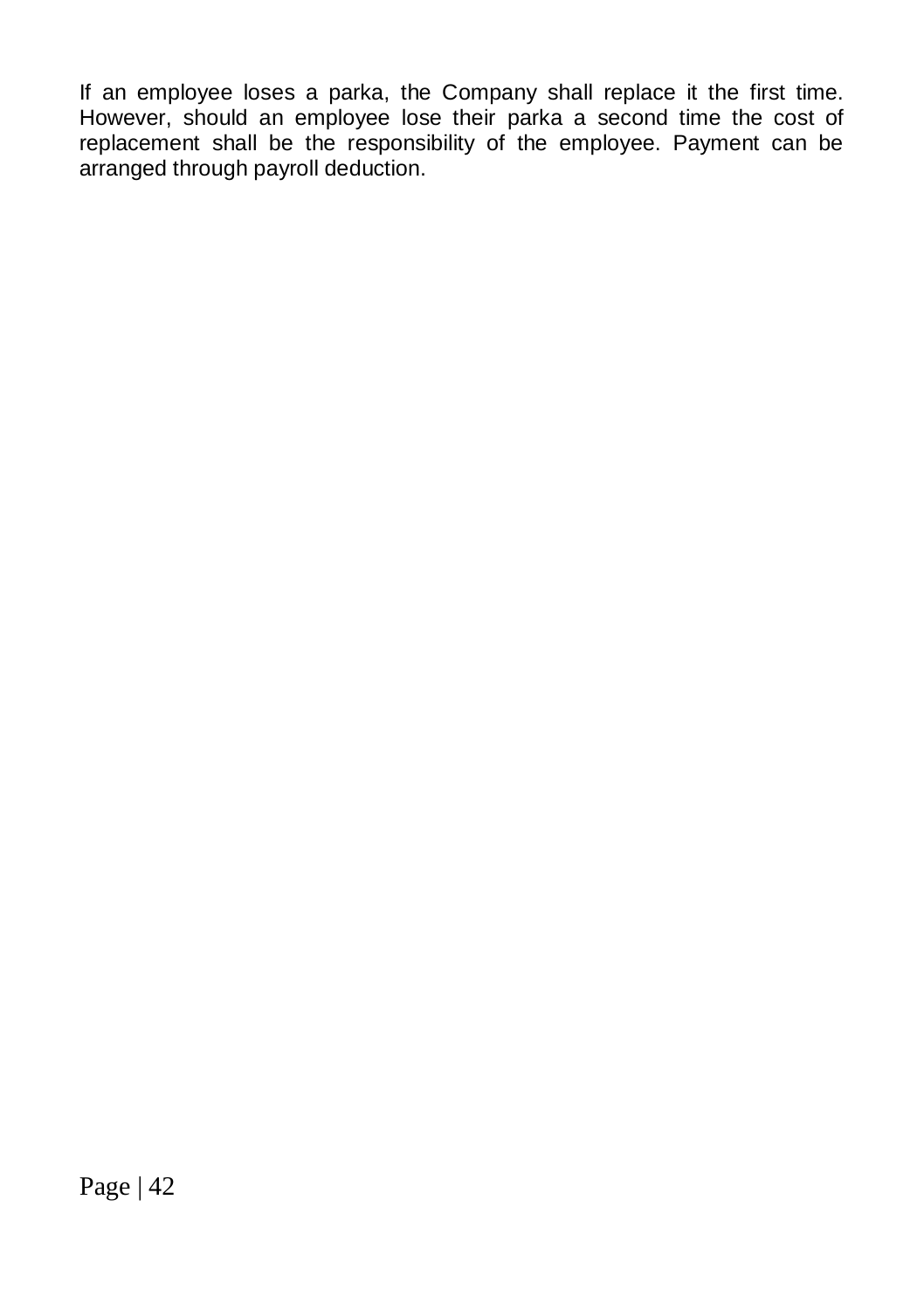# **SCHEDULE "B" - OCCUPATIONAL GROUPS**

# 1. **RAMP SERVICE AGENT**

#### **Normal Duties**

- 1. Cleaning of aircraft exteriors and interiors, including furnishings and other operational cleaning.
- 2. Loading and unloading baggage, cargo, mail and commissary, whether palletized, containerized and/or bulk loaded, and conveyance of same to or from designated areas.
- 3. Service water and toilet systems of all aircraft.
- 4. After training, operate safely and efficiently all types of equipment and vehicles used in the handling and servicing of aircraft, glycol recovery etc. Perform the lubrication tasks on all equipment under the jurisdiction of the Company.

Assist equipment mechanics as necessary in cleaning, repairing and operating of equipment being serviced.

5. Any other duties associated with this job classification.

# 2. **EQUIPMENT MECHANIC**

#### **Normal Duties**

Troubleshoot, maintain, repair, modify, paint and overhaul equipment under the jurisdiction of the Company and operate such equipment as necessary to perform these functions. To assist on the ramp, if required, due to unusual circumstances.

#### **Qualifications**

- a) Possess complete set of tools to carry out duties.
- b) Must possess approved License.

### **3. EQUIPMENT MECHANIC APPRENTICE**

### **Normal Duties**

Perform the lubrication tasks on all equipment under the jurisdiction of the Company, assist equipment mechanics as necessary in cleaning, repairing and operating equipment being serviced. The equipment mechanic apprentice will participate in the Provincial Apprentice Program for equipment mechanics and must pass the appropriate examinations.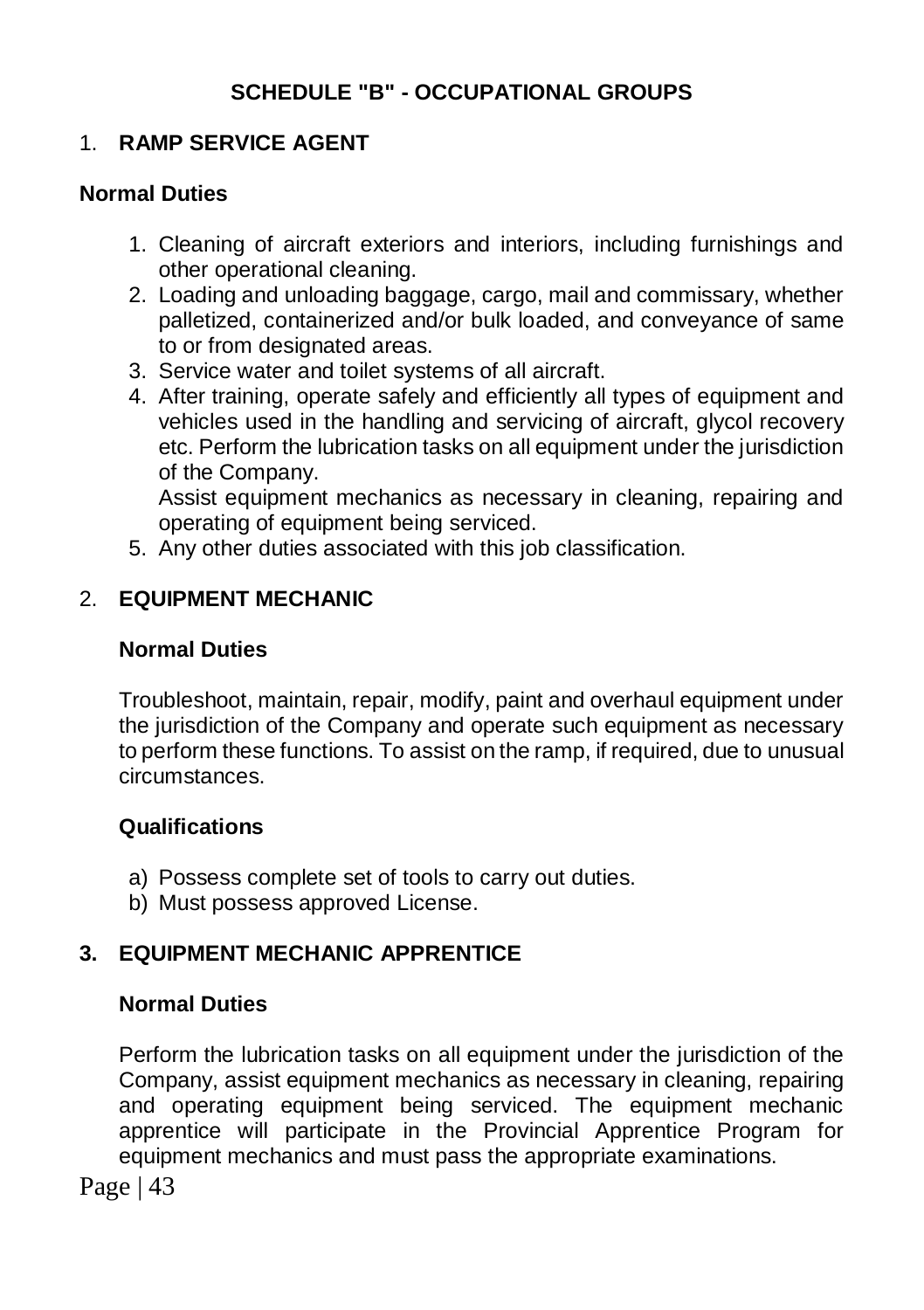## 3. **JOURNEYMAN WELDER**

#### **Normal duties**

- a) Repair and/or modify Company equipment within the required specifications, in a timely manner.
- b) Maintain maintenance records/work orders and logs.
- c) Maintain Company and customer repair (where applicable) repair and turnaround standards and procedures.
- d) Follow and maintain acceptable communication procedures as established by the Company.
- e) Follow acceptable Company regulatory Environmental, Safety and housekeeping standards.
- f) Remain current on new technology/technological changes on equipment provided by the Company.
- g) Working knowledge of mechanical operation of Company GSE.

### **Qualifications**

Must hold a current journeyman accredited certificate in welding and fabrication. Obtain and maintain DA.

# 4. **CUSTOMER SERVICE AGENT**

#### **Normal Duties**

- (a) Provide information for the public and answer telephones in the manner laid down by the airline and/or Company.
- (b) Check-in embarking passengers and perform all related duties.
- (c) Attend to gate and perform the related duties, as required, including operation of loading bridges and aircraft doors.
- (d) Monitor disembarking passengers from aircraft through port facilities and perform all associated duties.
- (e) Attend to transit and interline passengers.
- (f) Attend to special needs passengers.
- (g) Perform computer related duties.
- (h) Perform baggage tracing and functions related thereto, in the matter laid down by the airline and/or Company.
- (i) Perform weight and balance and all related duties in the manner laid down by the airline and/or Company.
- (j) Perform the function of Reservations Agent and the duties related thereto in the manner laid down by the airline and/or Company.
- (k) Any other duties associated with this job classification.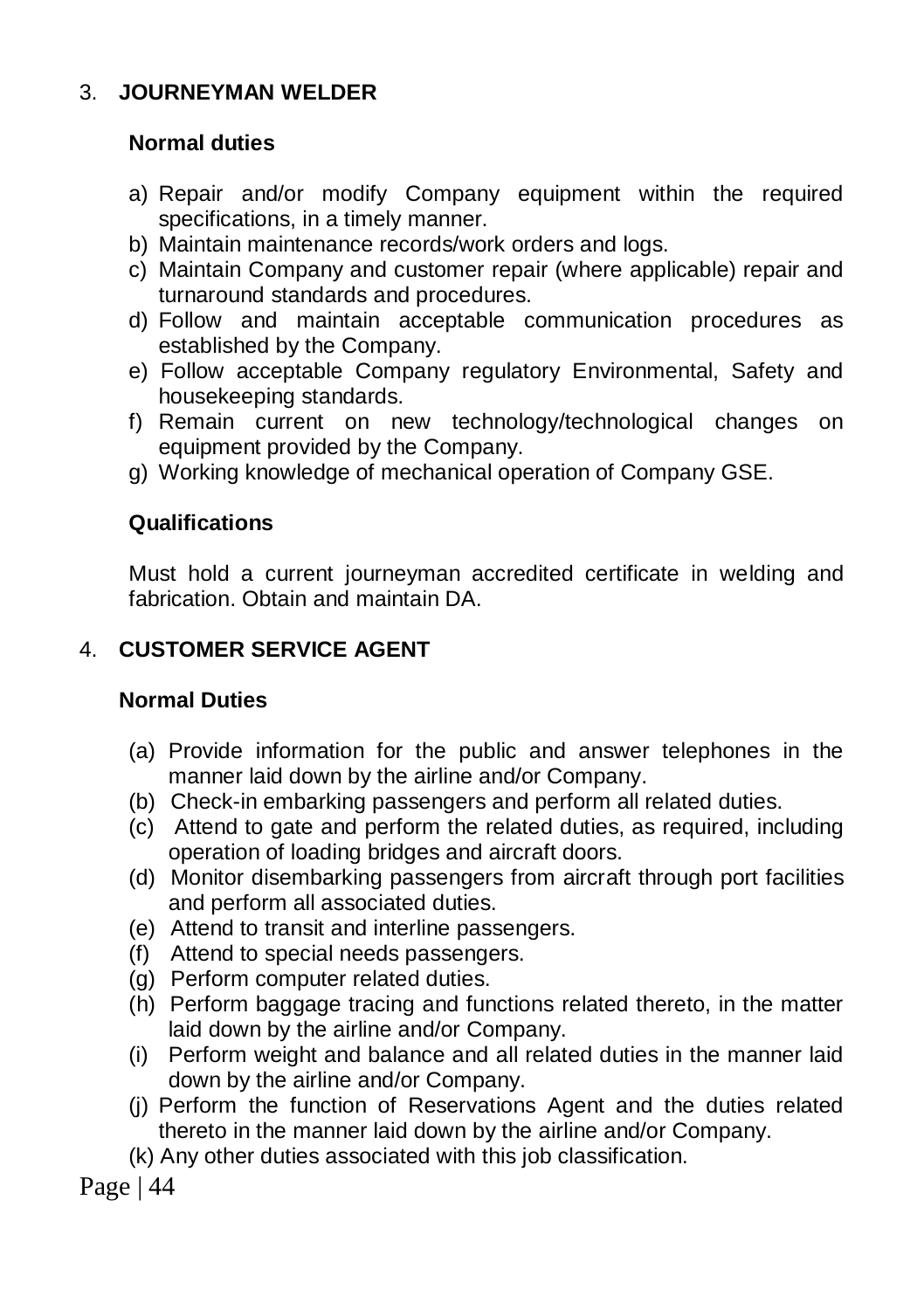# 5. **OPERATIONS AGENT**

- a) Monitor aeronautical radio/ramp radio and relay information to appropriate personnel.
- b) Miscellaneous office typing/faxing/filing/photocopying.
- c) Ability to use Sitatex and airline computer for flight information.
- d) Answer telephones for trouble calls/sick calls, etc.
- e) Updating passenger information line for flight into if no agents in office upstairs.
- f) Perform major load control in the manner laid down by the airline and/or Company.
- g) Perform weight and balance and all related duties in the manner laid down by the airline and/or Company.
- h) Any other duties associated with this job classification.

# 6. **CUSTOMER CARE AGENT – CCA**

# **Normal Duties**

- 1. Provide information for the public;
- 2. Assist embarking / disembarking passengers, including but not limited to Wheelchair / Under age minors / Persons with disabilities and personal effects from aircraft;
- 3. Escort special need passengers through the terminal as required to ensure a seamless / stress free airport experience using all facilities within the terminal;
- 4. Assist special need passengers with their personal effects and baggage as required;
- 5. Carry and operate a radio as required;
- 6. Maintain a pleasant and professional demeanor at all times;
- 7. Perform related ancillary duties.

# **Qualifications**

- a) Possess excellent customer service skills;
- b) Possess strong communications skills;
- c) Basic computer skills and ability to complete shift reports;
- d) Capable of lifting passengers onboard aircraft and/or from wheelchairs;
- e) Must be able to walk long distances;
- f) Must have the ability to operate electric carts throughout the terminal. Shift premiums as per Collective Agreement Benefits - Uniforms - Sick Leave - Pension plan –Vacation Same as noted in Collective Agreement. Upon start up of this occupational group, two (2) CSA's will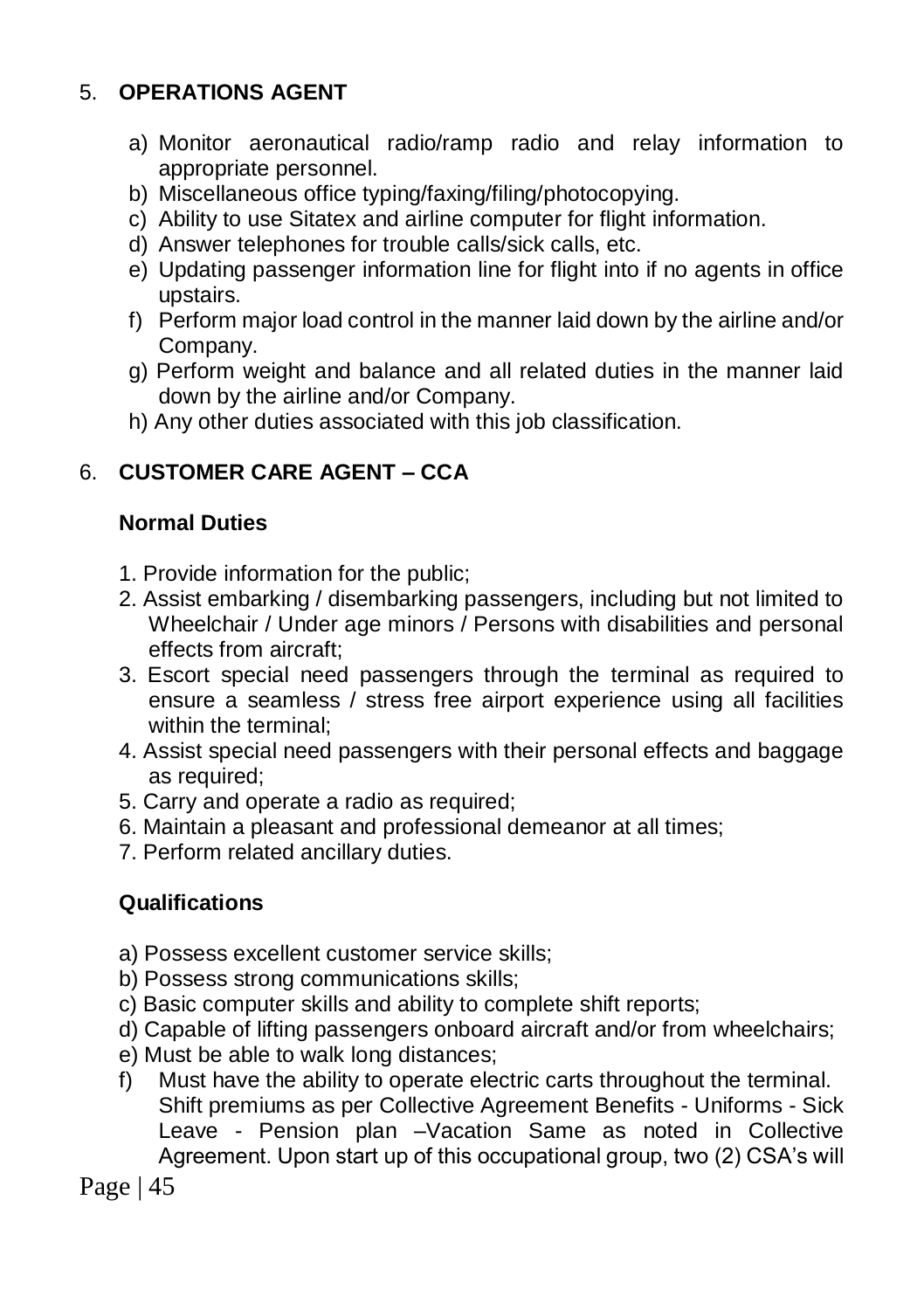be given the option of transferring in at the rate of pay closest to their current rate. Six (6) months later, an additional two (2) CSA's or 15% of the total number of the Occupational Group (whichever is greater) will be given the option of transferring in at the rate of pay closest to their current rate provided there is a vacancy. After one year, any CSA transferring in on a vacancy posting will transfer in at their closest rate of pay. The active transferees cannot exceed 25% of the total number of agents within the CCA Group.

# 7. **LOUNGE SERVICE AGENT**

### **Normal Duties**

- 1. Provide information for the public;
- 2. Set up, clean up and restocking of food supplies and dishes;
- 3. Provide a warm and welcoming environment for our Lounge guests;
- 4. Ensure proper set up and presentation of food, beverage and all necessary supplies;
- 5. Replenish food, beverage and supplies as needed;
- 6. Make sure hot food is kept hot and cold food is kept fresh;
- 7. Ensure proper set up of snacks at the end of shift;
- 8. Pre-set up for the following shift;
- 9. Ensure all office supplies are available in the Business Center and stocked as needed;
- 10. Ensure proper clean up of the lounges, kitchen area and refrigerators;
- 11. Ensure proper storage of all food and beverage items;
- 12. Take inventory of food, beverages and supplies**;**
- 13. Stock inventory;
- 14. Replace plates, napkins, cups, glasses and silverware that are taken down to the dish room or out of the Lounge;
- 15. Practice correct food and safety and sanitation procedures;
- 16. Any other duties associated with this job classification.

### **Qualifications**

- a) Possess excellent customer service skills;
- b) Possess strong communications skills;
- c) Good computer skills;
- d) Must be able to stand up for long period of time.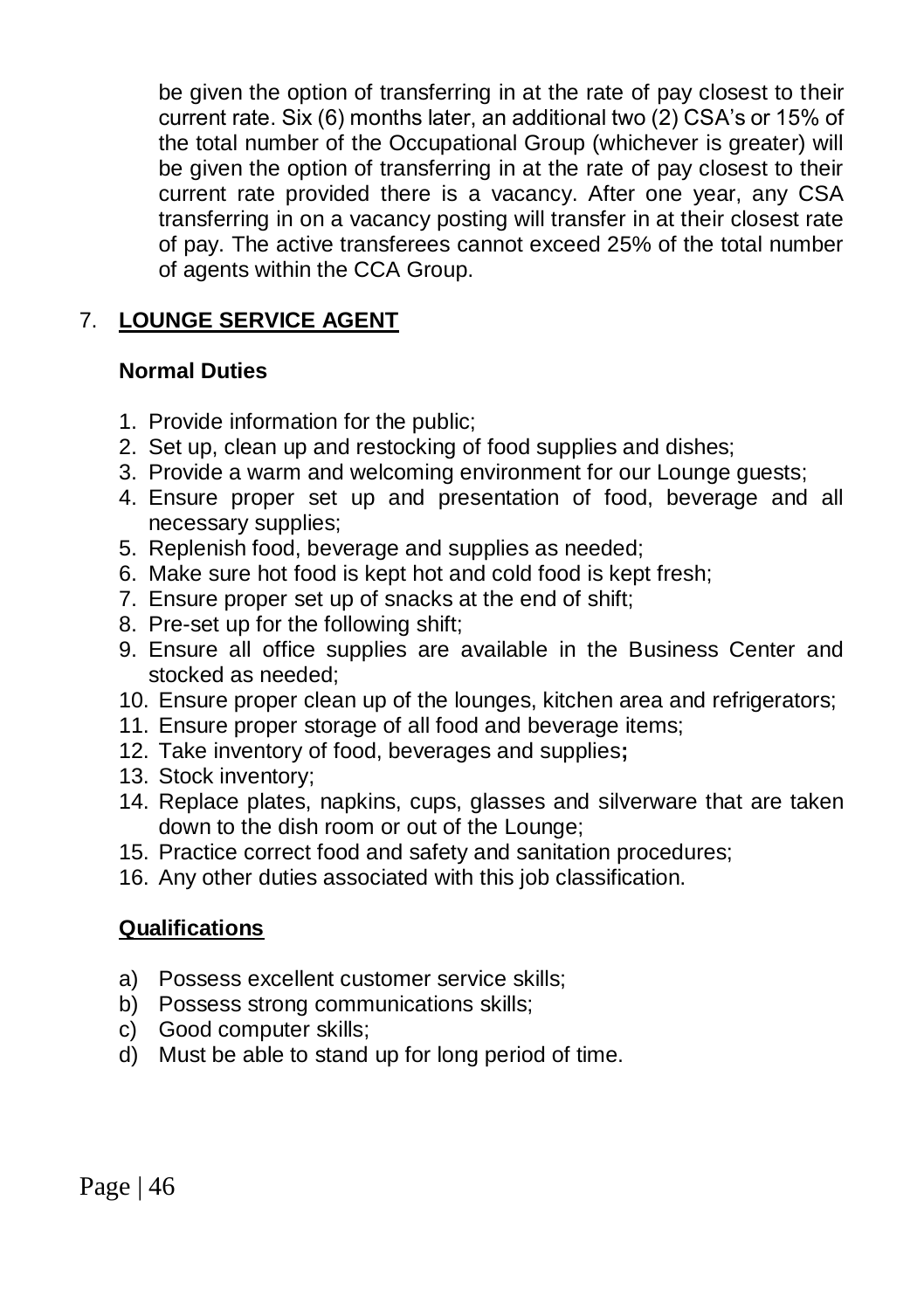# **LEAD HAND**

### **Normal Duties**

A Lead is an employee required to perform the same work as any employee in his basic classification, but in addition, acts as a working Leader to those employees assigned to him. He shall assign work; give direction on proper use of equipment, work methods and safety practices; see that assigned personnel and equipment are properly utilized; instruct new employees on the job and discuss aspects of the operation with the customer. The employees entering this position will be on a ninety (90) day probationary period.

### **CHARGE HAND**

### **Normal Duties**

A Charge hand has the same specific duties and responsibilities as defined under the Lead hand job description. In addition, he will have the responsibility of directing and supervising the work of one or more Lead hands and those employees assigned to him. He will be responsible for training within his occupational group.

### **Qualifications**

- a) Priority will be given to Lead hands who apply for this position.
- b) Must have thorough understanding of the job requirement of his occupational group.
- c) Must have the necessary qualifications related to his occupational group.
- d) The employees entering this position will be on a ninety (90) day probationary period.

#### **Functional Responsibilities**

- a) Ensure that personnel assigned to him are on the job at the start of their shift and during their shift. Will report promptly, any person missing at any time.
- b) Check bulletin board daily to verify any changes in procedures, policies etc. and convey this to the personnel assigned to him.
- c) Report any irregularities.
- d) Report any unsafe acts or conditions.
- e) The charge hand will not be responsible for disciplinary measures normally performed by Management.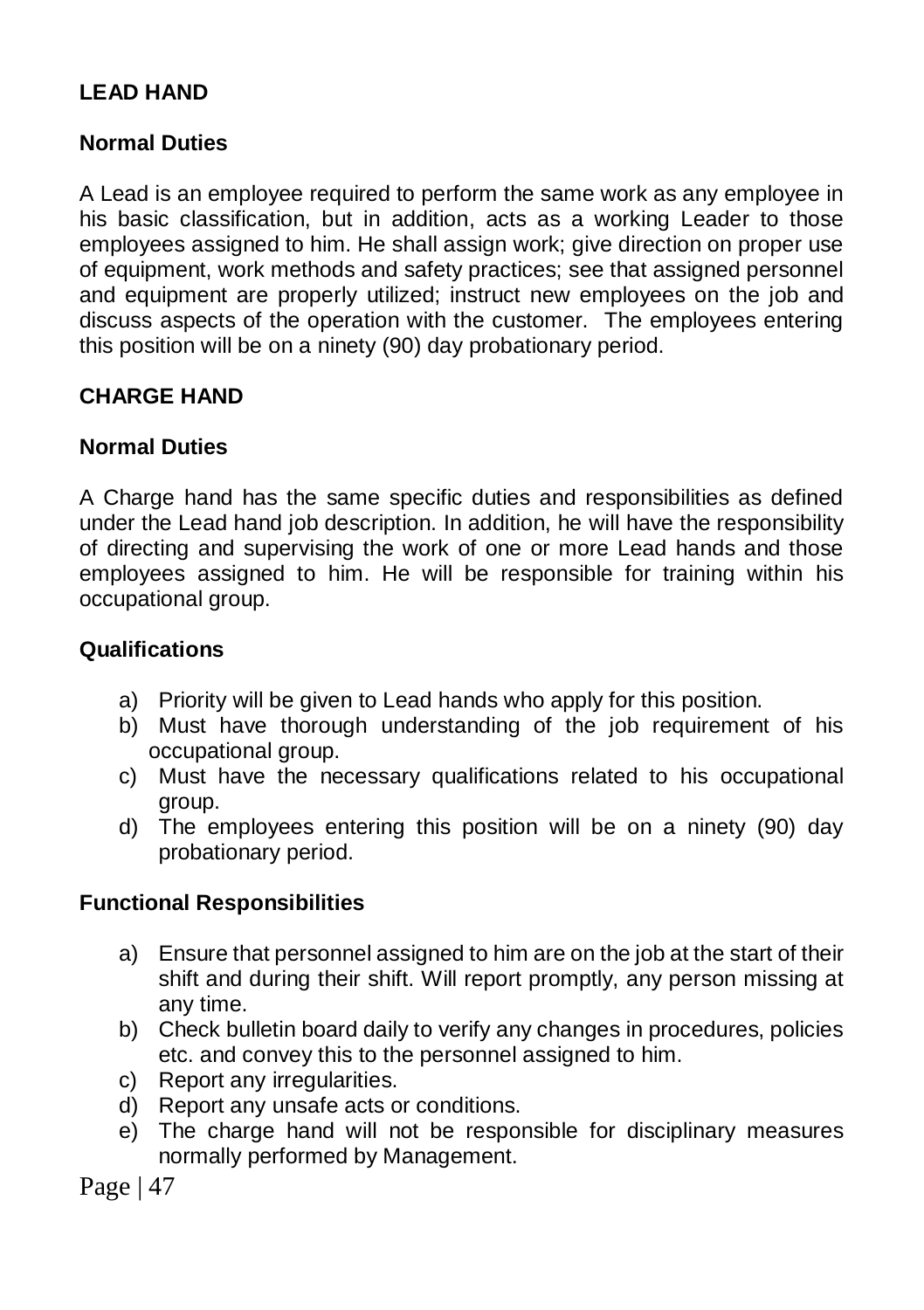### **MINIMUM QUALIFICATIONS FOR ALL**

### **OCCUPATIONAL GROUPS**

- 1. Must be of good character, neat appearance and safety minded.
- 2. Must hold a valid driver's license issued in the Province of Alberta where required by the Company.
- 3. Must have good driving ability and show an acceptable standard of equipment handling after initial training.
- 4. Equipment Mechanic must have in addition to 1-3 inclusive, a minimum of three (3) years experience as an automotive service mechanic or equivalent.
- 5. A Lead / Charge Hand must have, in addition to 1 3 inclusive, a thorough understanding of the job requirements of their occupational group and must have the ability to organize job functions and direct other employees in performance of these functions. A Lead /Charge Hand must be capable of writing reports as required. Lead / Charge hands must pass any required course as per their occupational group.
- 6. All employees must obtain and retain a RAIC (Restricted Area Pass).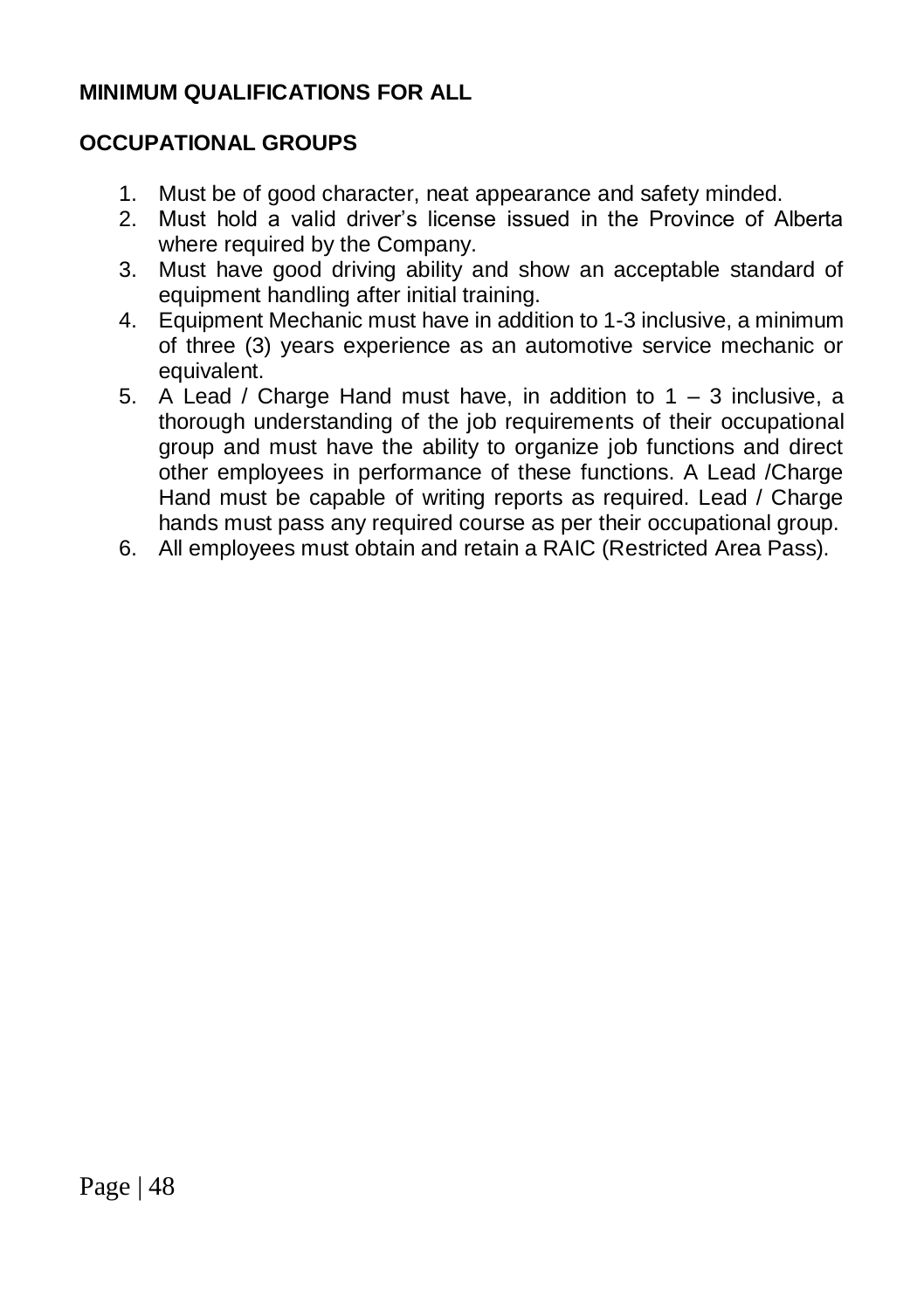# **SCHEDULE "C" WAGE SCALE**

# August 1, 2016 – July 31, 2017

|              | Ramp<br>Agent | Ramp Agent - New<br>Hire after ratification | Mechanic | Mechanic<br>Apprentice | Welder |
|--------------|---------------|---------------------------------------------|----------|------------------------|--------|
| <b>Start</b> | 14.56         | 13.60                                       | 30.00    | 16.71                  | 26.41  |
| 12 months    | 15.60         | 14.80                                       | 30.50    | 17.46                  | 26.91  |
| 24 months    | 16.71         | 16.00                                       | 31.00    | 18.20                  | 27.41  |
| 36 months    | 17.46         | 16.16                                       | 31.50    | 18.95                  | 27.91  |
| 48 months    | 18.20         | 16.32                                       | 32.00    | 19.68                  | 28.41  |
| 60 months    | 18.95         | 16.48                                       | 32.50    | 20.43                  | 28.91  |
| 72 months    | 19.68         | 16.64                                       | 33.00    | 21.18                  | 29.41  |
| 84 months    | 20.43         | 16.81                                       | 33.50    | 21.93                  | 29.91  |
| 96 months    | 21.18         | 16.98                                       | 34.00    | 22.67                  | 30.41  |

|           | Customer<br>Service<br>Agent | Customer<br>Service Agent -<br>New Hire after<br>ratification | <b>OPS</b><br>Agent | Mechanic<br>Helper | Groomers | Lounge |
|-----------|------------------------------|---------------------------------------------------------------|---------------------|--------------------|----------|--------|
| Start     | 13.52                        | 12.60                                                         | 14.56               | 14.56              | 12.20    | 13.00  |
| 12 months | 14.56                        | 13.80                                                         | 15.60               | 15.60              | 13.60    | 13.60  |
| 24 months | 15.67                        | 15.00                                                         | 16.71               | 16.71              | 15.00    | 14.20  |
| 36 months | 16.42                        | 15.16                                                         | 17.46               | 17.46              |          | 14.80  |
| 48 months | 17.16                        | 15.32                                                         | 18.20               | 18.20              |          | 15.40  |
| 60 months | 17.91                        | 15.48                                                         | 18.95               | 18.95              |          | 16.00  |
| 72 months | 18.64                        | 15.64                                                         | 19.68               | 19.68              |          |        |
| 84 months | 19.39                        | 15.81                                                         | 20.43               | 20.43              |          |        |
| 96 months | 20.14                        | 15.98                                                         | 21.18               | 21.18              |          |        |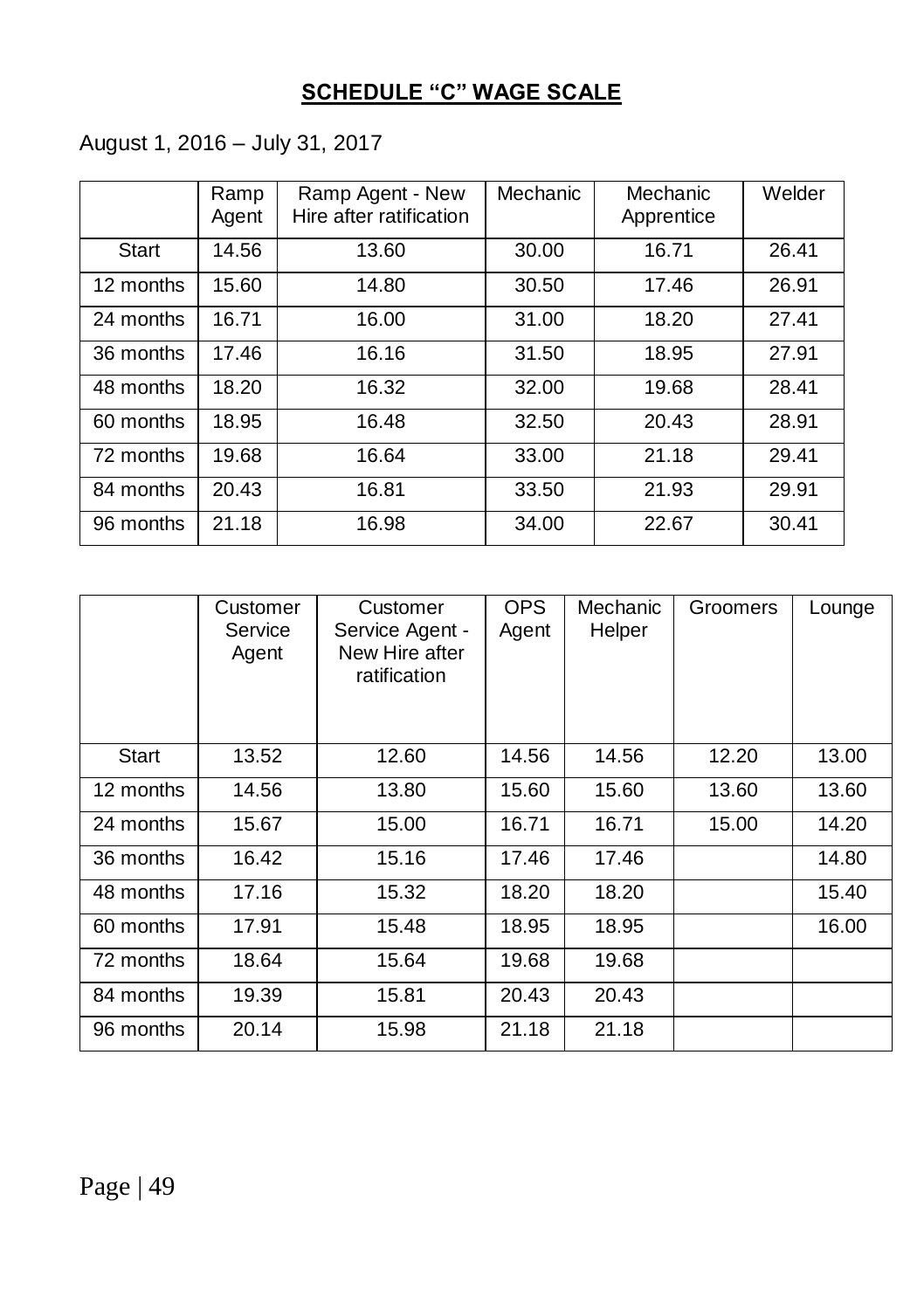August 1, 2017 – July 31, 2018

|              | Ramp<br>Agent | Ramp Agent -<br>New Hire after<br>ratification | Mechanic | Mechanic<br>Apprentice | Welder |
|--------------|---------------|------------------------------------------------|----------|------------------------|--------|
| <b>Start</b> | 14.71         | 13.60                                          | 30.00    | 16.88                  | 26.41  |
| 12 months    | 15.76         | 14.80                                          | 30.50    | 17.63                  | 26.91  |
| 24 months    | 16.88         | 16.00                                          | 31.00    | 18.38                  | 27.41  |
| 36 months    | 17.63         | 16.16                                          | 31.50    | 19.14                  | 27.91  |
| 48 months    | 18.38         | 16.32                                          | 32.00    | 19.88                  | 28.41  |
| 60 months    | 19.14         | 16.48                                          | 32.50    | 20.63                  | 28.91  |
| 72 months    | 19.88         | 16.64                                          | 33.00    | 21.39                  | 29.41  |
| 84 months    | 20.63         | 16.81                                          | 33.50    | 22.15                  | 29.91  |
| 96 months    | 21.39         | 16.98                                          | 34.00    | 22.90                  | 30.41  |

|           | Customer<br>Service<br>Agent | Customer<br>Service<br>Agent - New<br>Hire after<br>ratification | <b>OPS</b><br>Agent | Mechanic<br>Helper | Groomers | Lounge |
|-----------|------------------------------|------------------------------------------------------------------|---------------------|--------------------|----------|--------|
| Start     | 13.66                        | 12.60                                                            | 14.71               | 14.71              | 12.20    | 13.00  |
| 12 months | 14.71                        | 13.80                                                            | 15.76               | 15.76              | 13.60    | 13.60  |
| 24 months | 15.83                        | 15.00                                                            | 16.88               | 16.88              | 15.00    | 14.20  |
| 36 months | 16.58                        | 15.16                                                            | 17.63               | 17.63              |          | 14.80  |
| 48 months | 17.33                        | 15.32                                                            | 18.38               | 18.38              |          | 15.40  |
| 60 months | 18.09                        | 15.48                                                            | 19.14               | 19.14              |          | 16.00  |
| 72 months | 18.83                        | 15.64                                                            | 19.88               | 19.88              |          |        |
| 84 months | 19.58                        | 15.81                                                            | 20.63               | 20.63              |          |        |
| 96 months | 20.34                        | 15.98                                                            | 21.39               | 21.39              |          |        |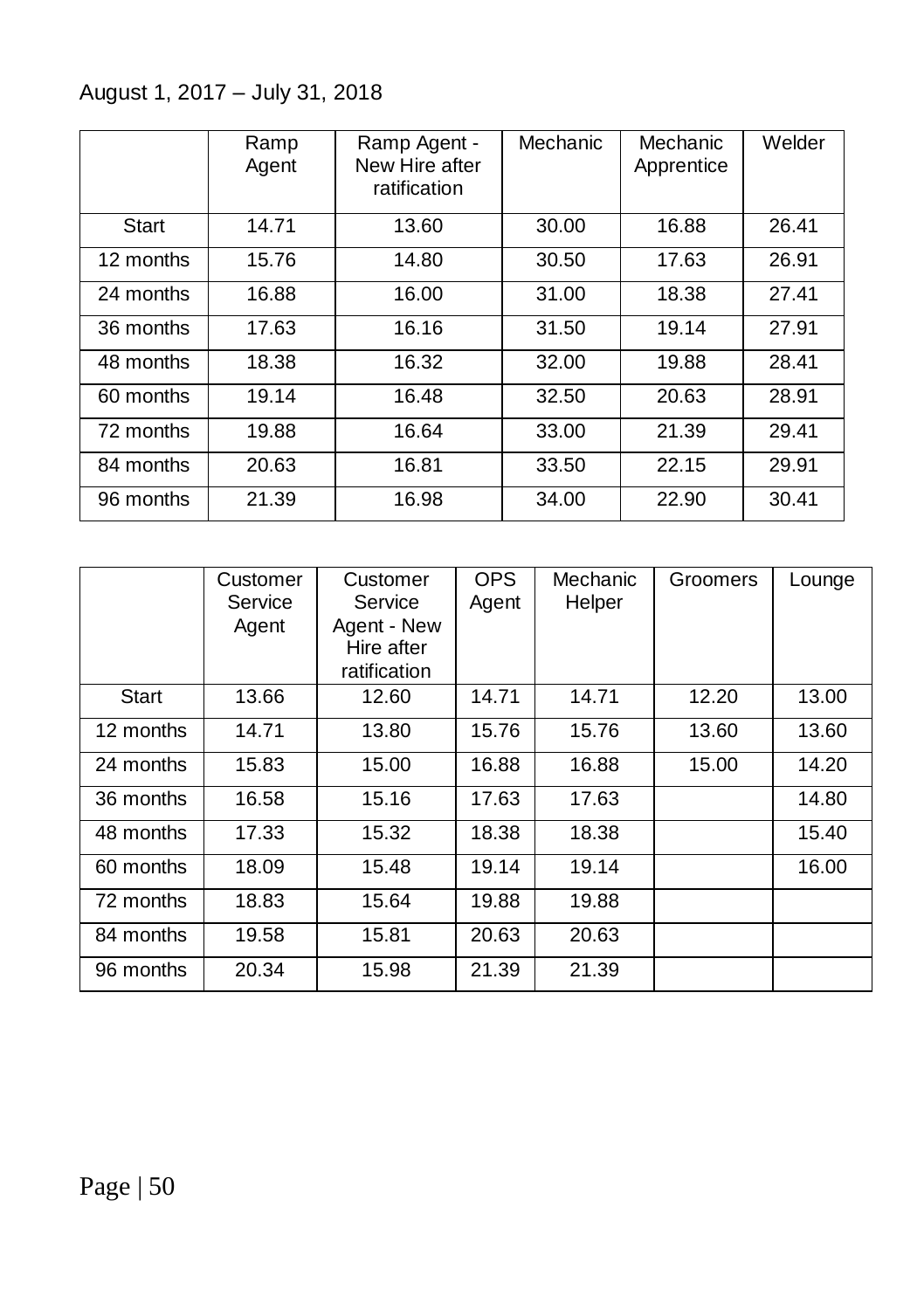# August 1, 2018 – July 31, 2019

|           | Ramp<br>Agent | Ramp Agent -<br>New Hire after<br>ratification | Mechanic | Mechanic<br>Apprentice | Welder |
|-----------|---------------|------------------------------------------------|----------|------------------------|--------|
| Start     | 14.86         | 13.60                                          | 30.00    | 17.05                  | 26.41  |
| 12 months | 15.92         | 14.80                                          | 30.50    | 17.81                  | 26.91  |
| 24 months | 17.05         | 16.00                                          | 31.00    | 18.56                  | 27.41  |
| 36 months | 17.81         | 16.16                                          | 31.50    | 19.33                  | 27.91  |
| 48 months | 18.56         | 16.32                                          | 32.00    | 20.08                  | 28.41  |
| 60 months | 19.33         | 16.48                                          | 32.50    | 20.84                  | 28.91  |
| 72 months | 20.08         | 16.64                                          | 33.00    | 21.60                  | 29.41  |
| 84 months | 20.84         | 16.81                                          | 33.50    | 22.37                  | 29.91  |
| 96 months | 21.60         | 16.98                                          | 34.00    | 23.13                  | 30.41  |

|           | Customer<br>Service<br>Agent | Customer<br>Service Agent -<br>New Hire after<br>ratification | <b>OPS</b><br>Agent | Mechanic<br>Helper | Groomers | Lounge |
|-----------|------------------------------|---------------------------------------------------------------|---------------------|--------------------|----------|--------|
| Start     | 13.80                        | 12.60                                                         | 14.86               | 14.86              | 12.20    | 13.00  |
| 12 months | 14.86                        | 13.80                                                         | 15.92               | 15.92              | 13.60    | 13.60  |
| 24 months | 15.99                        | 15.00                                                         | 17.05               | 17.05              | 15.00    | 14.20  |
| 36 months | 16.75                        | 15.16                                                         | 17.81               | 17.81              |          | 14.80  |
| 48 months | 17.50                        | 15.32                                                         | 18.56               | 18.56              |          | 15.40  |
| 60 months | 18.27                        | 15.48                                                         | 19.33               | 19.33              |          | 16.00  |
| 72 months | 19.02                        | 15.64                                                         | 20.08               | 20.08              |          |        |
| 84 months | 19.78                        | 15.81                                                         | 20.84               | 20.84              |          |        |
| 96 months | 20.54                        | 15.98                                                         | 21.60               | 21.60              |          |        |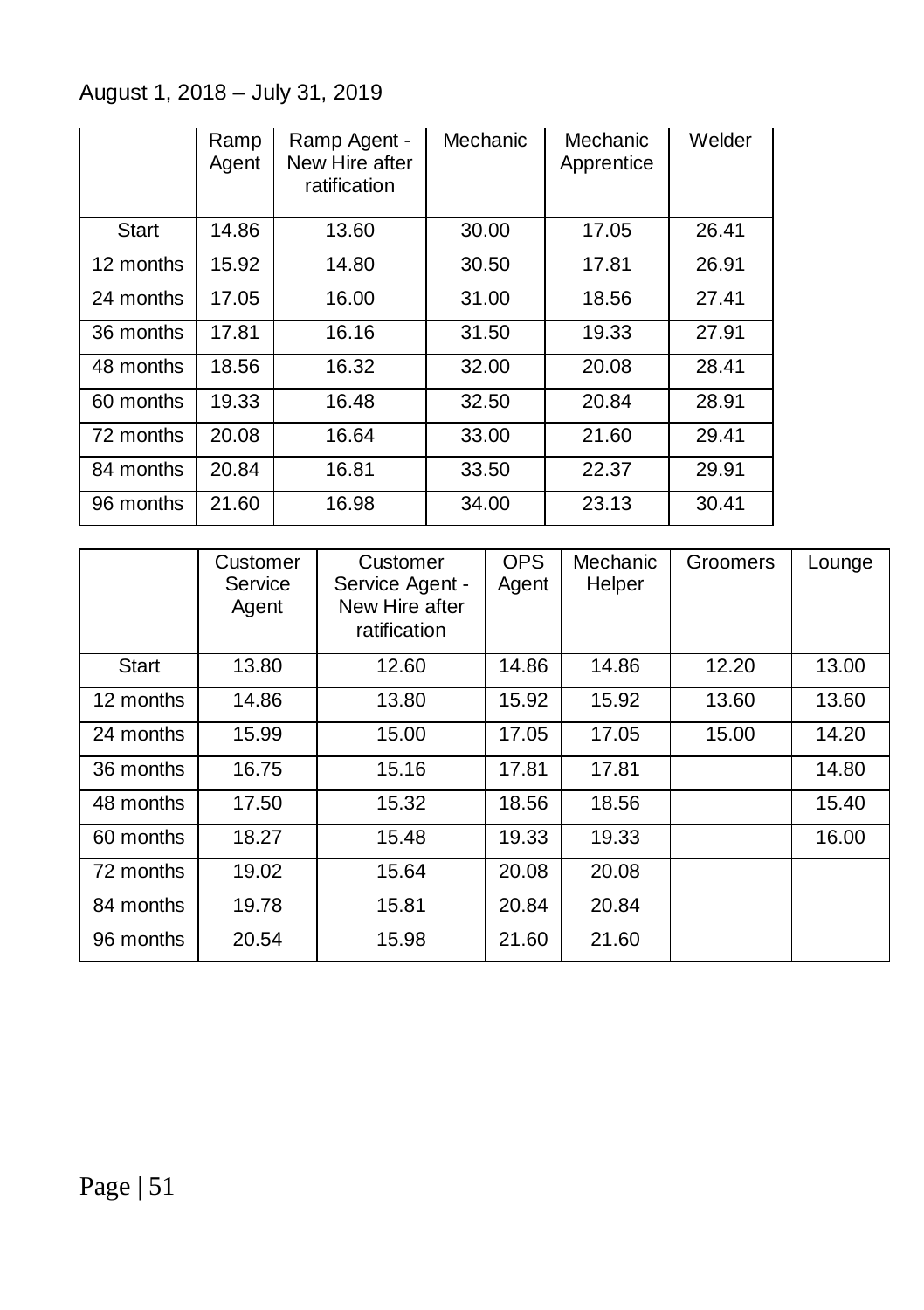#### **Integration of Lounge Agents**

All Lounge employees who are earning more than \$13.00 at the date of ratification, will be integrated at the nearest superior rate in the lounge classification and will continue to progress on this salary scale until they reach the maximum wage.

Integration of Mechanics, Welder, and Apprentice

The integration of the active welder will start at 72 months, active mechanics apprentice will start at 12 months, all mechanics will start at 36 months. Each within their respective classifications as of the date of ratification

#### **LUMP SUM PAYMENTS**

#### **Longevity Pay**

For each employee with six (6) years or more or seniority, the hourly rate will be increased by thirty cents (30¢).

#### **Additional Longevity Pay**

All Full-time Ramp Service Agents (Group 1), Equipment Mechanics (Group 2) and Customer Service Agents (Group 5) who were hired prior to January 1, 1993 will receive the following additional longevity pay:

|                        | <b>GROUP 1</b> | <b>GROUP 2</b> | <b>GROUP 5</b> |
|------------------------|----------------|----------------|----------------|
| YFAR 1                 | $35¢$ / Hour   | 35¢ / Hour     | $35¢$ / Hour   |
| <b>YEARS 2 &amp; 3</b> | $30¢$ / Hour   | $30¢$ / Hour   | $30¢$ / Hour   |

| <b>LEAD HAND</b><br><b>PREMIUM</b>          | \$2.75 PER HOUR                                        |
|---------------------------------------------|--------------------------------------------------------|
| <b>CHARGE HAND AND</b><br><b>LOADMASTER</b> | \$1.25 PER HOUR ABOVE LEAD PREMIUM                     |
| <b>OPERATIONS AGENT</b>                     | \$2.75 PER HOUR ABOVE CUSTOMER<br><b>SERVICE AGENT</b> |
| <b>DEICING PREMIUM</b>                      | \$0.75 PER HOUR WORKED DEICING                         |
| LANGUAGE<br><b>PREMIUM</b>                  | \$1.00 PER HOUR*                                       |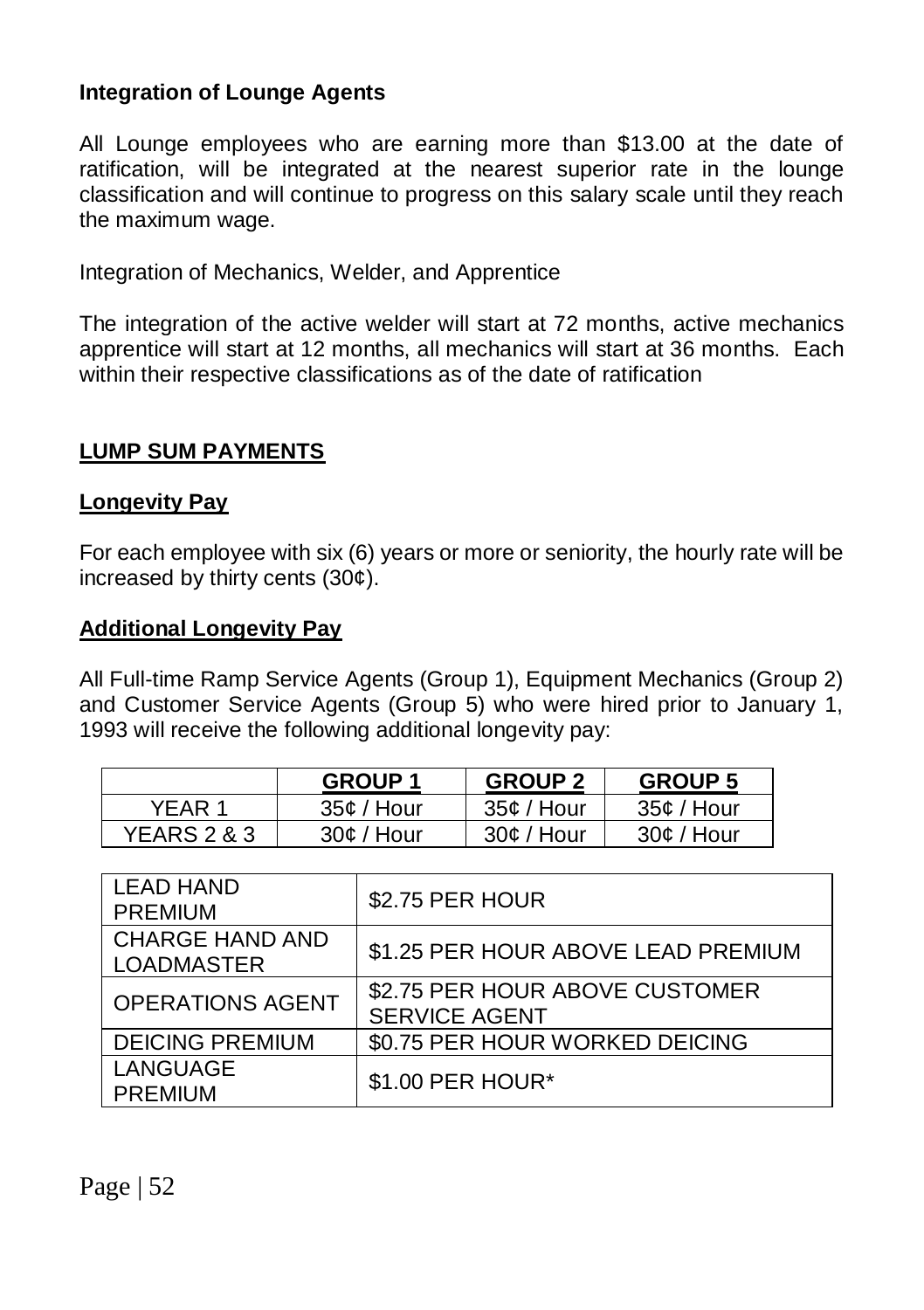Language Premium – the Company will pay a language premium to any employee working on the Hainan product who is proficient in Mandarin.

- 1) Permanent Lead Hands will receive Lead Hand Premium for all hours worked.
- 2) Temporary or Relief Lead Hands will receive Lead Hand Premium only when working as a Lead hand.

A premium of \$5.00 per tow will be paid to an employee engaged in brake riding during the towing process of any aircraft.

# **NEW HIRE - START RATE**

All new hires will start at the start rate, with the following exceptions:

- a) Apprentice Mechanics will start at the rate of their applicable year of apprenticeship.
- b) New hire employees who left the employ of the Company in another location within the three months prior will be credited with their years of services for rate of pay purposes.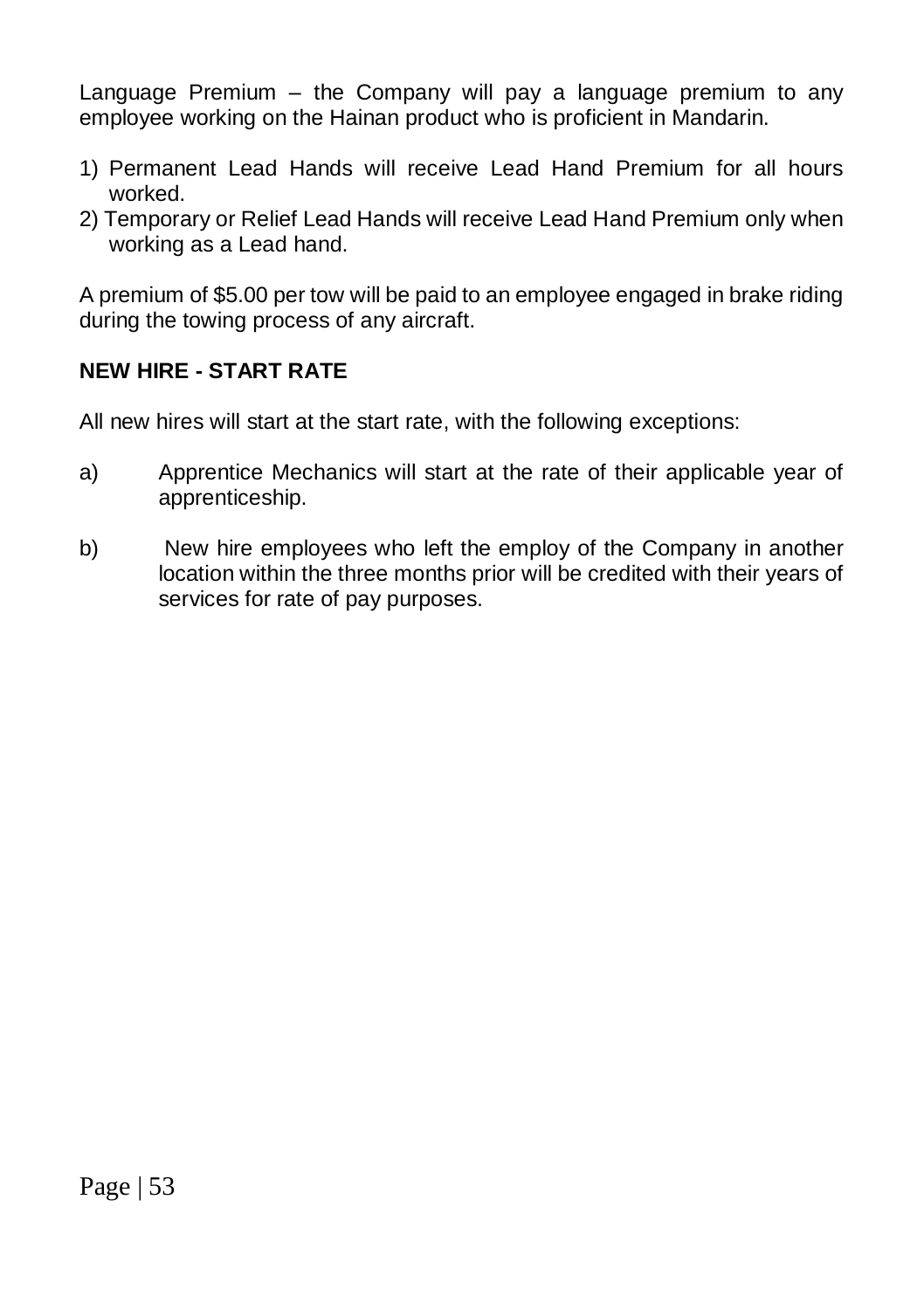# **SCHEDULE "D" – BENEFITS**

Employees hired after November 1, 2004 who have completed three (3) months of service will be eligible to receive "B" benefits on a 50/50 cost sharing basis. Employees hired between November 1, 2004 and January 5, 2012 who have completed three (3) years of service will receive "A" benefits paid for by the Company.

A Type "A" employee is a full-time and a part-time employee with over 3 year's service.

A Type "B" employee is a full-time and a part-time employee with under 3 years service.

There is an exception to Schedule "D" - Benefits part B.(b) and (c) as follows:

Part-time employees whose average working week is less than twenty (20) hours per week will not be eligible for, nor have to pay for, either the Weekly Indemnity, B(b), nor the Long Term Disability, B(c). All the rest of the Benefits in Schedule D will apply.

NOTE: For all employees covered under Schedule D, mandatory generic and 9 month dental recall will be applied to all classes

### **Note - For employees hired after January 5, 2012**

Employees hired between January 5, 2012 and December 8, 2016 with 3 - 12 months of service may choose to have "B" benefits at 100% employee cost.

Employees hired after December 8, 2016 have a 12 month waiting period for benefit coverage

With 13 - 36 months of service are required to participate\*\* in the benefit plan with "B" benefits on a 50/50 cost share.

With 37 - 60 months of service are required to participate\*\* in the benefit plan. At 37 weeks of service, employees may choose to have "A" or "B" benefits on a 50/50 cost share.

With 61 or more months of service are required to participate\*\* in the benefit plan based on a continuation of option "A" or "B" selected at 37 weeks of service on a 70/30 cost share.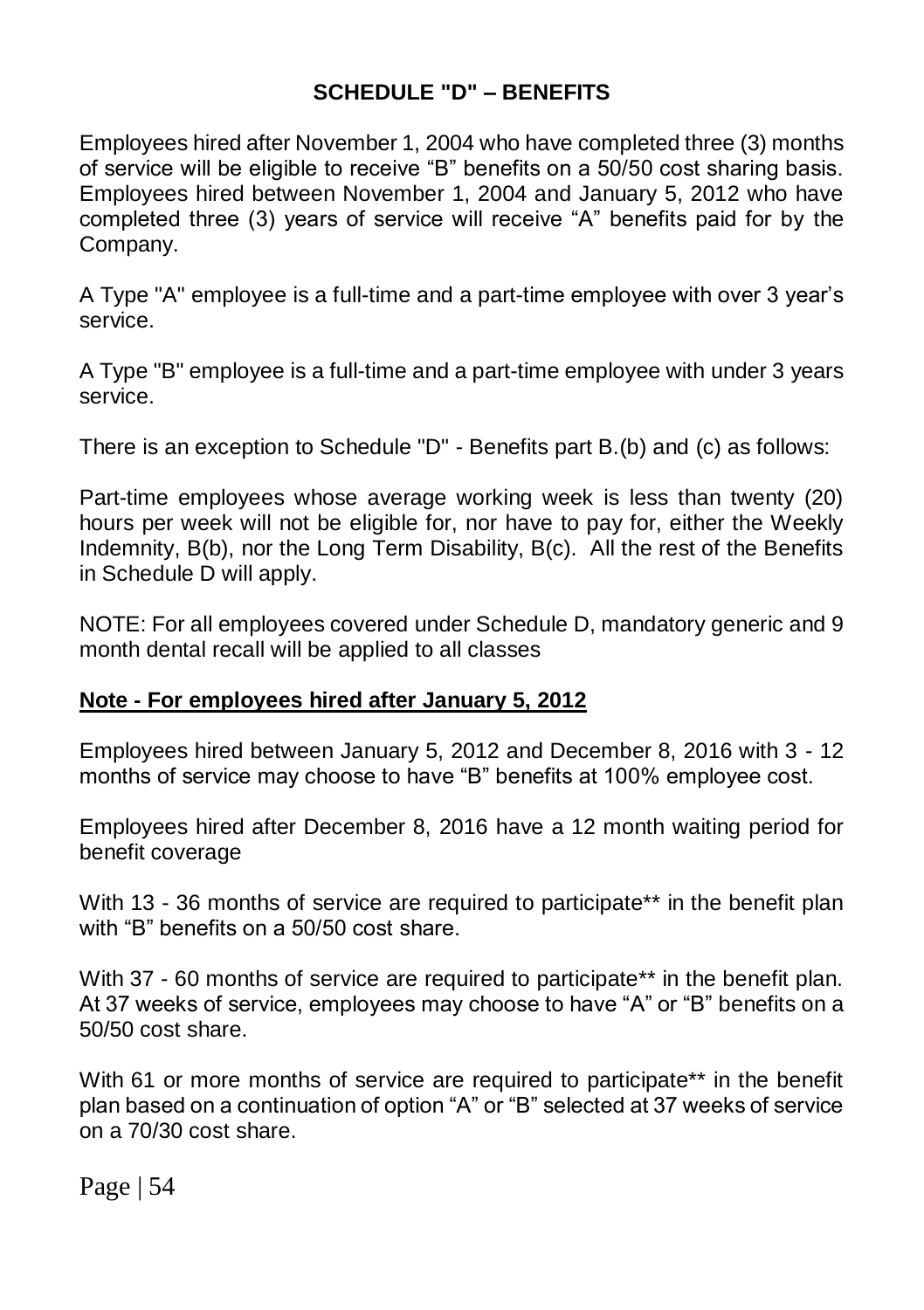\*\*All employees will be required to participate in the benefit plan(s), unless they provide proof of other similar coverage. Should employee need to opt back in at a later date, proof of life changing event is required within 31 days of the event.

- A. The Company shall provide at no cost to the employees the following benefits:
	- a) Life Insurance

"A": 2 x annual salary to a maximum \$100,000.

"B": 2 x annual salary to a maximum \$25,000.

- b) Accidental Death and Dismemberment as above.
- c) Prescription drug coverage employees and family: 100% no deductible. Prescription drug card to be provided.
- d) Dental Plan employee and family: "A" - 100% Basic, 50% Orthodontic "B" - 100% Basic Benefit to be based on the 1997 Alberta Dental Fee Guide plus 3% increase until such time as new Fee Guide is published.
- e) Blue Cross-type Coverage: semi-private room and ambulance.
- f) Life Insurance Coverage for spouse and children. "A" - Spouse \$5,000 - Children \$2,000

Note: Full details of all coverage are explained in the Sun Life Booklet.

- g) Eye Care employee and family: \$300.00 per adult per 2 years \$300.00 per child under 18 years per year Coverage for lenses and frames (single or bifocal) and/or contact lenses. Visits for eye examinations being removed from AHC will be covered.
- B. The following benefits will be provided at 50% Company cost and 50% employee cost:
	- a) Alberta Health Care (remove as of January 01, 2009).
	- b) Weekly Indemnity is 60% of normal earnings after the first day of hospitalization or after the third day of illness for 26 weeks.
	- c) Long Term Disability (monthly) "A" - \$2,000 or 60% of 1st \$1,500 plus 40% of next \$2,750 of insured earnings. "B" - \$1,300 or 60% of 1st \$1,200 plus 40% of next \$1,450 of insured

earnings.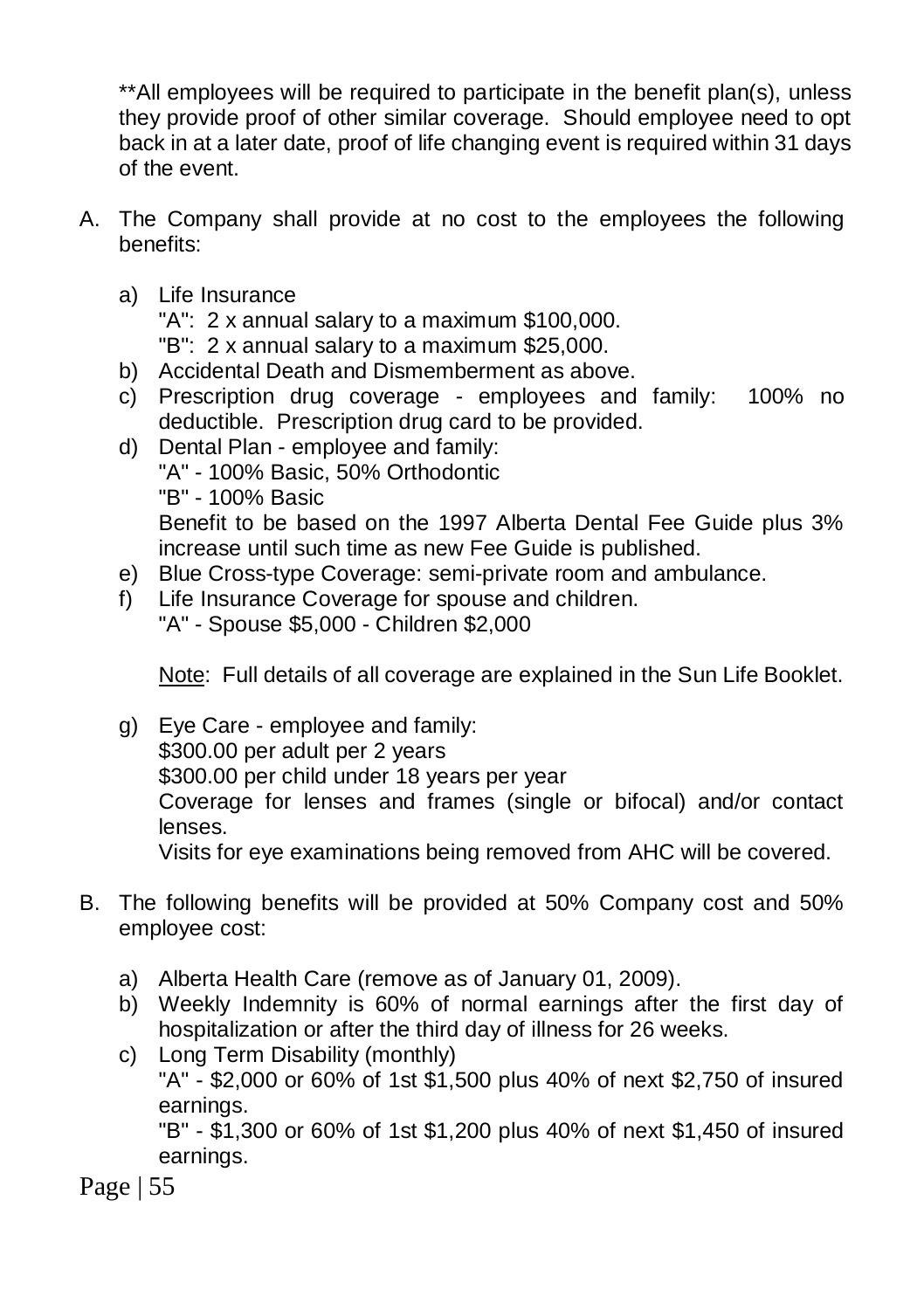### C. **Sick Leave -** The Company agrees to pay Sick Leave as follows:

All full-time employees with seniority in excess of one year shall be eligible for seven (7) days Sick Leave per year paid at 75% of the day's wage. A part-time employee with seniority in excess of one year shall be eligible for seven (7) days Sick Leave per year paid at 75% of the hours the employee would have worked on the day(s) taken as sick days. These sick days will be per payroll year. (Last payroll in December to the last payroll in December the following year.)

**Employees hired after January 5, 2012** will receive four (4) sick days per year. These will be credited at one (1) day per quarter. In the event the above Leave is not taken, the days remaining will be paid out in January at 100% of his/her regular wage or at the option of the employee accrued and credited to his Sick Leave account for maximum of one (1) year. A part-time employee will be given a credit of 100% of his pay averaged out of the hours worked in the previous year.

D. Employment Insurance (EI) Rebate The employee's portion of the EI rebate will be applied to the employee's portion of the Alberta Health Care Premium to be applied in a process mutually agreed to by the Company and the Union. (Effective January 01, 2009 the EI rebate will be applied to off-set the additional cost of the Enhanced Vision Care and Sick Leave benefits).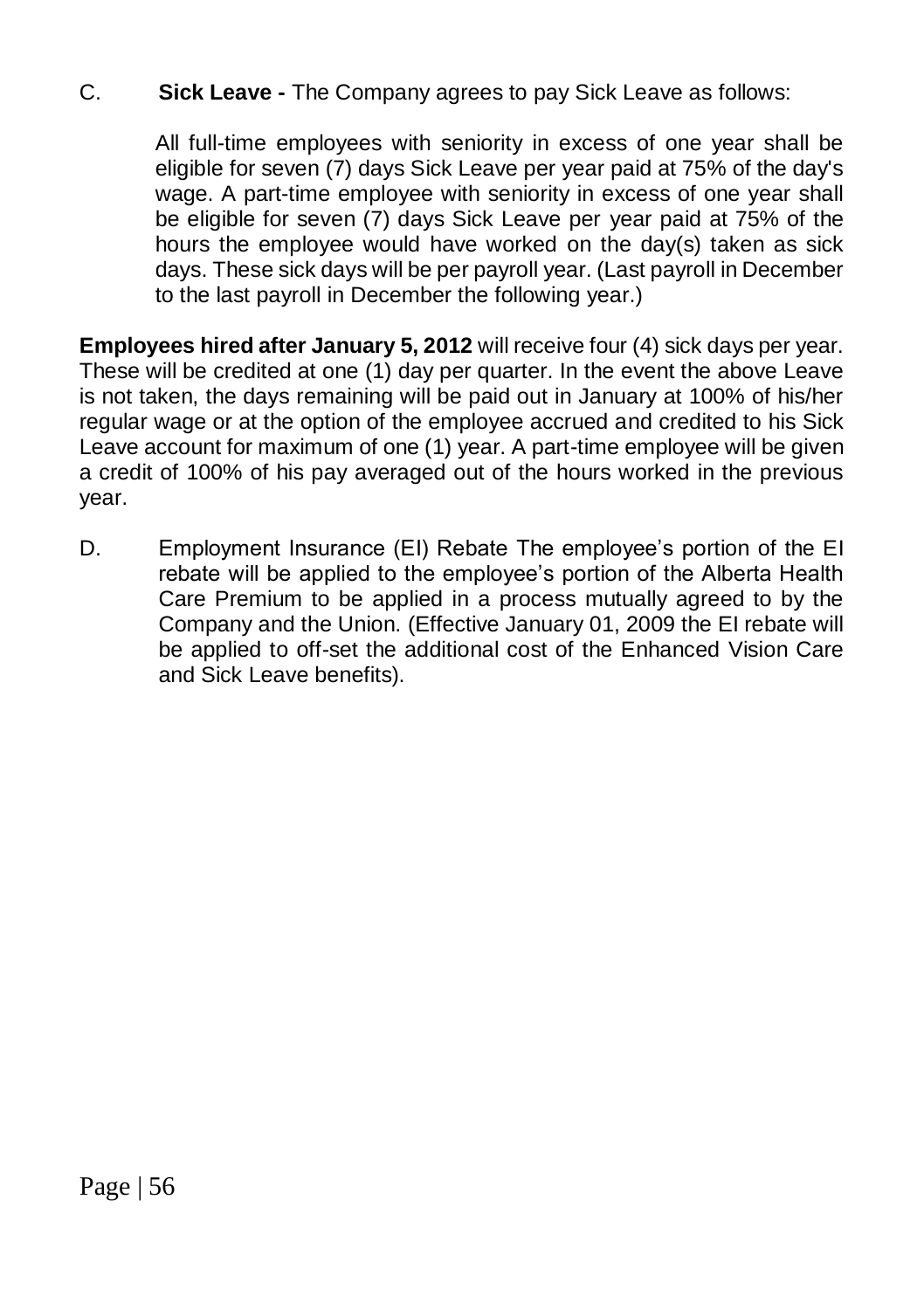# **PARKING**

Designated parking shall be provided for employees at the Company's expense.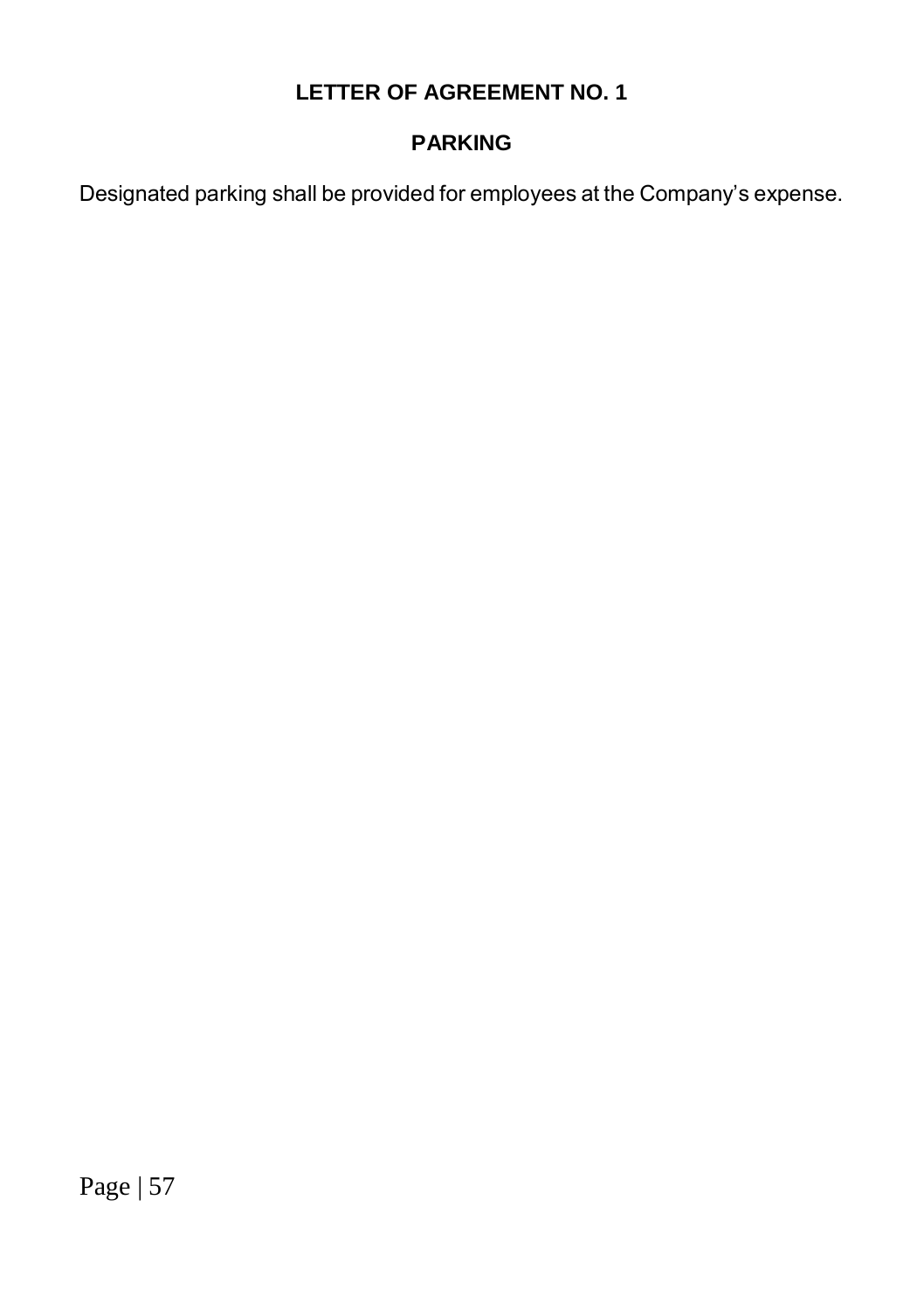# **PAY CHEQUE AVERAGING**

Pay cherub averaging has been agreed to for employees on 6/3 schedule and 4/4 schedules.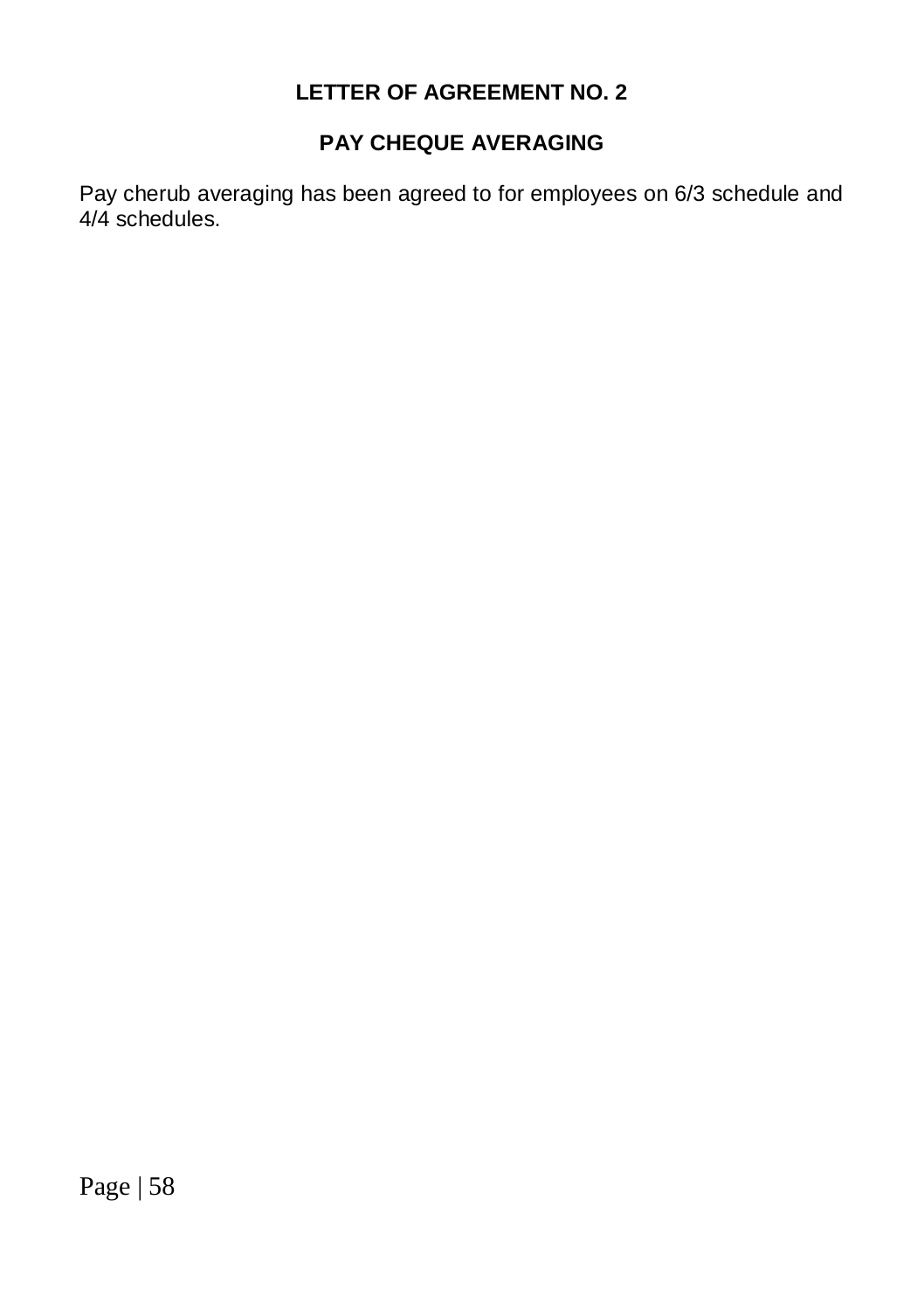### **I.A.M. LABOUR MANAGEMENT PENSION FUND (CANADA)**

It is agreed that for the duration of this Collective Agreement, the Company shall make payments to the I.A.M. Labour Management Pension Fund (Canada) for every employee performing work in a job classification covered by this Collective Agreement as follows:

- 1. For the first year of the Collective Agreement each regular hour worked by and for which the employee receives pay the Company will contribute sixtyfive (\$0.65) cents but not more than twenty dollars (\$20.00) per week for any one employee for fulltime and part-time employees.
- 2. For the second year of the Collective Agreement each regular hour worked by and for which the employee receives pay the Company will contribute seventy (\$0.70) cents but not more than twenty-two dollars (\$22.00) per week for any one employee for full-time and part-time employees
- 3. For the third year of the Collective Agreement each regular hour worked by and for which the employee receives pay the Company will contribute seventy-five (\$0.75) cents but not more than twenty-four dollars (\$24.00) per week for any one employee for fulltime and part-time employees.
- 4. Regular hours mean all hours worked on regularly scheduled shifts and shall not include overtime work but shall include equivalent regular hours paid for in the form of annual vacation and Statutory Holiday pay, which occur during the employee's term of employment with the Company.
- 5. Contributions are payable for all employees covered by the Collective Agreement, either regular or part-time, from the first day of employment. The Company and Union further agree as follows:
- 6. The payments to the Pension Fund shall be made to the I.A.M. Labour Management Pension Fund (Canada) which was established in Canada under the Trust Agreement dated February 1, 1979 which has been signed by the Company and the Union.
- 7. The Pension Plan adopted by the Trustees of the said Pension Plan Fund shall, at all times, conform with the requirements of the Pension Benefits Standard Act and the Income Tax Act so as to enable the Company at all times to treat contributions to the Pension Fund as a deduction for Federal Income Tax purposes.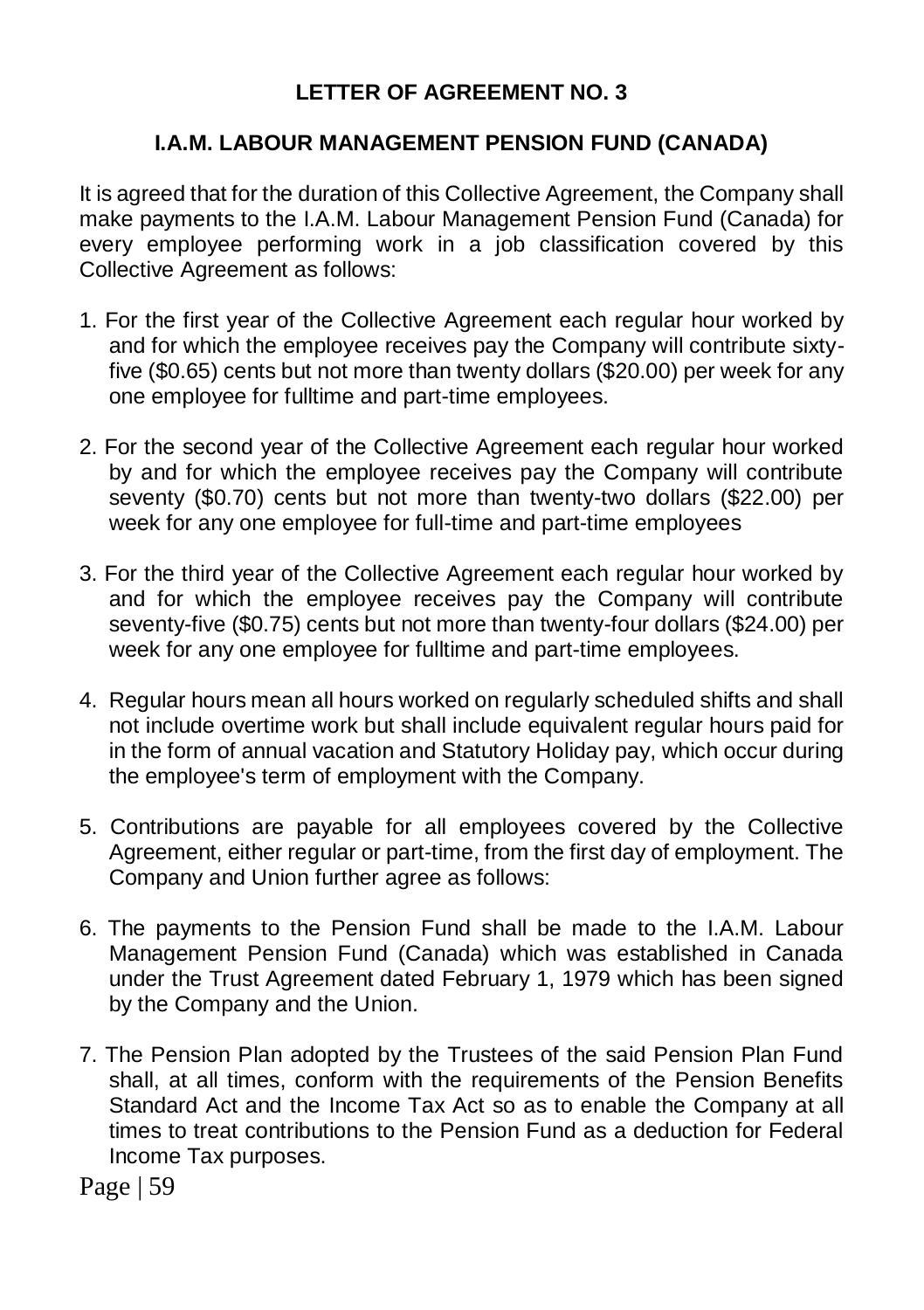- 8. All contributions shall be made at such time and in such manner as the Trustees require; the Trustees shall have the authority to have an independent Certified Public Accountant audit the payroll and wage records of the Company for the purpose of determining the accuracy of contributions to the Pension Fund. Such audits shall not be carried out until suitable date and time has been arranged with the Company Secretary-Treasurer. The Company shall not arbitrarily withhold and delay arrangements for an audit.
- 9. If the Company shall fail to make its contributions to the Pension Fund by the twentieth (20th) day of the following month and such default shall continue for thirty (30) working days, the Company shall be liable for all expenses incurred in enforcing payment of the contribution, including reasonable attorney's fees and arbitration fees, in addition to interest in an amount equal to one percent (1%) of the unpaid contribution for each full calendar month the contribution remains unpaid.
- 10.The parties further acknowledge that no other Agreement between the Company and the Union regarding pensions or retirement is in effect or will be effective during the period covered by the said Collective Agreement without the written consent of the I.A.M. Labour Management Pension Fund (Canada). Copies of any renewal or extension Agreements will be promptly furnished to the Pension Fund Office and, if not consistent with this Agreement, can be used by the Trustees as the basis for termination of participation of the Company. This obligation for pension contributions covers the operations of Swissport. at Calgary International Airport, Alberta.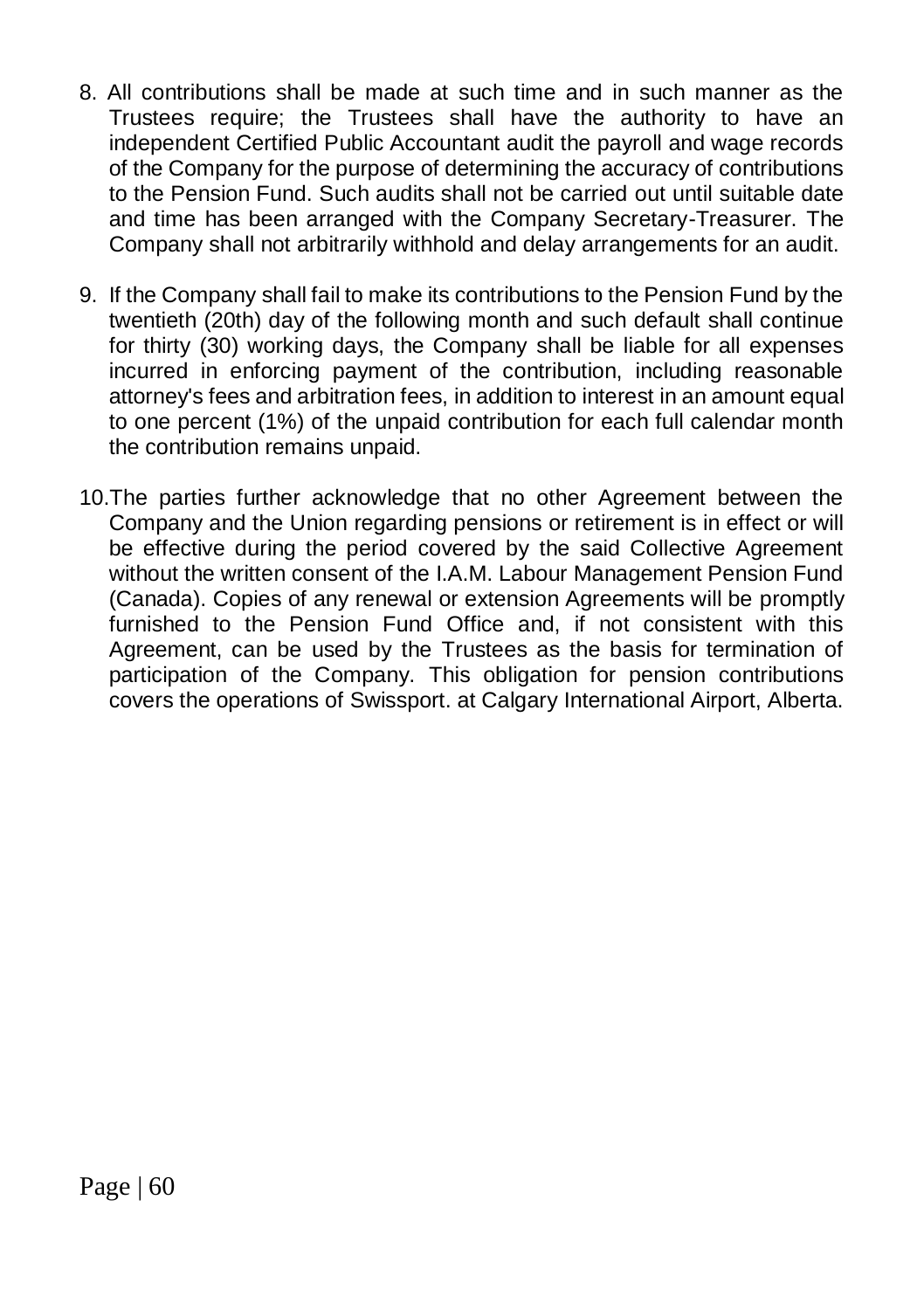### **UNION CHAIRMAN**

The Union Chairman will be a full-time position, employed normally on a day shift Monday to Friday in order that he will be available to discuss Union matters with both the Membership and Management. The Union Chairman is to be paid his current wages. When not attending to Union business, the Chairman may work in the Bargaining Unit as an addition to the normal numbers. The Company will make every effort to provide an office to the Union Chairman. The Union will require a phone with long distance capabilities. The Company will maintain the monthly telephone maintenance costs and the Union will be recharged for all long distance charges.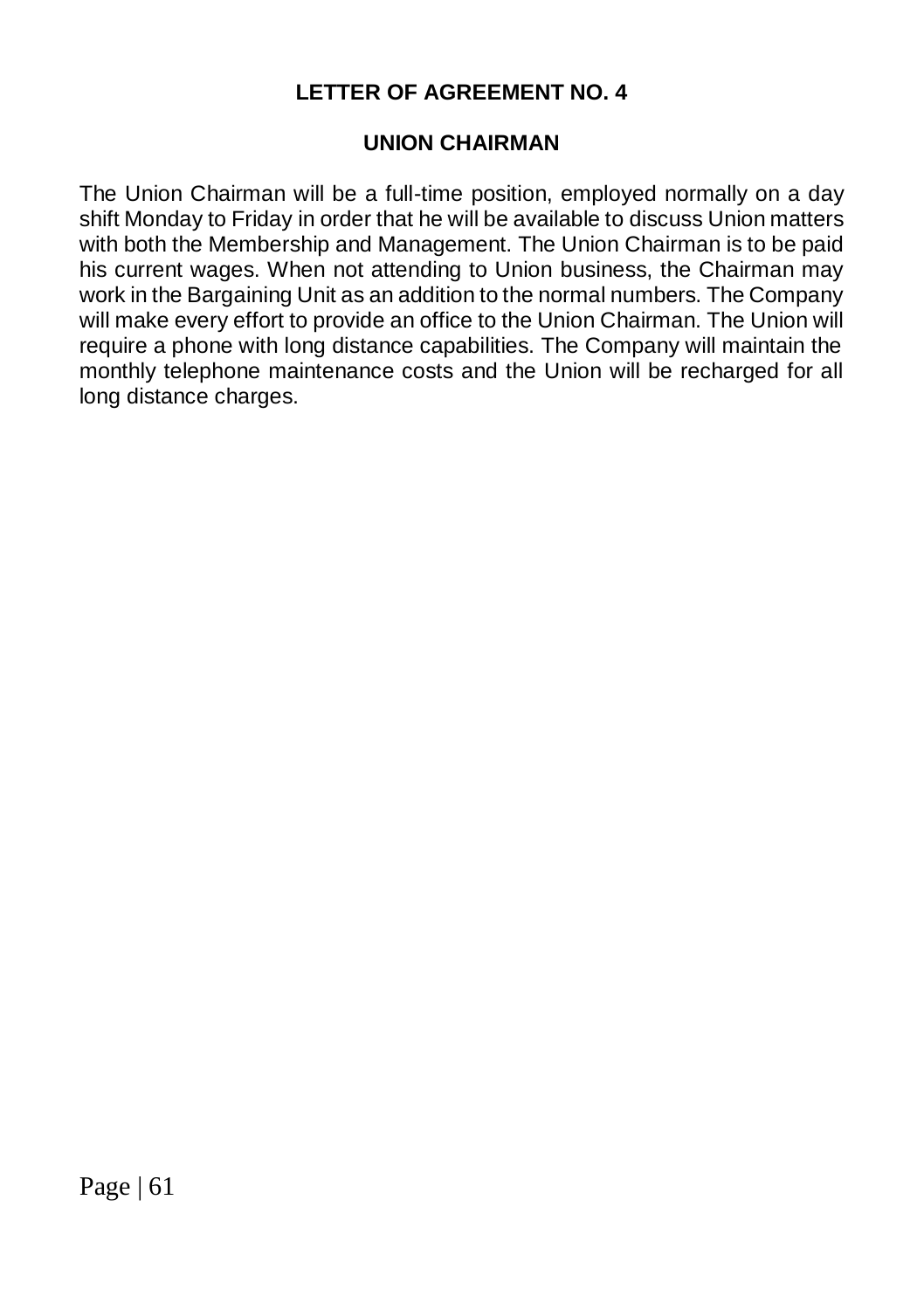### **SHIFT TRADE PROCEDURES**

Any employee unable to work 75% of their scheduled hours the Company requires over any eight (8) week period, except for authorized Leave of Absence, may be terminated (NOTE: This does not include hours traded/exchanged). Shift trades will be allowed up to 2 hours prior to the start of the shift. Shift trades must be completed legible and in full. Both parties must sign the shift trade. Both parties must ensure the shift trade has been approved. Relief Leads who shift trade with permanent Leads will receive Lead rate, providing the permanent Lead is off duty.

Employees, who trade their shift away, cannot make themselves available for overtime. Failure to comply with the proper procedures will result in a suspension or possible loss of shift trade privileges for employees concerned. Shift trades are paid at straight time and do not count towards the eight (8) hour a day rule or forty (40) hours a week. Overtime is only paid out, when a trade is made and you were requested to stay for additional hours by the Company and the hours of work exceed eight (8) consecutive hours.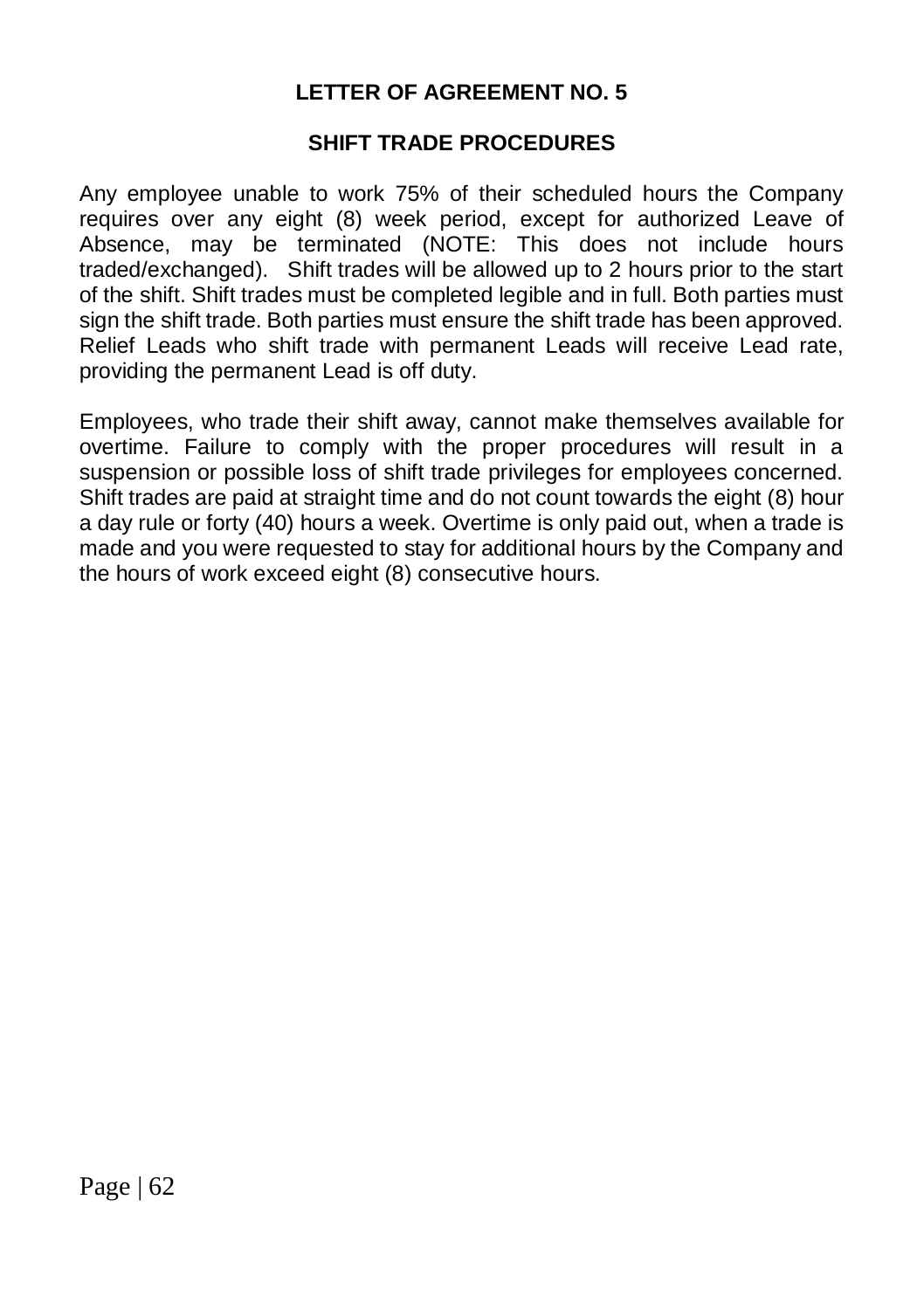# **OCCUPATIONAL GROUP AGREEMENT**

This Letter of Agreement is applicable to all the different occupational groups, as per the details below:

- a) Job Specific Positions (e.g., Operations Agents dedicated to a particular airline(s).
- b) For the purpose of shift and vacation bids the job specific positions will bid separately among themselves.
- c) If any employee wishes to bid out they must provide the Company with thirty (30) days written notice. Requests will be granted based on seniority and availability of training. The Company agrees to schedule training within sixty (60) days of such notice.
- d) The Company agrees to train sufficient staff to provide adequate coverage to meet its contractual commitments.
- e) Shift trades will be allowed among qualified agents.
- f) Customer Service "specialists" due to contractual requirements or trained as an Operations Agent must remain in those specific job positions for a minimum of six (6) months period unless movement is by mutual agreement by the Company and the Union.
- h) In the event of layoffs, employees will have the opportunity to exercise their bumping rights in their current occupational group first, then in their previous occupational group after.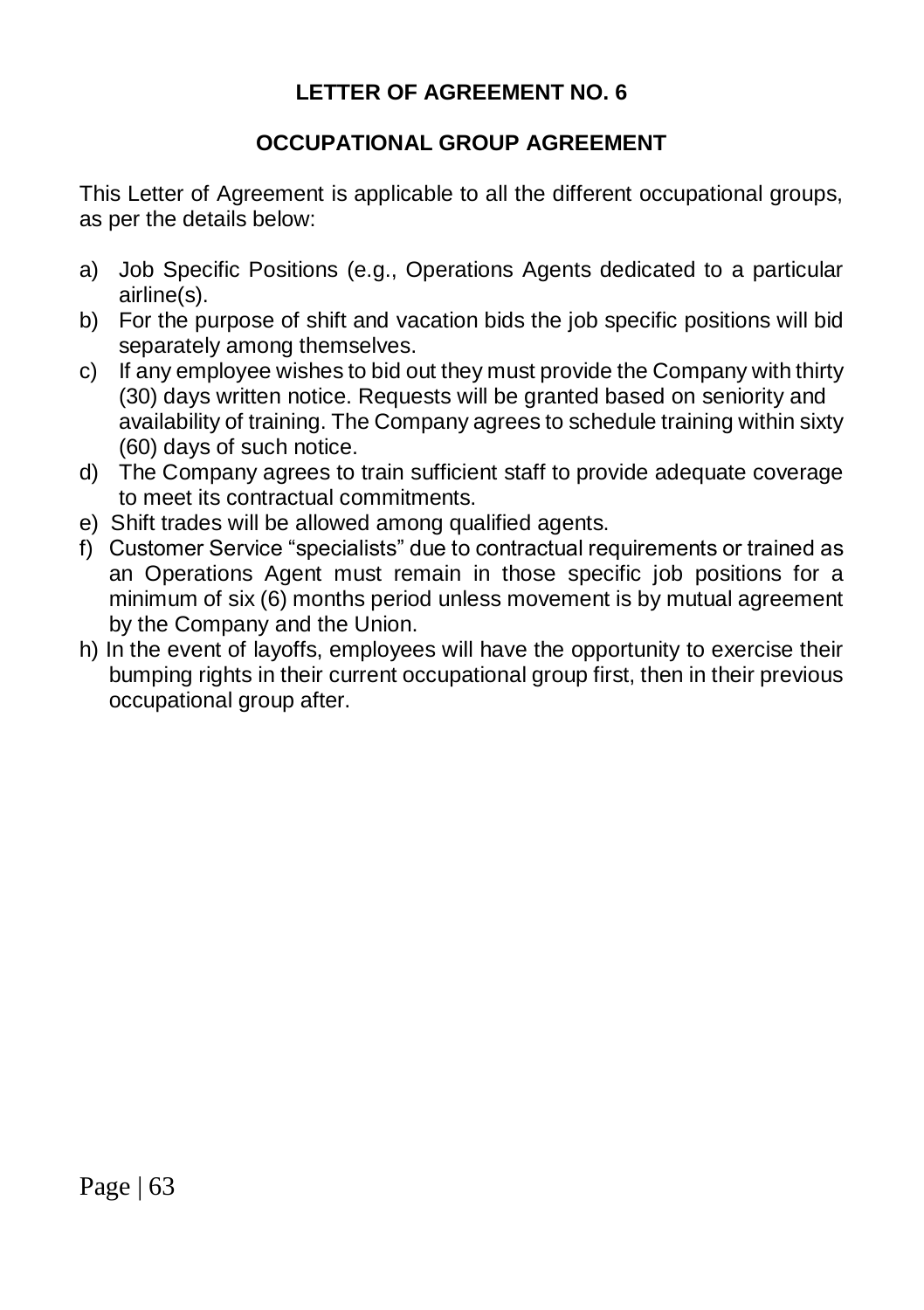### **EMPLOYMENT EQUITY**

Employment Equity or diversity means respect for the uniqueness of each individual who works for the Company. That uniqueness may be characterized by many facets, some of which include: race, colour, religion, ethnicity, gender, disability, sexual orientation, marital status, education and experience. The Company expects all employees to embrace the value diversity by treating each other with respect and dignity, thereby maintaining an inclusive environment that ensures merit and fairness are the hallmarks of all decision making.

The Company is and has always been committed to maintaining an environment that values the diversity of its workforce. This commitment is the basis for attainment of our overall staffing objectives: to attract and retain the most talented employees and to enable each employee to contribute to their full potential.

The Employment Equity Act provides for the identification and elimination of barriers, and implementation of programs to ensure proportional representation of groups designated as traditionally under-utilized in the Canadian work force, namely: women, Aboriginals, visible minorities and people with disabilities. Nothing in this letter diminishes the Company and Union's responsibilities in the duty to accommodate. The Company will provide accommodation to make a job or work site appropriately suited to the health, or culture needs of individuals. Accommodation is determined by factors including, but not restricted to: cost, risks to health and safety, and negative impacts on the rights of other employees. No individual will be awarded or denied employment or advancement for reasons unrelated to their ability to do the job. Data provided by the employee with respect to status in a designated group is sensitive and private. Access to this information is restricted to those responsible for preparing government reports and/or diversity-related plans in keeping with government requirements. All such identification data will be kept in a secured file, separate from personnel files, to ensure confidentiality.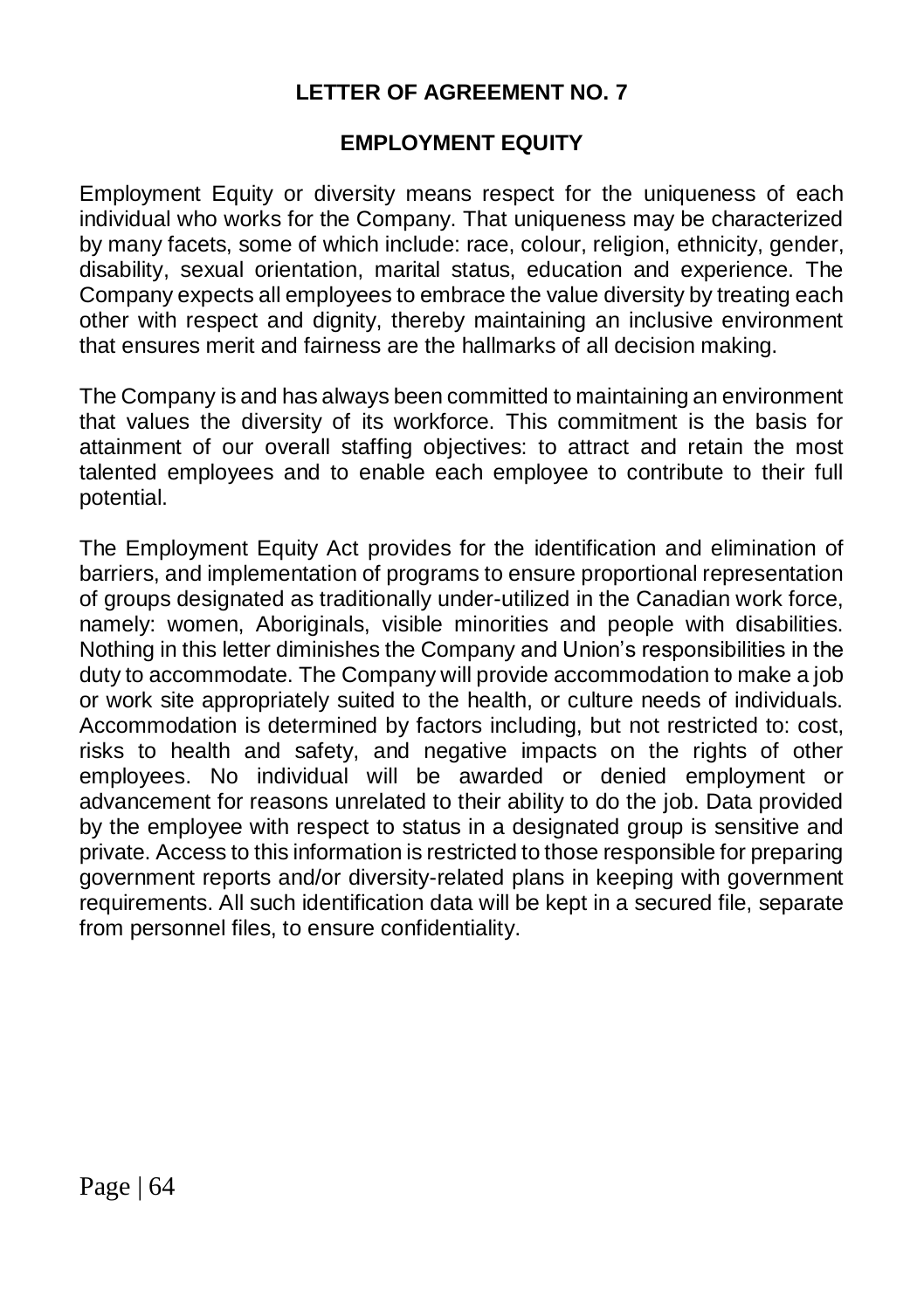#### **EMPLOYEE LUNCH BREAK TRIAL**

The Parties (the Union and the Company) have agreed to a trial of thirty (30) minute unpaid lunch breaks for various full-time shifts. This would shorten existing full-time shifts by thirty (30) minutes This will also apply to part-time employees working shifts in excess of eight (8) hours. Effected shifts will be discussed between the Company and Shift Committee prior to implementation. The Company and/or the Union reserve the right to discontinue at any time during the trial.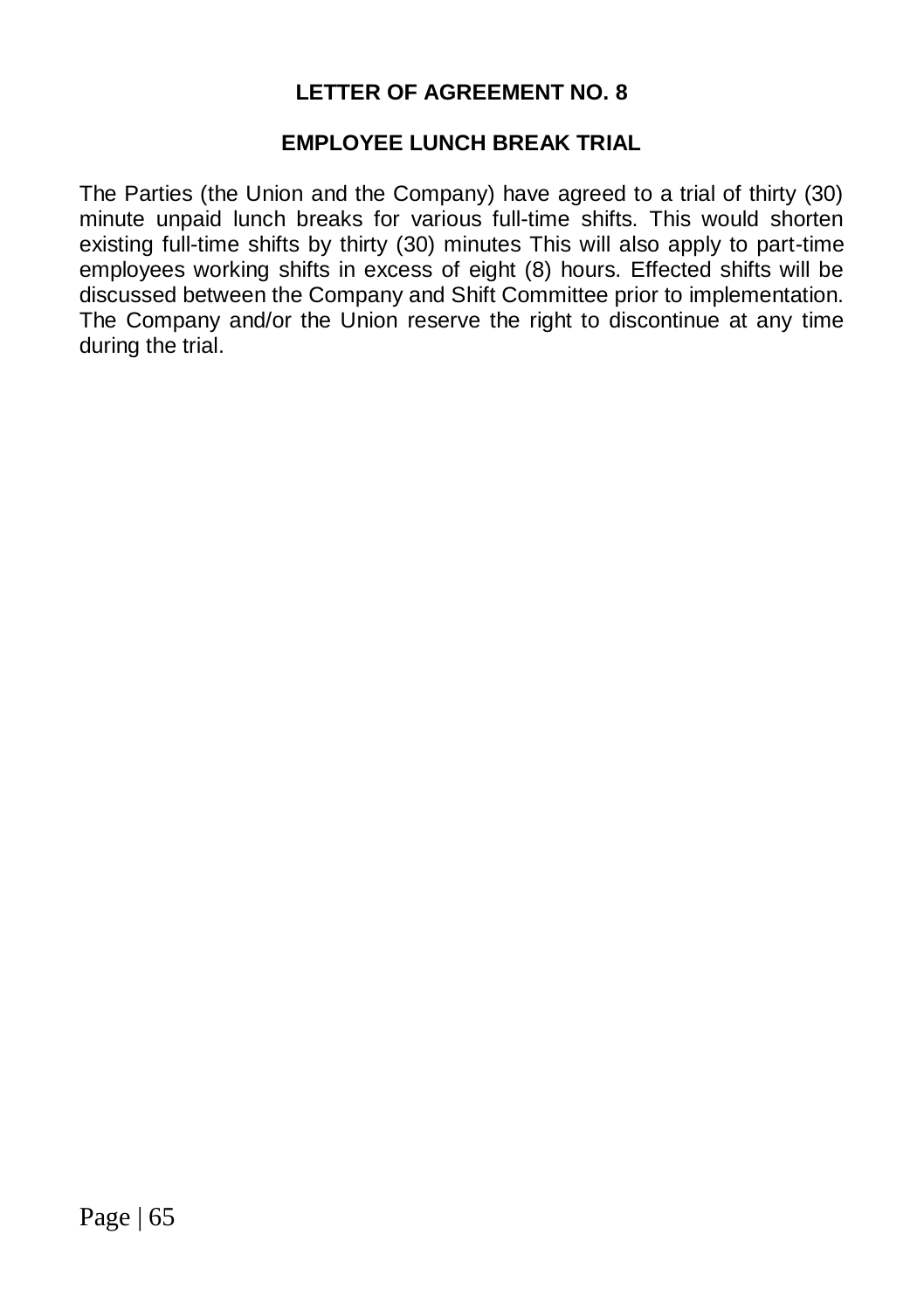### **BACKFILLING OF FULL-TIME SHIFTS**

The Parties (the Union and the Company) have agreed to find a way to mitigate the disruption on shift bids when someone leaves the employ of the Company or posts into another position, thereby leaving a shift vacant, to implement a "trial" backfill process that will be less disruptive and more operationally efficient than having another bid. This process will also afford employees an opportunity to get a shift that they may have wanted but did not have the seniority to get at the time of the bid without going through the job posting process (Ref. to article 15). This trial will be done initially for full-time Ramp shifts. Seniority shall still be the governing factor, as long as your name is in a "Backfill Book" and as long as the employee is able to immediately assume the new shift, this employee will be awarded the vacant shift for the duration of the bid. Part-time employees, who have seniority and wish to move into a full-time role shall also have the opportunity to be in the backfill book and will, if they meet the seniority criteria, be awarded the full-time shift and therefore become a full-time employee.

### Backfill Trial

After the shift bid on the ramp, both full-time and part-time ramp employees may sign up in the Backfill Book under the shifts that they wanted but were unable to hold. When a shift becomes available the Company will contact the Union. The Company and the Union will review all the names under that shift and place them in order of seniority. The senior employee will be awarded that position. The employee will then be asked to come in and review all their other bids in the Backfill Book and remove their name from any shift they no longer want.

The Parties will communicate to the employees when this pilot will start and finish and keep them apprised of the progress. The Parties will review and revise where appropriate and should the trial be viable, then the Parties shall communicate via posted notices confirmation of the process. If it is shown that it meets its objectives, the Company will move to the above noted process for the duration of this Collective Agreement. Plus, serious consideration will be made to implement this type of process for the customer service employees.

The Company and/or the Union reserve the right to discontinue at any time during the trial.